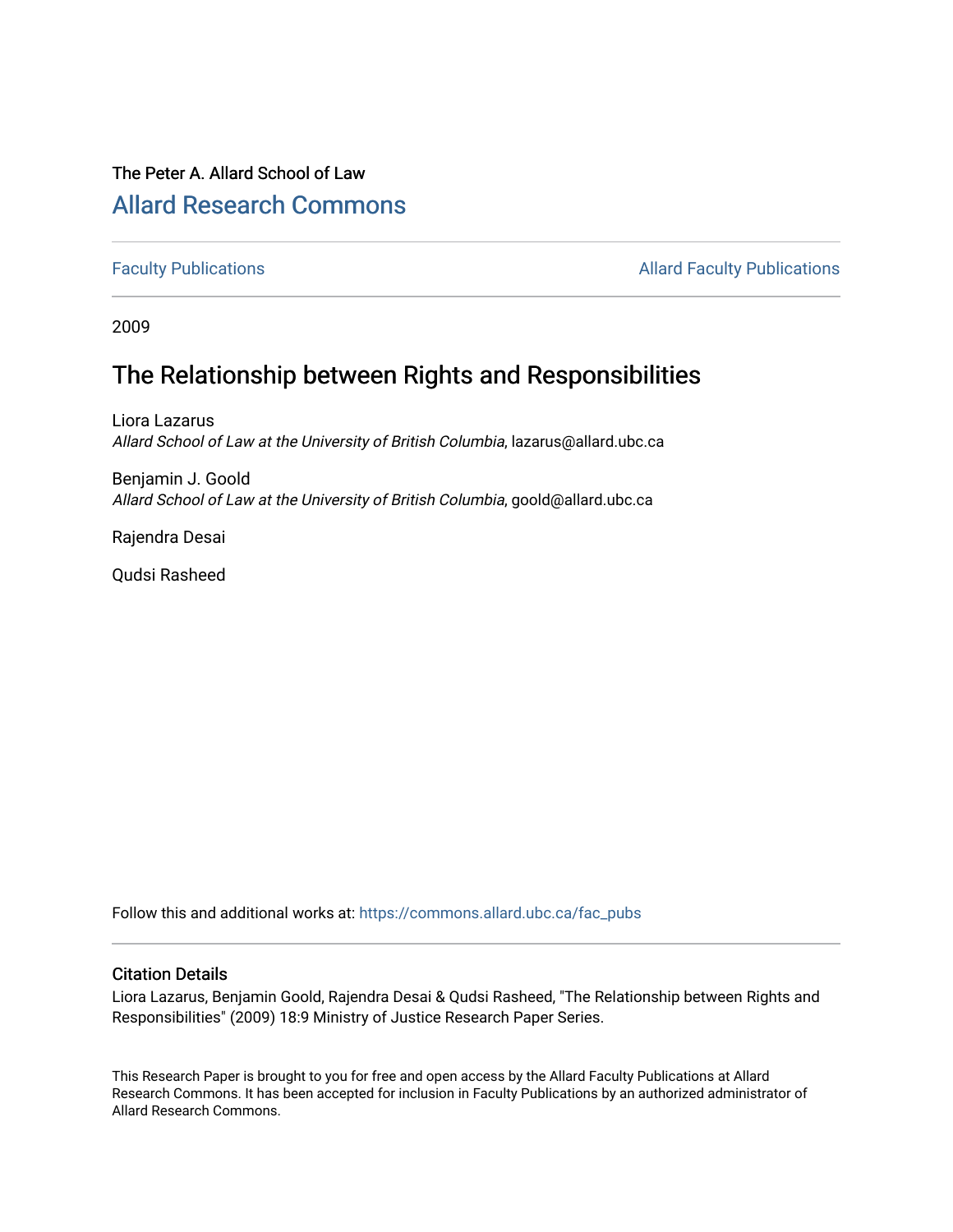

# **The relationship between rights and responsibilities**

**Liora Lazarus, Benjamin Goold, Rajendra Desai and Qudsi Rasheed University of Oxford**

Ministry of Justice Research Series 18/09 December 2009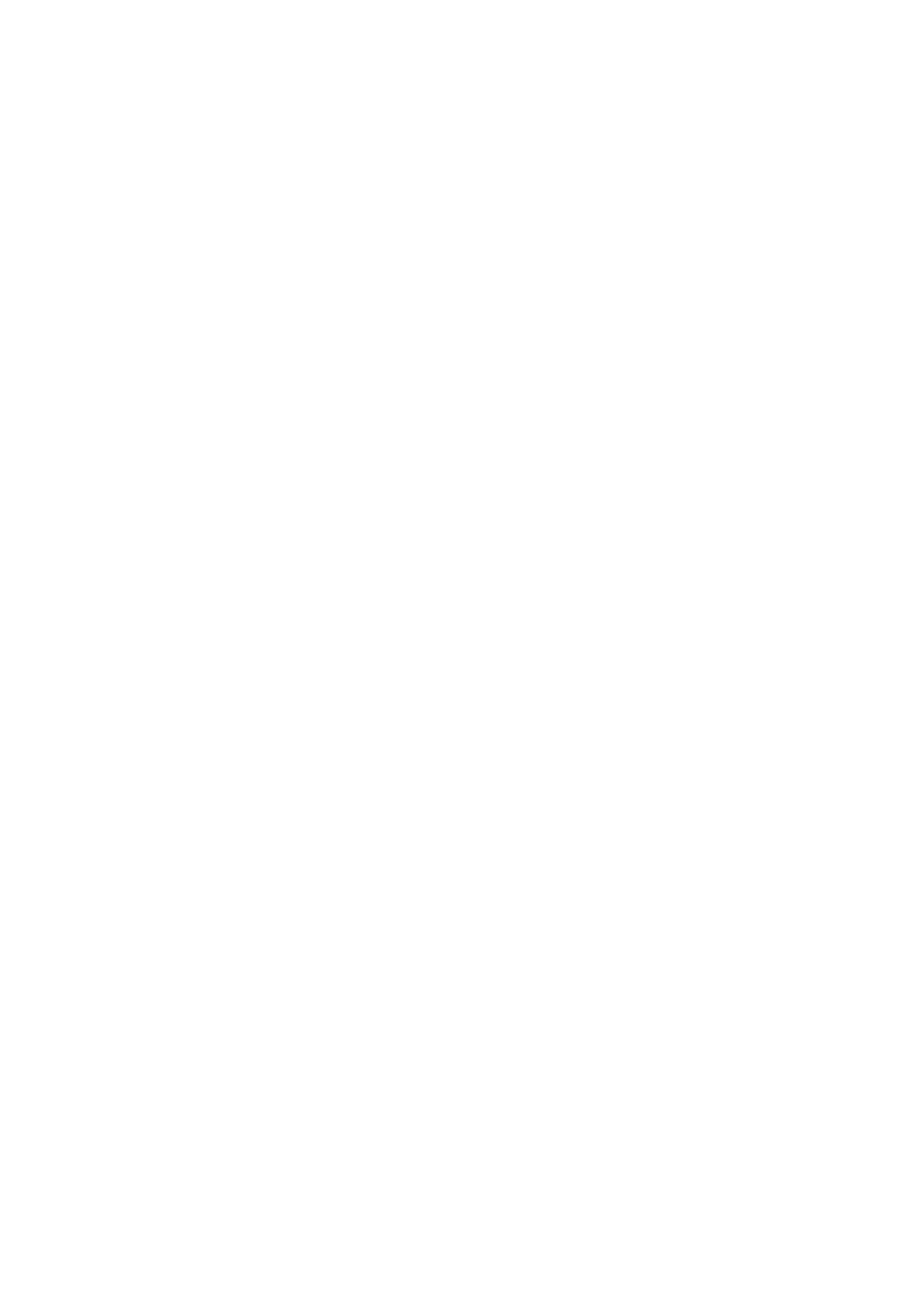## **The relationship between rights and responsibilities**

**Liora Lazarus, Benjamin Goold, Rajendra Desai and Qudsi Rasheed University of Oxford**

**This information is also available on the Ministry of Justice website: [www.justice.gov.uk/publications/research.htm](http://www.justice.gov.uk/publications/research.htm)**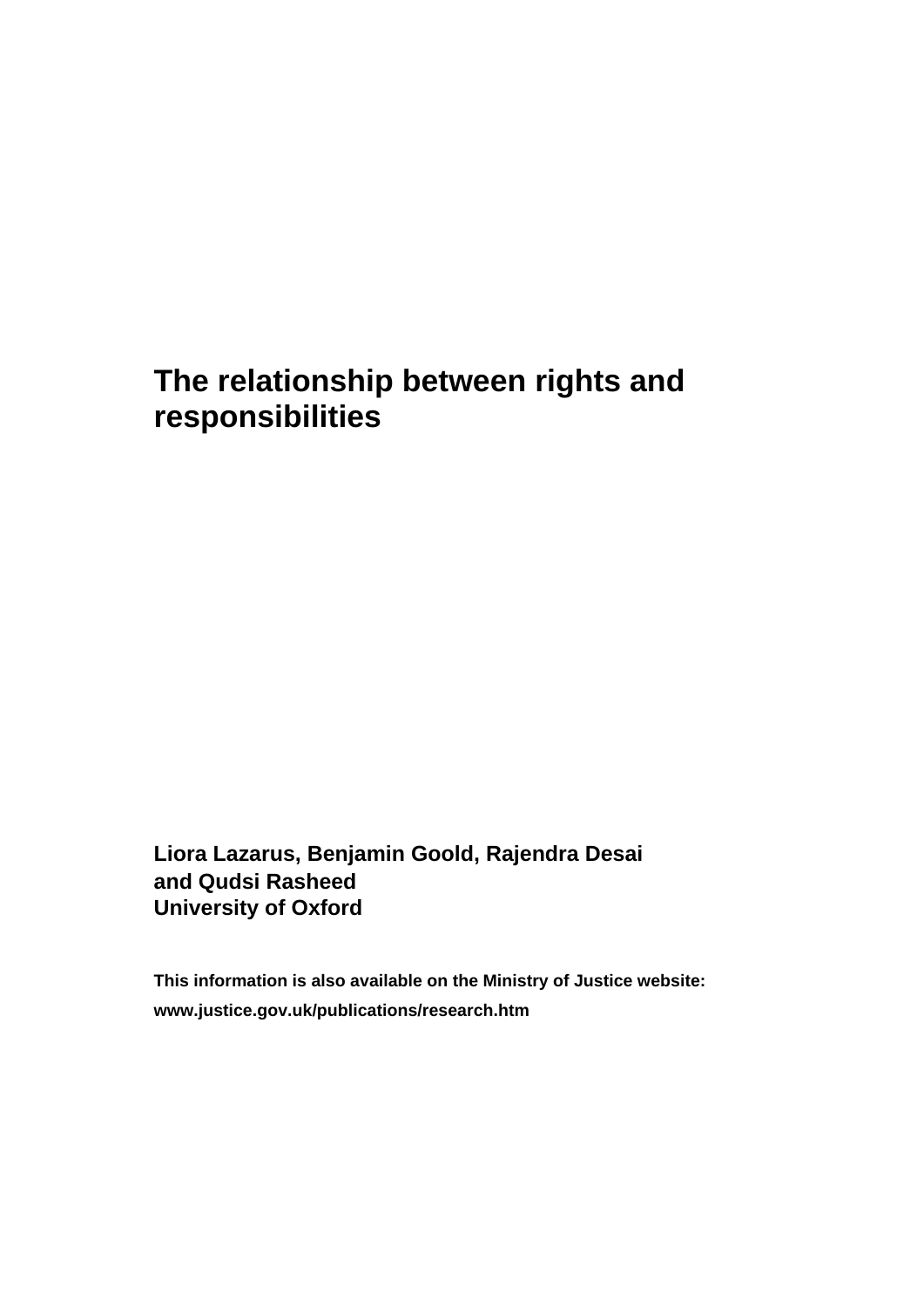*Constitution and Access to Justice – Analytical Services supports effective policy development and delivery within the Ministry of Justice by providing high-quality social research, statistics and economic analysis to influence decision-making and encourage informed debate.* 

© Crown Copyright 2009.

Extracts from this document may be reproduced for non-commercial purposes on condition that the source is acknowledged.

First Published 2009

ISBN: 978 1 84099 331 8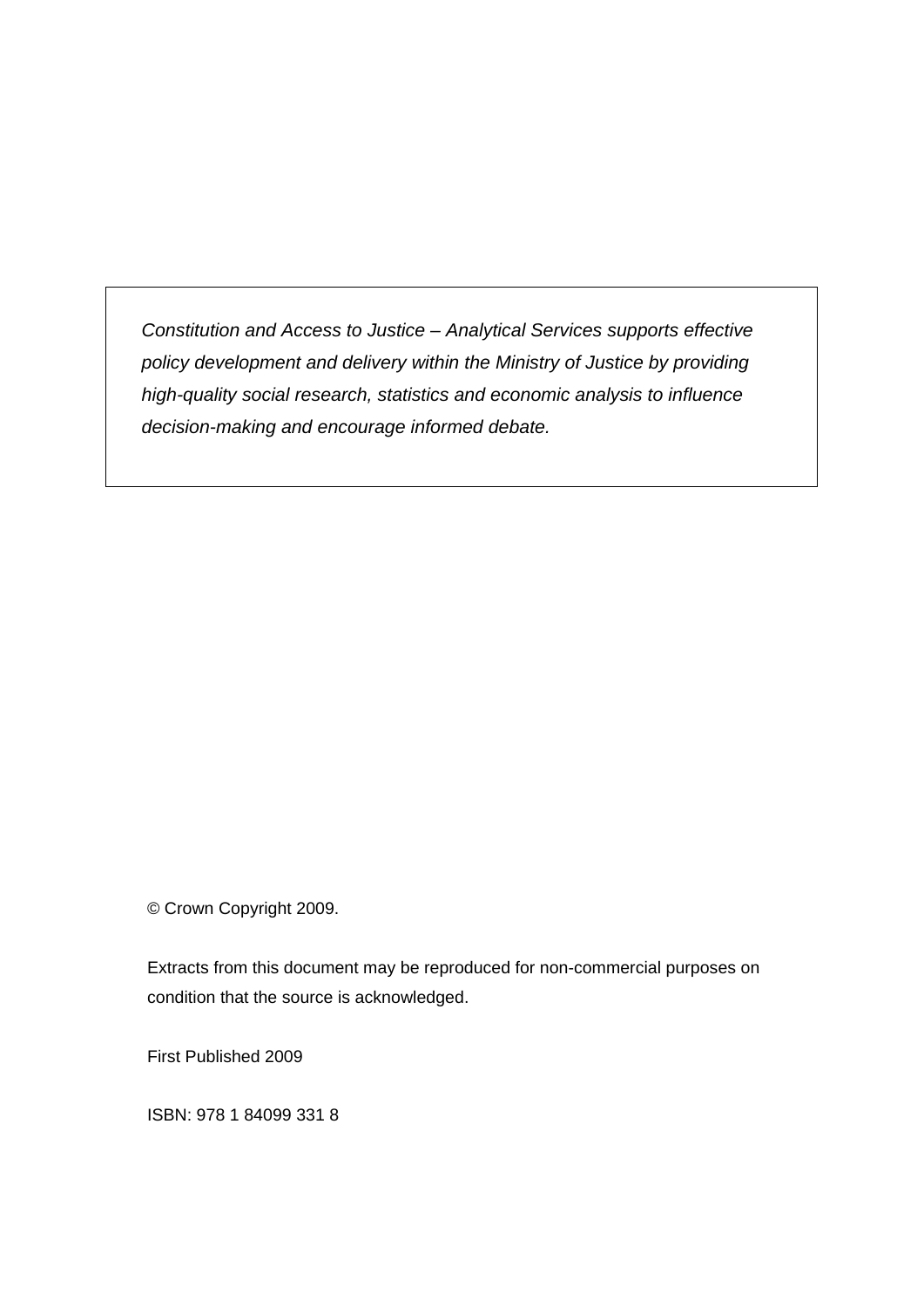### **Acknowledgements**

We would like to express our thanks to our graduate researchers: Ernesto José Féliz de Jesús, Gabriel Pereira, and Gregorz Markiewicz. Thanks must also go to Pavlos Eleftheriadis, Tom Hickman, David Petrasek, Elizabeth Prochaska, and Jeremy Waldron, who provided invaluable comments throughout the research and writing process. We are grateful to Lisa Gourd for her help with editing the final draft of the report.

### **The authors**

**Liora Lazarus**, BA (UCT), LLB (LSE), DPhil (Oxon) is a University Lecturer in Law and a Fellow and Tutor at St. Anne's College, University of Oxford. She is also an associate of the South African Institute for Advanced Constitutional, Public, Human Rights and International Law and was a Fellow of the Max Planck Institute for Foreign and International Criminal Law, Freiburg, Germany from 1994–95. Her research interests are comparative human rights, security and criminal justice. She is the author of *Contrasting Prisoners' Rights* (OUP, 2004) and co-editor (with Benjamin Goold) of *Security and Human Rights* (Hart, 2007). Along with Benjamin Goold and Gabriel Swiney, she co-authored *Public Protection, Proportionality and the Search for Balance* (MoJ, 2007). Other recent publications include 'Conceptions of Liberty Deprivation' (Modern Law Review, 2006). She is currently developing her work on the 'right to security' and the relationship between human rights and good governance.

For further details, see

http://denning.law.ox.ac.uk/members/profile.phtml?lecturer\_code=lazarusl

**Benjamin Goold**, BEc, LLB (Tasmania), BCL, DPhil (Oxon) is a University Lecturer in Law and a Fellow and Tutor at Somerville College, University of Oxford. His major research interests are the use of surveillance technology by the police and the relationship between individual privacy rights and the criminal law. He also writes on aspects of the Japanese criminal justice system and is a member of the Faculty of Oriental Studies and an Associate Member of the Nissan Institute of Japanese Studies. He is the author of *CCTV and Policing* (OUP, 2004) and coeditor (with Liora Lazarus) of *Security and Human Rights* (Hart, 2007). Along with Liora Lazarus and Gabriel Swiney, he co-authored *Public Protection,*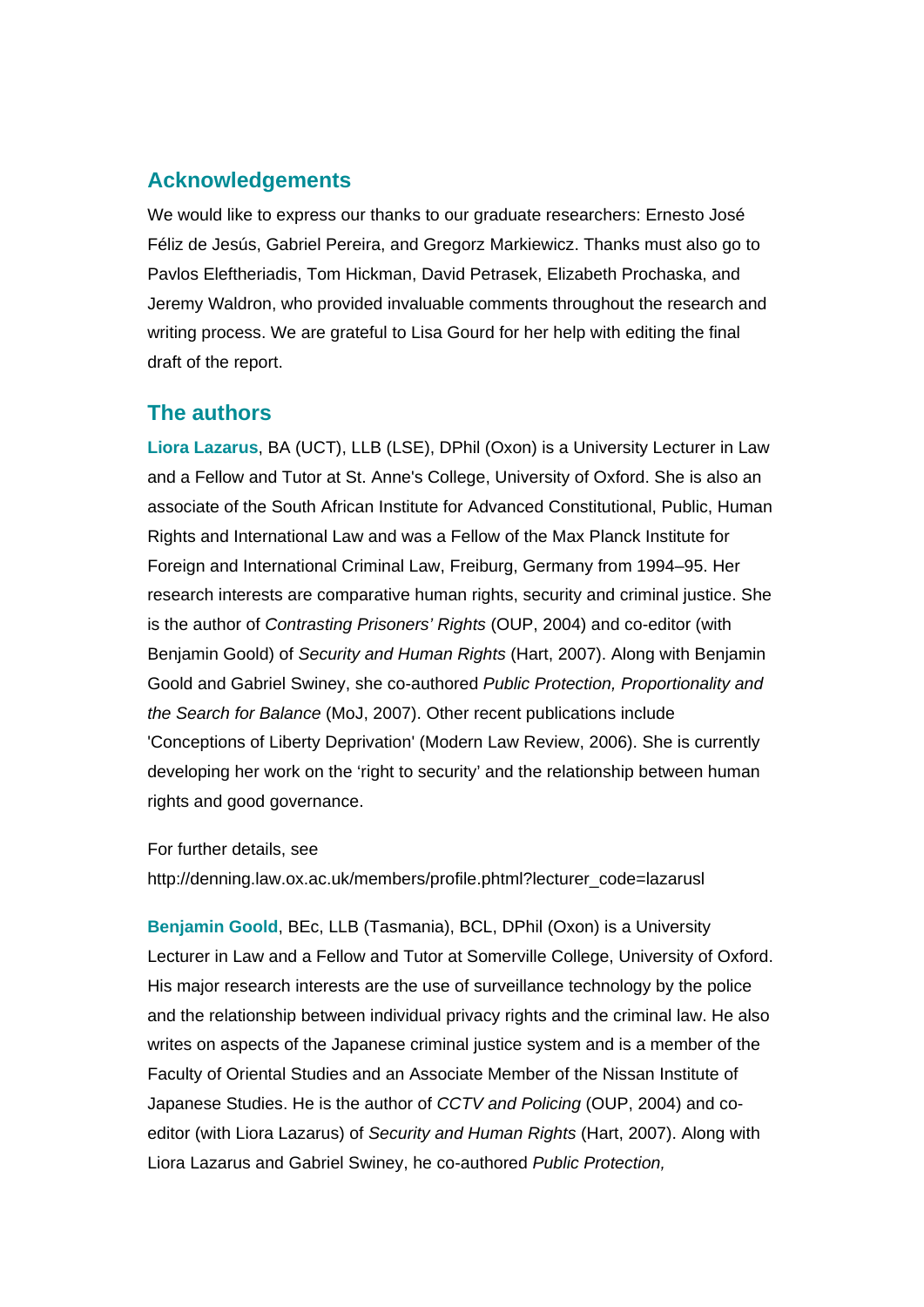*Proportionality and the Search for Balance* (MoJ, 2007). He has recently served as a Specialist Legal Adviser to the House of Lords Select Committee for the Constitution's inquiry into surveillance and data collection and as an independent adviser to the Identity and Passport Service.

For further details, see [http://www.bjgoold.net](http://www.bjgoold.net/) 

**Rajendra Desai**, BA, BCL (Oxon) is a qualified solicitor. His research interests are comparative and international human rights law. He was recently judicial assistant to the Lord Chief Justice, Lord Judge, and to Lord Justice Carnwath at the Court of Appeal. He will shortly be taking up a position as a researcher in the Human Rights Department of the Victorian Government Solicitor General's Office (Australia), prior to transferring to practice at the bar in England.

**Qudsi Rasheed,** LLB, BCL (Oxon), is a part-time Tutor in Law at King's College London, teaching public international law, constitutional law, and media law. His main academic interests lie in areas of international and comparative law. He plans to practice at the English Bar in the near future.

#### **Disclaimer**

The views expressed are those of the authors and are not necessarily shared by the Ministry of Justice (nor do they represent Government policy)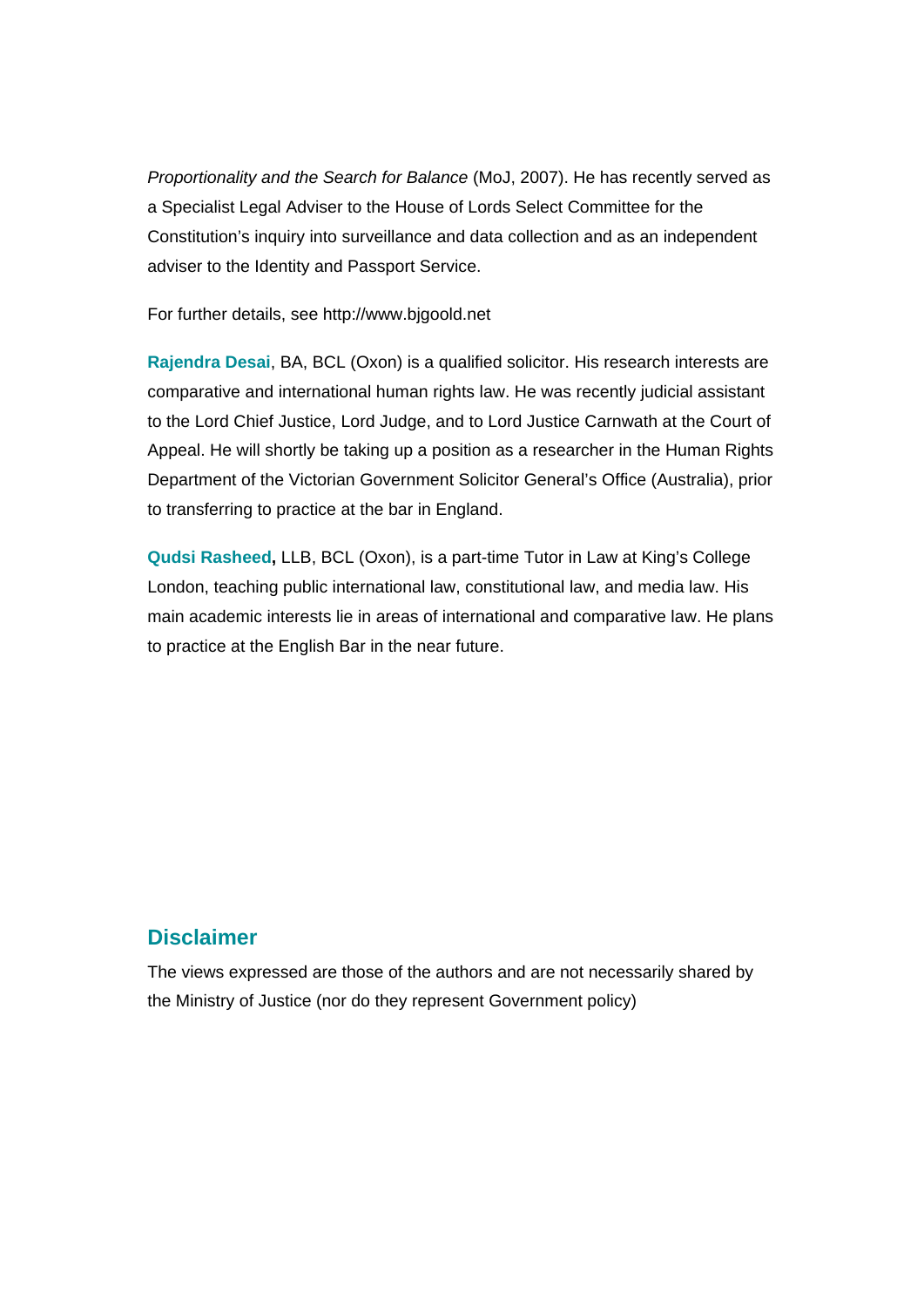## **Contents**

| <b>Summary</b> |                                                              |                                                                          |                |  |
|----------------|--------------------------------------------------------------|--------------------------------------------------------------------------|----------------|--|
| 1.             | Introduction                                                 |                                                                          |                |  |
|                | 1.1                                                          | Aim of the report                                                        | 1              |  |
|                | 1.2                                                          | Structure of the report                                                  | 1              |  |
|                | 1.3                                                          | Methodology                                                              | $\overline{2}$ |  |
|                | 1.4                                                          | Terminology                                                              | 4              |  |
| 2.             | The international origins of the 'responsibilities movement' |                                                                          |                |  |
|                | 2.1                                                          | The evidence                                                             | 6              |  |
|                | 2.2                                                          | The communitarian rights critique                                        | 6              |  |
|                | 2.3                                                          | The international faith-based rights critique                            | $\overline{7}$ |  |
|                | 2.4                                                          | Shifts in the United Nations and the Martinez Draft Declaration on       |                |  |
|                |                                                              | <b>Human Social Responsibilities</b>                                     | 8              |  |
|                | 2.5                                                          | Conclusion                                                               | 10             |  |
| 3.             |                                                              | The move to 'responsibilities' in the United Kingdom                     | 11             |  |
|                | 3.1                                                          | The evidence                                                             | 11             |  |
|                | 3.2                                                          | A Bill of Rights and Responsibilities?                                   | 12             |  |
|                | 3.3                                                          | Recent debates and recurring doubts                                      | 13             |  |
|                | 3.4                                                          | Conclusion                                                               | 14             |  |
| 4.             |                                                              | Individual duties and responsibilities in international and domestic law | 15             |  |
|                | 4.1                                                          | The evidence                                                             | 15             |  |
|                | 4.2                                                          | International human rights instruments                                   | 16             |  |
|                | 4.3                                                          | Individual duties and responsibilities in domestic constitutions         | 18             |  |
|                | 4.4                                                          | Conclusion                                                               | 24             |  |
| 5.             | A critical examination of individual duties                  |                                                                          | 25             |  |
|                | 5.1                                                          | The evidence                                                             | 25             |  |
|                | 5.2                                                          | The moral foundation of human rights                                     | 25             |  |
|                | 5.3                                                          | The relationship between rights and duties                               | 26             |  |
|                | 5.4                                                          | Types of duties                                                          | 27             |  |
|                | 5.5                                                          | Enforcing duties: justiciability                                         | 30             |  |
|                | 5.6                                                          | Conclusion                                                               | 31             |  |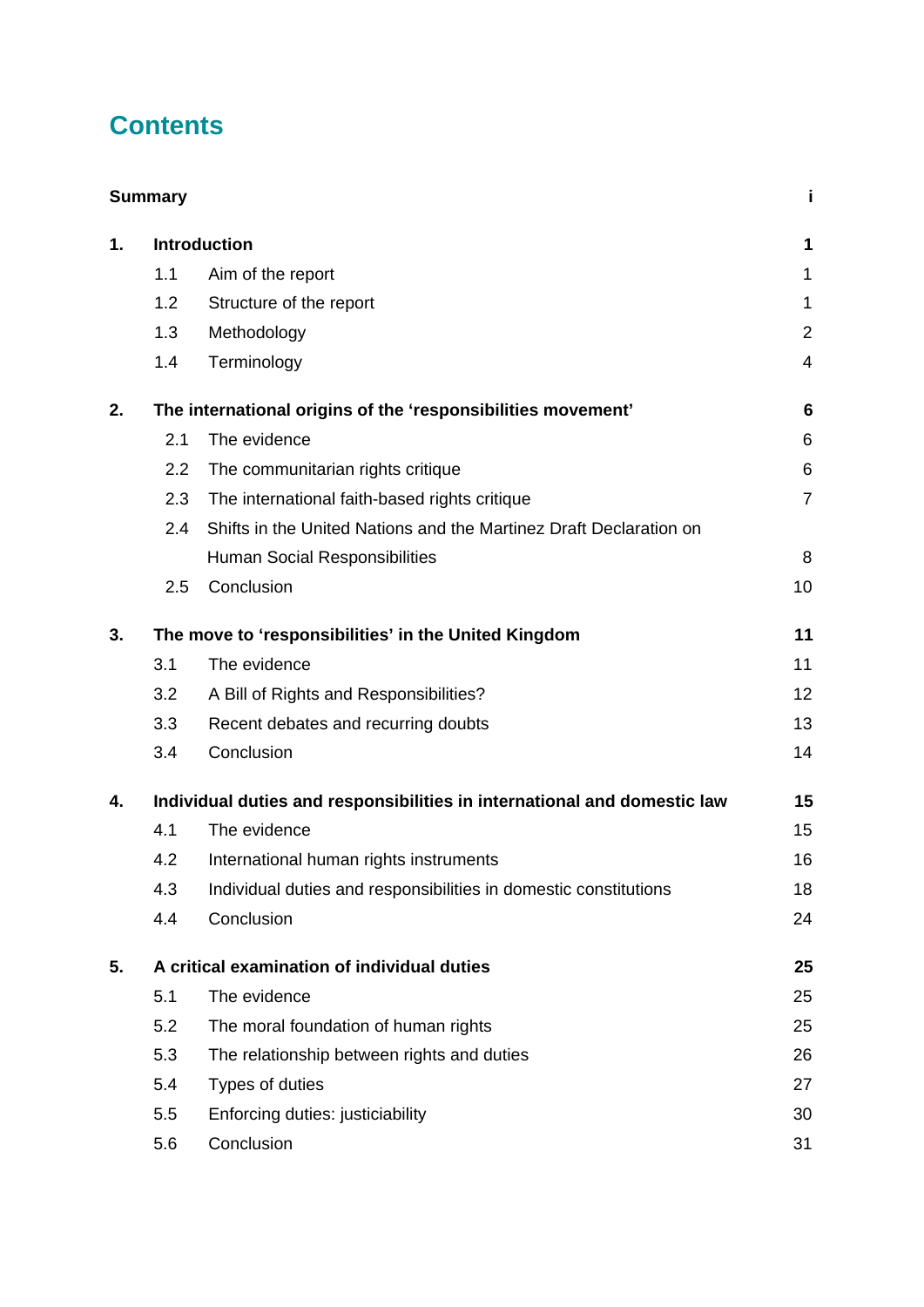| 6. | <b>Conclusion</b>                        | 32 |
|----|------------------------------------------|----|
|    | References and selected bibliography     | 34 |
|    | <b>Appendix 1: Methodology</b>           | 40 |
|    | Appendix 2: Key international provisions | 43 |
|    | Appendix 3: Key domestic law provisions  | 47 |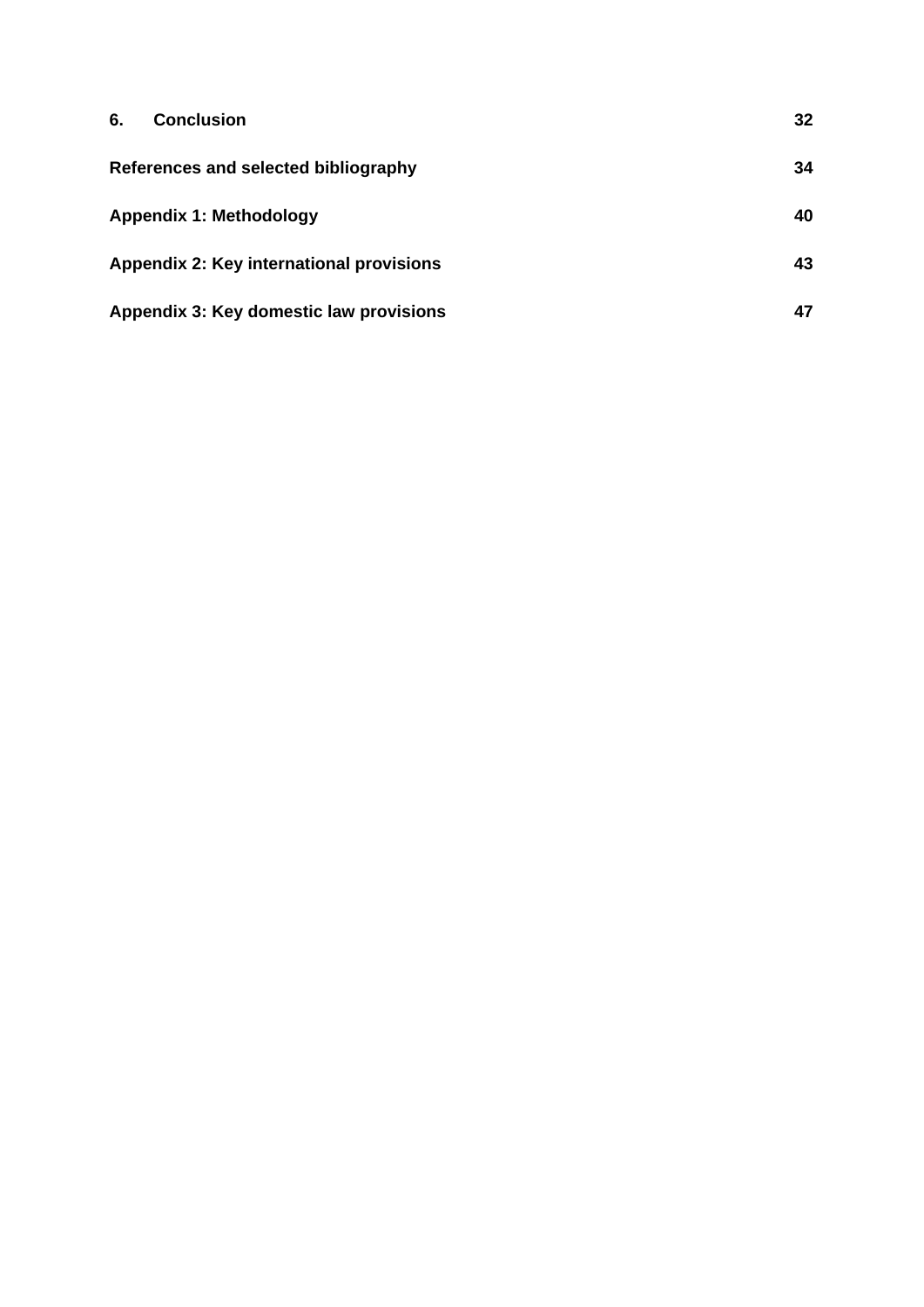## <span id="page-9-0"></span>**Summary**

This report considers the relationship between rights and responsibilities within the context of the ongoing debate on a Bill of Rights and Responsibilities. In keeping with the commitment of the Green Paper 2009 to ensure that any increased emphasis on responsibilities in such a Bill will not erode the protection of rights, this report highlights the potential risks associated with incorporating responsibilities into Britain's constitutional framework.

#### **Key research questions**

The central question for this report is whether responsibilities can be incorporated into the existing human rights framework of the United Kingdom (UK) without jeopardising fundamental human rights safeguards. In seeking to address this question, the report seeks to develop a rights-based concept of responsibilities. It explores the meaning of responsibility in the context of human rights, the distinction between responsibilities and duties, and the ways in which responsibilities have been framed in international and domestic laws. The report also identifies the potential problems with drawing a direct association between rights and responsibilities, and explores how existing national and international laws guard against rights becoming contingent on responsibilities.

#### **Scope and analysis**

The report develops its analysis at three levels. First, at the level of political and ideological analysis, the report examines the origins of the rise of the responsibilities movement, both internationally and within the UK. Second, at the level of legal analysis, the report surveys international law provisions regarding individual duties and compares similar examples within domestic jurisdictions. Finally, the report takes a theoretical approach to the idea of responsibilities, drawing on well-established legal and moral theories on human rights. The evidence presented in this report was obtained through an in-depth investigation of primary sources (legal documents, official publications, parliamentary debates, United Nations (UN) debates, and publications by relevant non-governmental organisations) as well as academic literature on rights and responsibilities.

### **The international responsibilities movement**

In its examination of the political and ideological debates surrounding responsibilities, the report locates the rise of the 'international responsibilities movement' in a loose alliance of communitarians, faith-based critics of human rights, and representatives of certain states within the UN. The report examines the key arguments and initiatives of this movement, concluding that the reception of this movement by liberal democratic states has been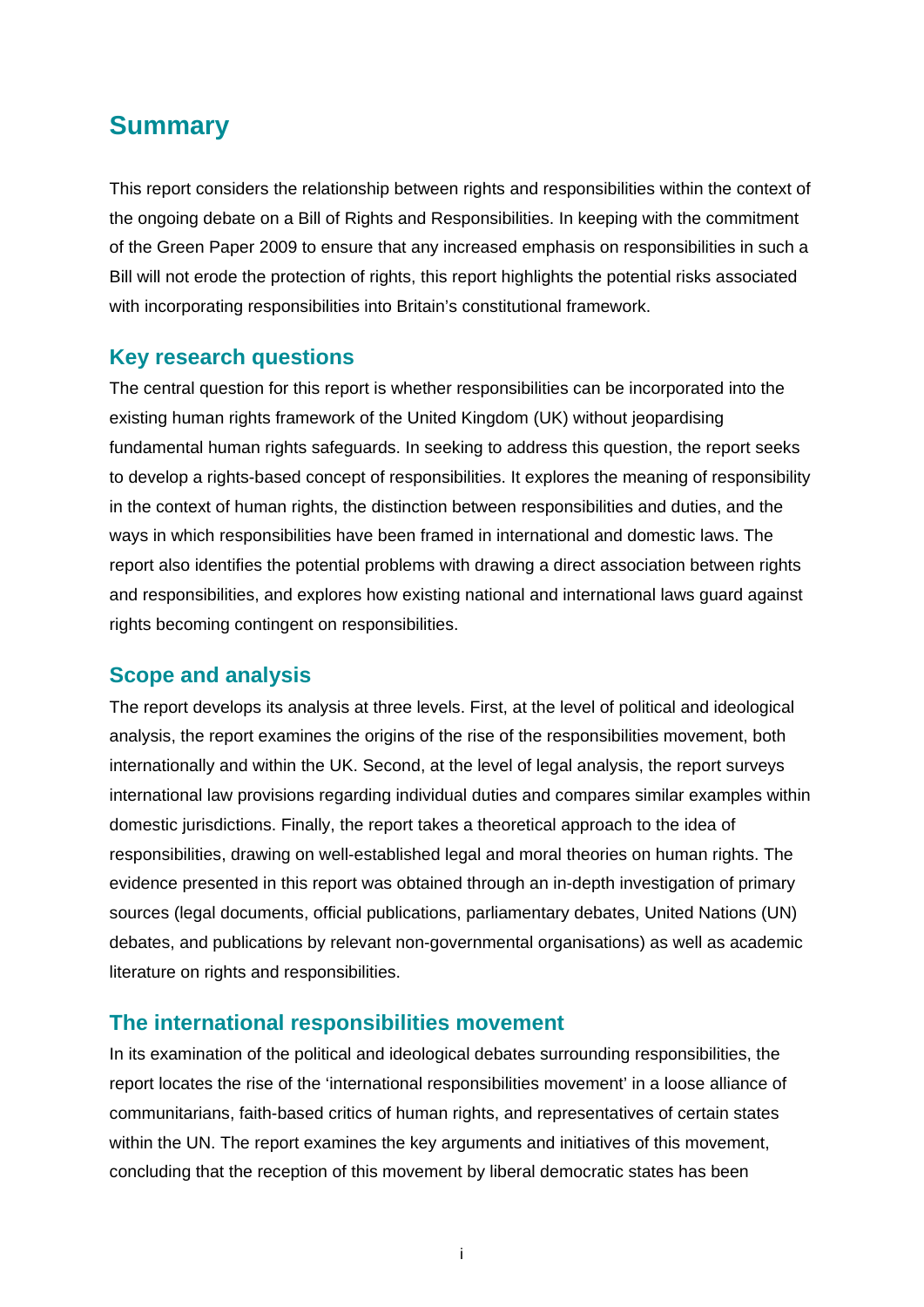cautious. Moving on from the international sphere, the report also considers the political factors that have shaped the responsibilities debate in Britain. Although influenced by the international responsibilities movement, the report suggests that the current domestic interest in responsibilities is also a consequence of political objections to rights talk on both the left and the right of the political spectrum. Moreover, the report concludes that the responsibilities debate in Britain has been associated with efforts to balance rights and security. This is identified as a risk to rights protection, especially in the absence of a consensus on concrete proposals for the expression of responsibilities.

### **Recognition of individual duties**

Having examined the political debates surrounding responsibilities both internationally and domestically, the report next surveys how individual duties have been legally recognised in international and domestic human rights instruments. Three different mechanisms for expressing individual duties are identified: duties to respect the rights of others (so-called correlative duties); duties not to exercise rights contrary to certain state or individual interests (rights limitations); and freestanding (so-called non-correlative) duties. The report notes that although most international and domestic human rights instruments accept the idea that 'rights come with responsibilities', liberal democratic states have generally been reluctant to produce definitive lists of duties, either in international law or domestically. Where liberal states do give expression to individual duties, they have normally confined themselves to rhetorical statements or clauses that are either non-justiciable or indirectly enforceable. In contrast, those states that have made explicit provision for justiciable duties in their domestic constitutions – or have supported such initiatives internationally – tend to be characterised by authoritarian regimes, either religious or socialist.

### **Reconciling rights and responsibilities**

The final section of the report takes a theoretical perspective and considers the challenges associated with producing explicit statements about individual duties. In particular, it draws attention to the central problem of trying to reconcile the entrenchment of duties with the essential liberal commitment that state action must be justified in light of human rights, and that citizens should not be required to justify their exercise of these rights. The report suggests that this commitment must  $-$  as a matter of both logic and principle  $-$  translate into a priority of human rights over individual duties, a priority potentially jeopardised by stating explicit individual duties in a Bill of Rights.

In reaching this conclusion, the report draws an important distinction between duties that are a necessary logical product of a right (the correlative duties) and duties that are not correlatives of rights. It is suggested that the incorporation of non-correlative duties poses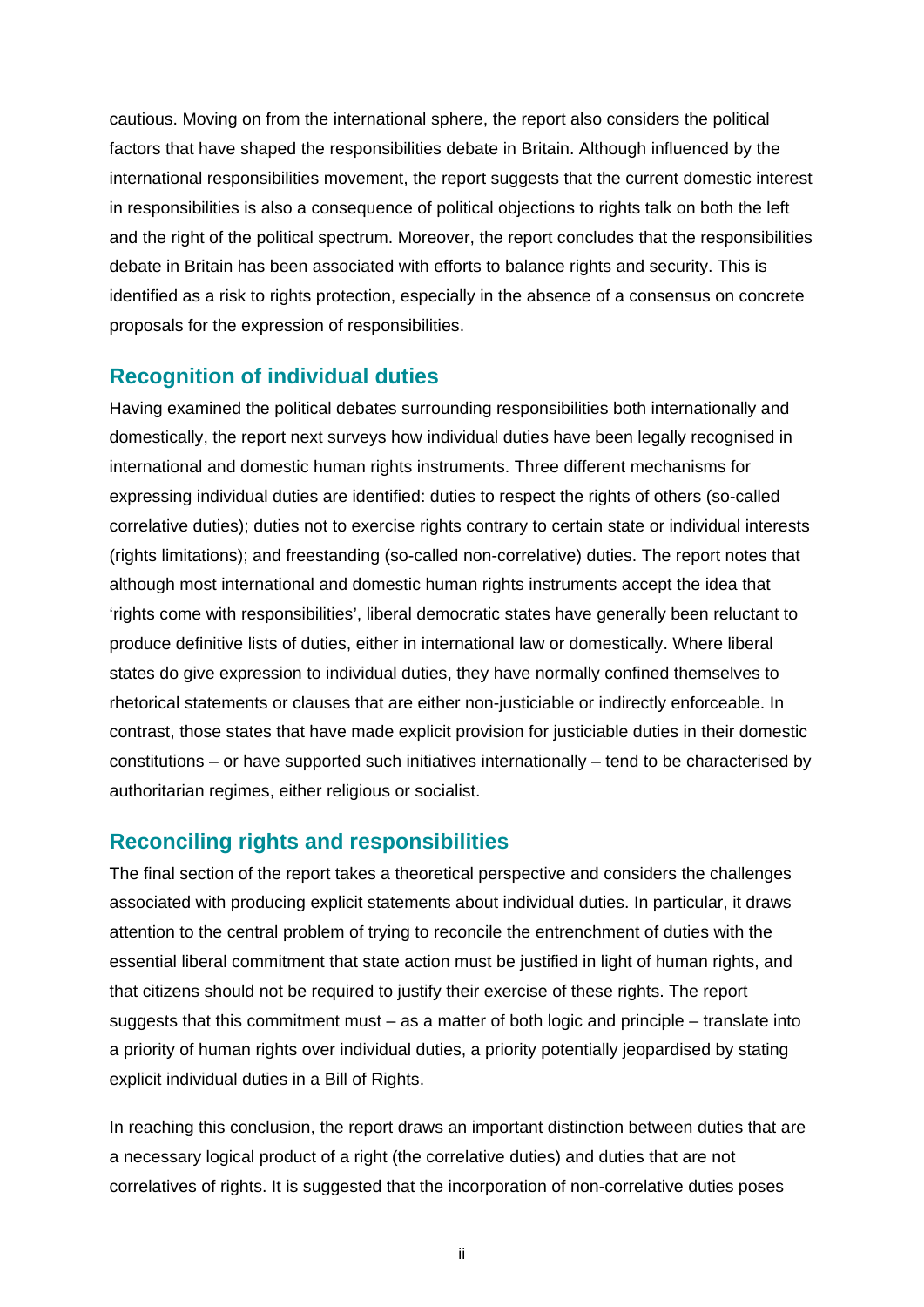significant risks to the efficacy of rights protection. A further, crucial distinction is drawn between correlativity and contingency, and the report notes that in order to realise the Green Paper's commitment to non-contingency, any enshrined responsibilities (whether correlative or non-correlative) must not be allowed to become preconditions for the exercise of human rights. Finally, the report examines the particular difficulties and risks associated with enforcing duties, in particular those that are too broad to give rise to any specific legal action.

#### **Recommendations**

This report ends with three major recommendations. First, there may be value in stating within any Bill of Rights and Responsibilities a general duty to respect the human rights of others. Such a duty could serve to reinforce a shared commitment to the importance of rights and to make clear that the exercise of these rights is constrained by respect for the rights of others. Such a duty to respect the rights of others is to be preferred to a duty to 'exercise rights responsibly', which confuses the moral appeal of living a responsible life with the existence of a legally enforceable duty. Moreover, to the extent that the law exists to protect individual rights, the duty to respect the rights of others might also be said to encompass a duty to obey the law. In this sense, the duty to respect the rights of others is preferable to the more coercive and less rights regarding obligation to obey the law.

Secondly, the report suggests that there is little to be gained from – and significant risk associated with – incorporating lists of specific duties within the body of a Bill of Rights. Any statement about responsibilities should be general and rhetorical only, and preferably located within the preamble. This would ensure that such a statement is seen as educative and aspirational, and also guard against any suggestion that the duty is directly enforceable against individuals. Finally, if individual duties are to be incorporated into the main body of any Bill, then precautions must be taken to ensure that the duties remain non-justiciable, preferably by an explicit statement of non-justiciability.

These proposals seek to ensure that that any future attempt by policymakers to entrench constitutional responsibilities will be framed by an active commitment to the protection of human rights. They safeguard against the possibility that the duties incorporated into a Bill of Rights and Responsibilities will result in an unintentional erosion of human rights protections. Policymakers are therefore advised to approach the development of duties with caution, in particular by adopting a variety of explicit safeguards against rights becoming contingent on responsibilities.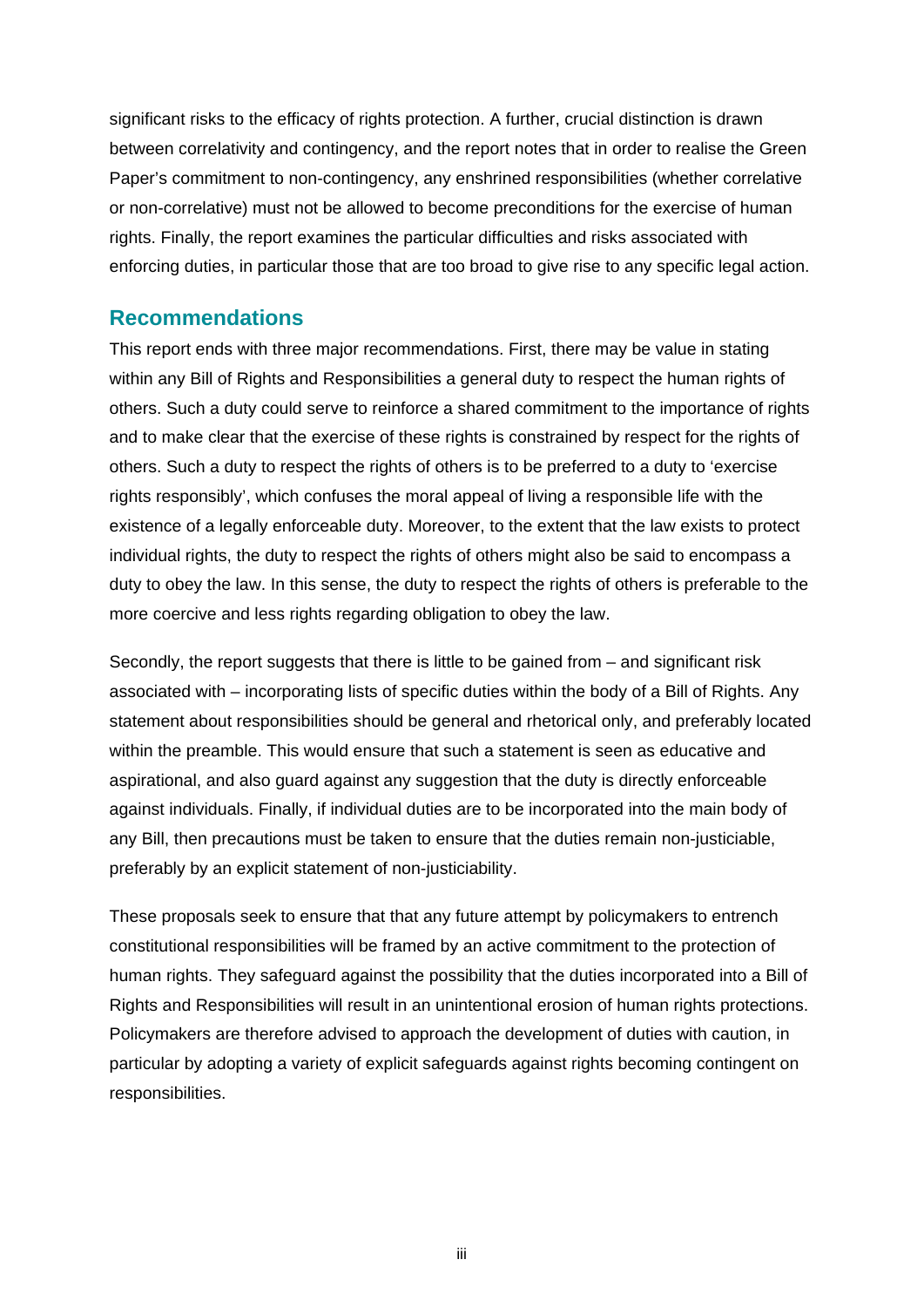## <span id="page-12-0"></span>**1. Introduction**

### <span id="page-12-1"></span>**1.1 Aim of the report**

The Human Rights Act 1998 (HRA) placed human rights at the centre of the legal landscape in the United Kingdom (UK). The Act 'brought home' certain rights that had been enshrined in the European Convention on Human Rights (ECHR), by giving individuals access to these rights in domestic courts. Over the past two years, however, a new chapter in the political debate around human rights has begun, culminating most recently in the Green Paper *Rights*  and Responsibilities: developing our constitutional framework.<sup>[1](#page-12-3)</sup> Central to the Green Paper is the proposition that the UK might adopt a new Bill of Rights and Responsibilities, which could aim to capture rights that build on the protections in the HRA but also place a greater emphasis on 'responsibilities'.

This report contributes to the debate on the relationship between rights and responsibilities initiated by the Green Paper by explaining how constitutional duties are currently expressed in a broader global setting. Furthermore, it outlines the potential risks associated with any attempt to incorporate responsibilities into the existing constitutional framework of the UK. The conclusion of the report is that duties are already inherent in human rights, and the risks of giving duties explicit legal meaning are significant. Any move towards constitutional recognition of such duties will need to be accompanied by safeguards against the possibility that they will be invoked with a view to eroding existing human rights protections. Without such safeguards, the Green Paper's objective of avoiding contingency cannot be guaranteed.

### <span id="page-12-2"></span>**1.2 Structure of the report**

Following on from this introduction, the report is divided into five main chapters. Chapter 2 examines the rise of the so-called international responsibilities movement, which has been one of the driving forces behind recent interest in the relationship between rights and responsibilities. Chapter 3 considers the political factors that have shaped the discussion of responsibilities in the UK, specifically the background to the publication of the Green Paper on Rights and Responsibilities. Chapter 4 provides an overview of the ways in which individual duties have been recognised and expressed in both international and domestic human rights instruments. Chapter 5 then considers the conceptual difficulties likely to arise from any attempt to recognise individual duties, and examines their various philosophical and legal meanings. Chapter 6 summarises the main conclusions of the report and offers some

 $\overline{a}$ 

<span id="page-12-3"></span><sup>1</sup> Ibid.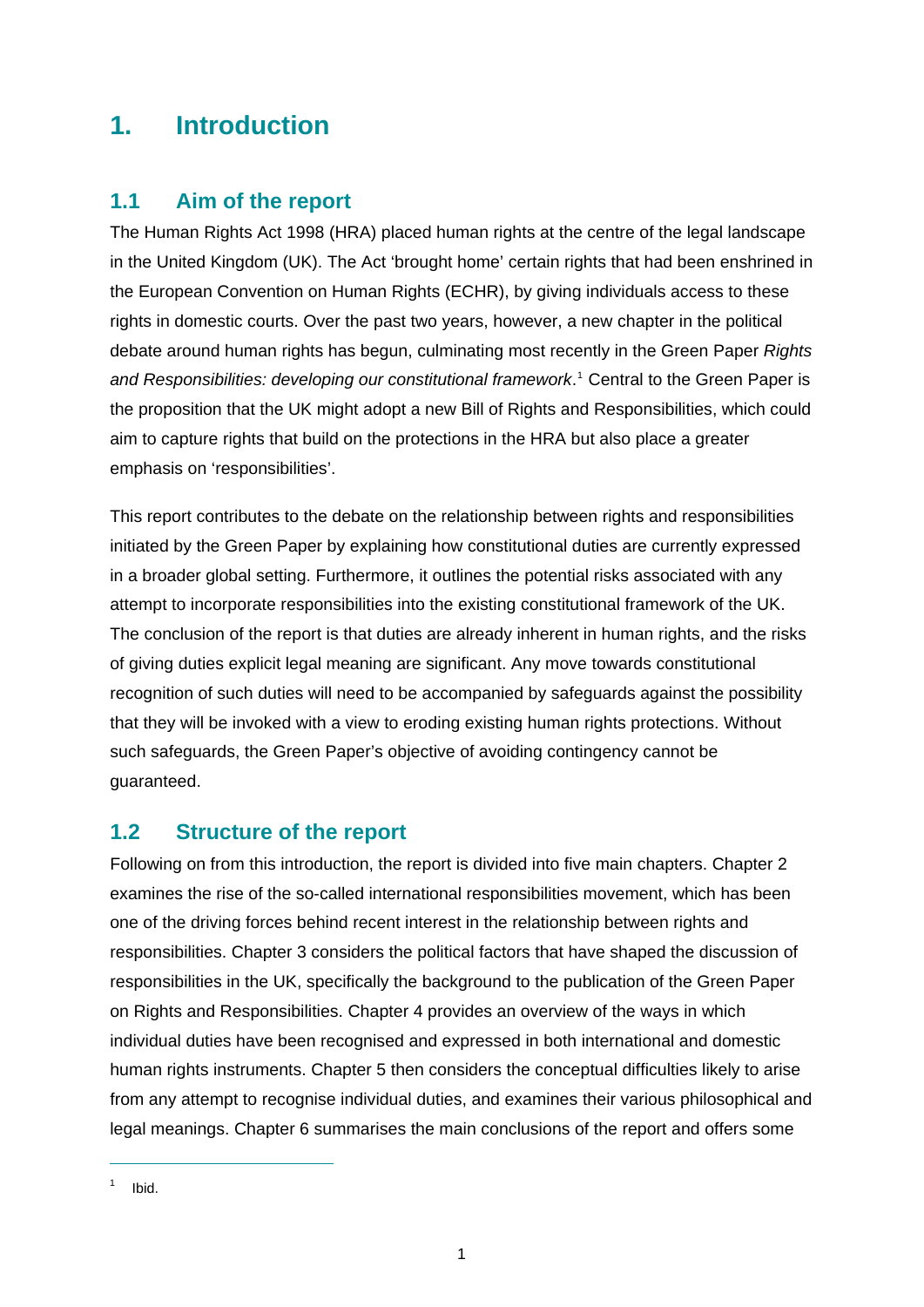cautionary advice to policymakers and legislators about the risks of placing too much emphasis on duties and responsibilities in the context of human rights.

### <span id="page-13-0"></span>**1.3 Methodology**

The research presented in this report was conducted with a view to addressing a number of important issues raised by the prospect of a new Bill of Rights and Responsibilities. Following discussions with the Ministry of Justice (MoJ) in March and April 2008, it was agreed that the following key questions would provide the basis for the report:

- What does responsibility mean in the context of human rights?
- Is there a distinction to be drawn between responsibilities and constitutional duties?
- How could a rights-based concept of responsibilities be incorporated into the existing human rights framework?
- How have responsibilities and duties been framed in international human rights law?
- How have responsibilities and duties been framed in the constitutional documents of comparable jurisdictions?
- How has international and domestic law in comparable jurisdictions safeguarded against rights becoming contingent on responsibilities?
- What are the potential problems of drawing a direct association between rights and responsibilities?
- How would constitutional responsibilities operate within the UK constitutional setting?

As these questions were agreed almost 12 months before the final publication of the Green Paper on Rights and Responsibilities, much of the work for this report was carried out prior to the release of the Green Paper in March 2009. Given the broad ranging nature of the report, our survey of the relevant material was not restricted by date. In practice, however, many of the human rights documents and academic writings we reviewed were produced in the postwar period. In all other cases, where appropriate the most recent literature on the subject was selected. Following discussions with MoJ, we initially confined ourselves to examining academic materials available in English (all of the national and international constitutional documents were available in English translations). This was due to resource constraints, and in particular the cost of obtaining professional translations of the relevant foreign language materials. With the help of graduate researchers trained in the relevant jurisdictions, however, we did examine a cross-section of the relevant German, Italian, Portuguese, Polish and Spanish literature on constitutional duties, primarily to confirm the accuracy of our English language sources.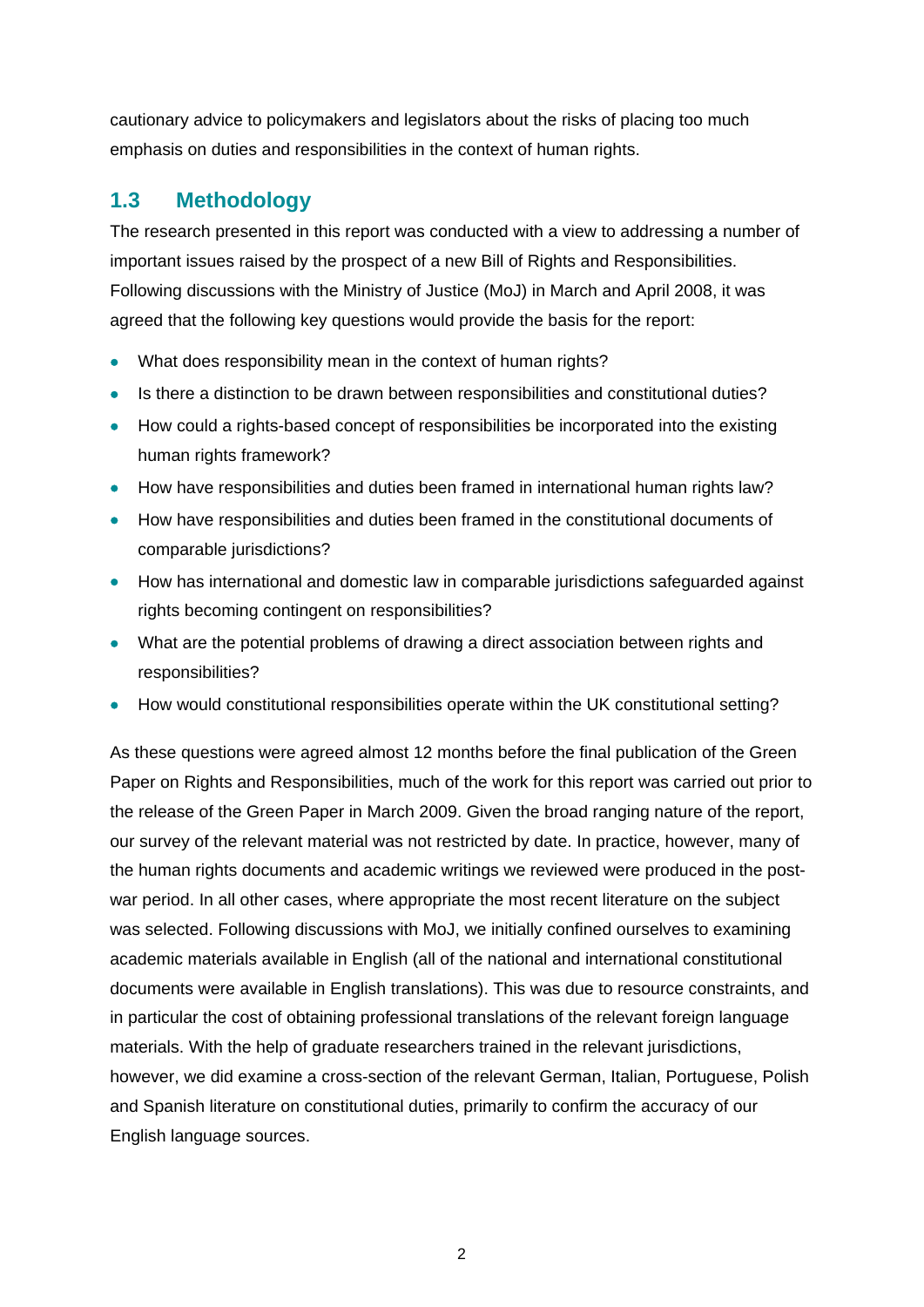The research work began with an in-depth investigative review of the literature review based on key words associated with the research questions set out above. Initially, the keywords **constitutional duties, constitutional responsibilities, constitutional obligations, international law duties, international law responsibilities** and **international law obligations** were used. After reviewing the abstracts of the available literature, the authors narrowed down the literature selection to pieces that focused on the constitutional duties, responsibilities and obligations that apply to (or potentially apply to) individuals rather than states (see section 1.4 below).

The literature review included existing legal provisions in national and international law, as well as analytical and philosophical examinations of the concept of responsibilities and its relationship to human rights. The authors did not confine the literature search to publications within the UK. Rather, we took the view that publications from and about comparable jurisdictions would be equally valuable in providing policymakers with insight into the way in which responsibilities and duties have been constitutionally expressed elsewhere. A number of academic and legal databases were searched in selecting the literature and materials (see appendix 1). The following sources were included:

- books;
- **•** peer-reviewed articles;
- book chapters;
- non-peer-reviewed articles:
- **•** official publications (both international and domestic); and
- NGO publications.

Once an extensive bibliography had been assembled, the sources were evaluated by reference to three general inclusion criteria:

- scholastic reputation in the field;
- political significance in the field (both domestically and internationally); and
- particular relevance to subject area.

The research team applied these inclusion criteria in reading the abstracts and executive summaries of the materials. Where no abstract or summary of the piece existed, the whole work was read by at least one member of the team (and in many cases by all of them). The research team then identified, based on their professional judgement, the pieces that were most relevant to the study. Once the initial material was selected, the research team also followed up footnoted materials using the same inclusion criteria.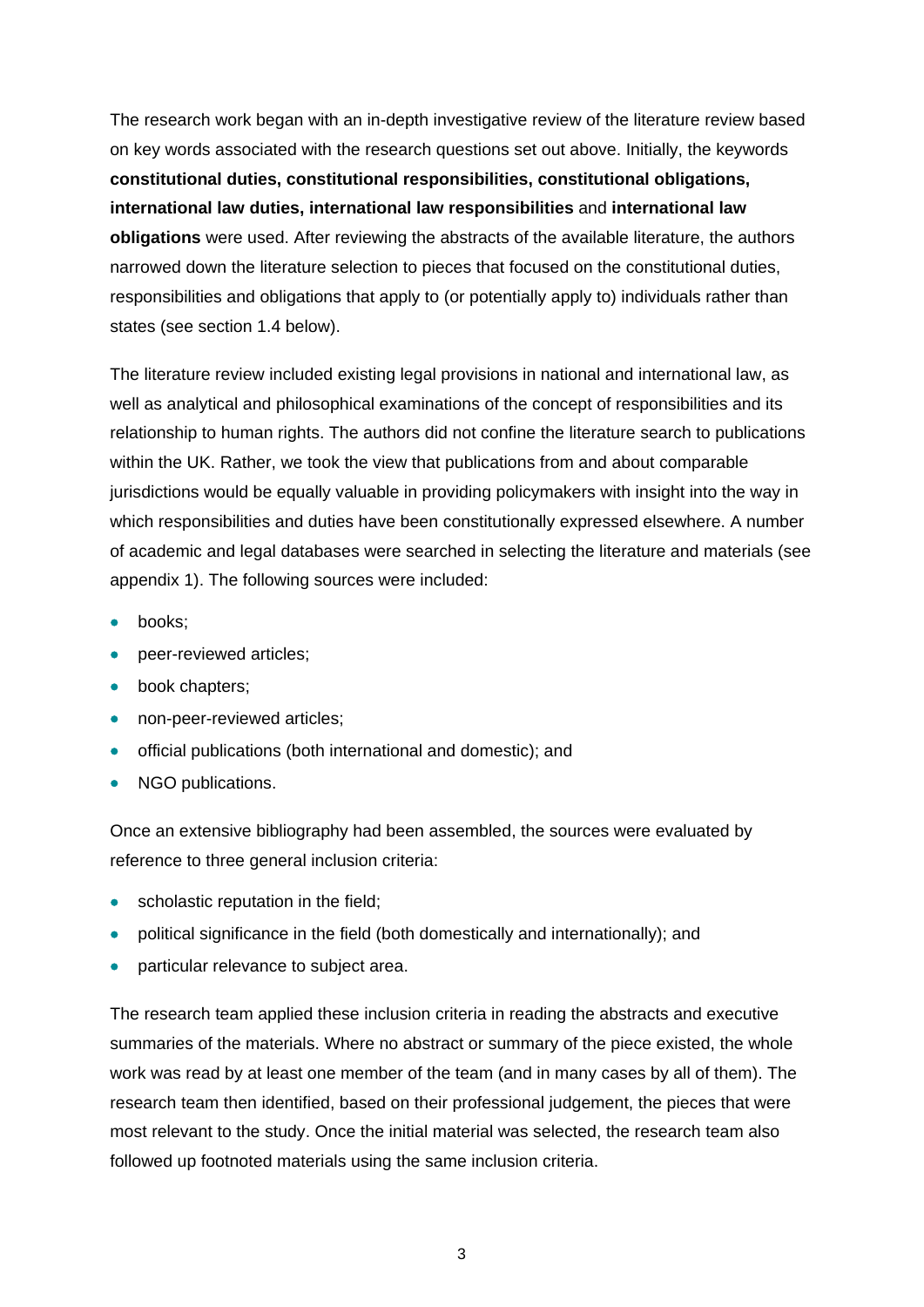Following on from this comprehensive review of the available literature, the authors undertook a detailed examination of all relevant legal documents on duties and responsibilities. The authors took their initial lead from the materials that had already surveyed the law in this subject area. However, legal materials were also identified directly from legal databases (see appendix 1). Using these resources, a list was compiled of jurisdictions and international law material which included references to duties and responsibilities. The authors then narrowed down this list further to focus on jurisdictions they considered comparable with the UK. The authors took the view that comparable jurisdictions would need in the first instance to be characterised as democratic, liberal states, and should in addition fall under one of the following inclusion criteria:

- Common law jurisdictions;
- Member States of the European Union;
- Commonwealth jurisdictions;
- Anglo-American jurisdictions.

Given that the selection (and exclusion) of all of the material used in this report necessarily involved making choices about their relevance, reliability and independence, the final report inevitably reflects the judgements of the authors. In order to ensure that the report presents a balanced account of the debate on responsibilities, however, a number of independent academics and legal practitioners were consulted during the drafting process, and they contributed detailed comments on early versions of the report. Among those consulted during the drafting process were: Dr Pavlos Eleftheriadis (University of Oxford), Dr Tom Hickman (Blackstone Chambers), David Petrasek (Amnesty International), Elizabeth Prochaska (Matrix Chambers), and Professor Jeremy Waldron (New York University). In addition, the report was also subject to interim and final peer review by MoJ. As a consequence, although the final report reflects the views and expert judgements of the authors, every effort has been made to provide a balanced and comprehensive response to both the Green Paper and the specific research questions set out above.

### <span id="page-15-0"></span>**1.4 Terminology**

The terms 'responsibilities', 'duties' and 'obligation' are often used interchangeably, and there is little real agreement over the meaning of these terms within political debate. Responsibility has been used both in the sense of 'acting responsibly' and in the sense of being under a duty or obligation to act in a particular way. Similarly, politicians often argue that we should 'use rights responsibly' or refer to a 'duty to obey the law' as a 'responsibility'.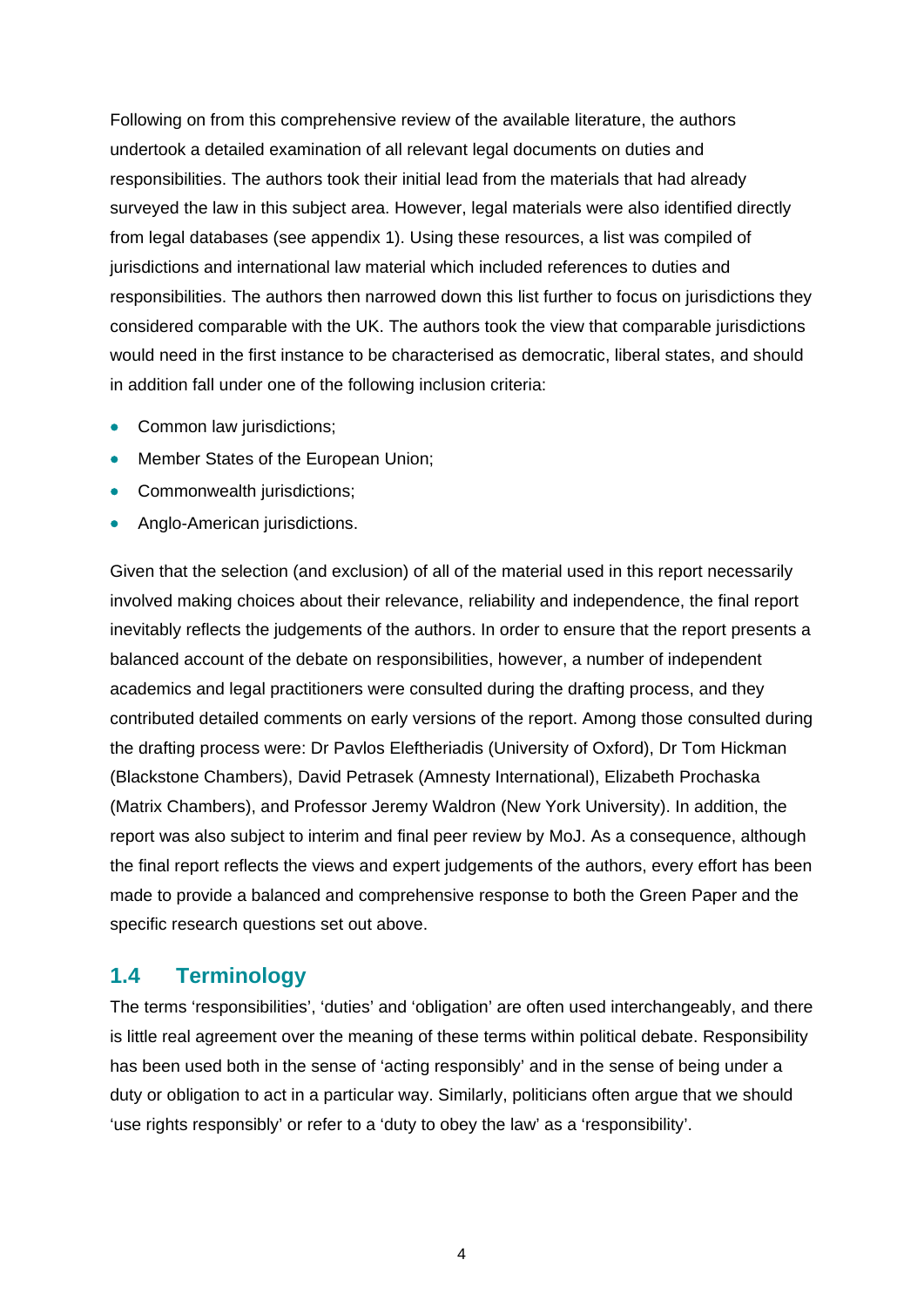One of the strengths of the Green Paper 2009 lies in the distinction it draws between 'responsibilities' and legally enforceable 'duties'. Early on, it acknowledges that 'while the law imposes many duties, it does so in a patchwork way and often without framing them explicitly in the language of responsibility' (para. 2.24). Later, the Paper argues that 'although not necessarily suitable for expression as a series of new legally enforceable duties, it may be desirable to express succinctly, in one place, the key responsibilities we all owe as members of society' (para. 2.26).

To date, political debates over the meaning of responsibility have been marred by a tendency to confuse moral arguments about the value of living a responsible life with suggestions that certain constitutional duties should be enforced by law. Although the term responsibility may well be a useful way to describe a broader moral attitude to the exercise of rights, the idea of responsibility should not be taken to be the same as a legal duty. In this report, an effort has been made to keep these two notions of responsibility (moral and legal) separate, and throughout the term 'duty' is used to refer to a legal obligation and not some broader moral notion of responsibility.

Finally, it is important to note that this report does not consider the duties owed by a state to its citizens as a consequence of the assertion of human rights. While a discussion of such duties is an important part of the debate on constitutional reform, $<sup>2</sup>$  $<sup>2</sup>$  $<sup>2</sup>$  it is beyond the scope of</sup> this report. Instead, this report focuses on the duties owed by individuals to each other, or owed by individuals to the state or community, as contained in international treaties, domestic constitutions or domestic statutes (such as the HRA).

 $\overline{a}$ 

<span id="page-16-0"></span><sup>2</sup> For a recent and impressive account of the notion of positive duties, see Fredman, 2008.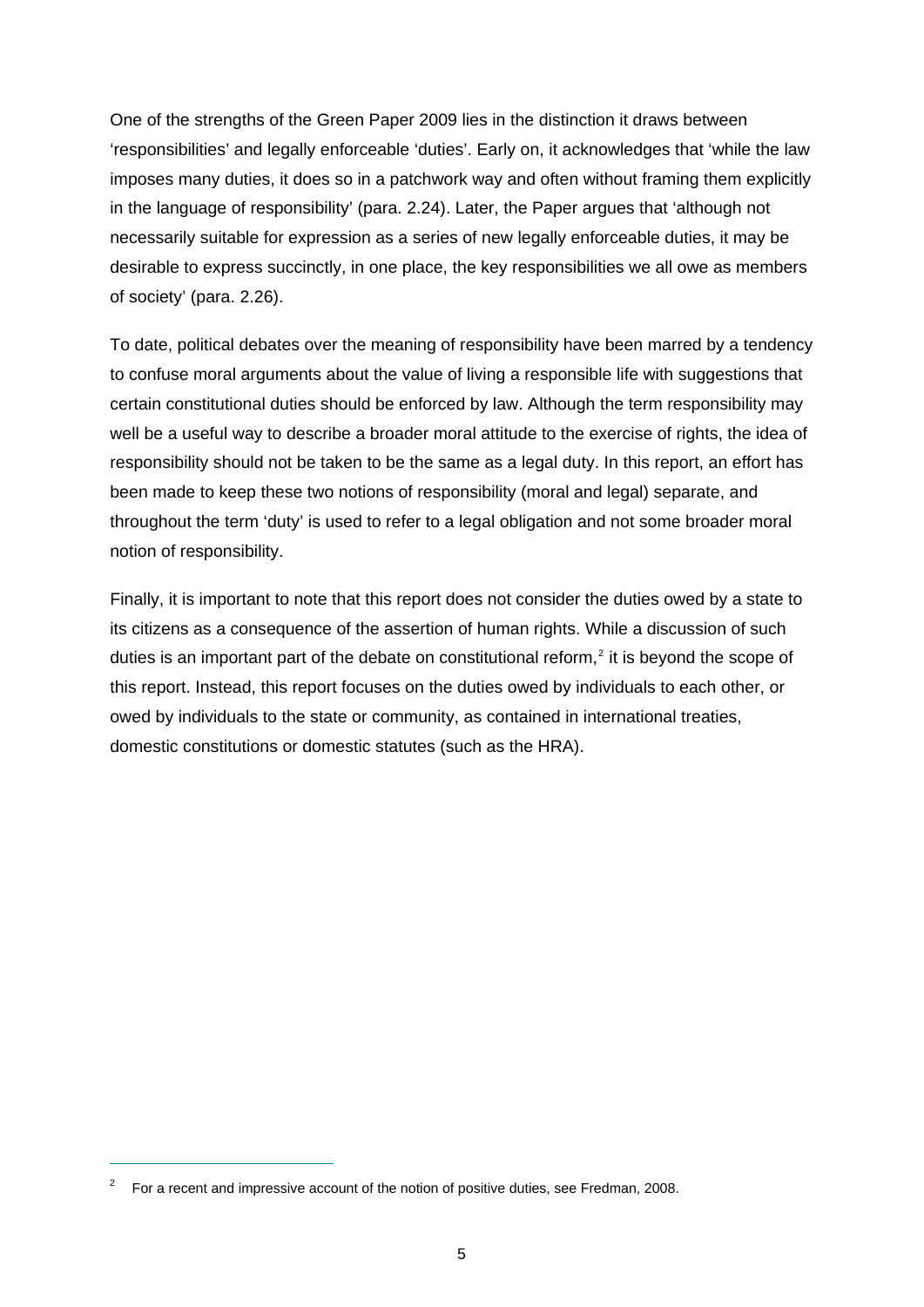## <span id="page-17-0"></span>**2. The international origins of the 'responsibilities movement'**

This chapter examines the intellectual and political foundations of the so-called 'responsibilities movement'. A loose alliance of communitarians, faith-based critics of human rights, and some state representatives at the United Nations Human Rights Commission (UNHRC), the responsibilities movement has called for greater emphasis on individual duties in order to correct a perceived imbalance between rights and responsibilities. It challenges the idea of freestanding human rights, arguing that any discussion of rights must also consider notions of responsibility and the dangers of individualism.

### <span id="page-17-1"></span>**2.1 The evidence**

 $\overline{a}$ 

Based on an initial review of the available literature on international debates about responsibilities (see appendix 1), we identified a number of leading works that have traced the origins of the responsibilities movement, and provided background on various debates on duties that have taken place at an international level (Daes, 1980; Hodgson, 2003; Knox, 2008; Saul, 2000). Although each of these works advances a particular view on the relationship between rights and responsibilities, taken together we believe they provide a balanced account of the field. Using these works as a guide, we also identified and surveyed all relevant United Nations (UN) documents, including records of debates, as well as the Inter-Action Council (IAC)'s draft Declaration of Human Responsibilities.

### <span id="page-17-2"></span>**2.2 The communitarian rights critique**

Perhaps the most significant intellectual influence on the responsibilities movement, communitarianism has provided an established philosophical critique of the relationship between rights and responsibilities.<sup>[3](#page-17-3)</sup> This critique is based on two central claims. The first is that modern 'rights talk' is founded on a destructive individualism that neglects individual responsibilities and undervalues the social dimension of human life.<sup>[4](#page-17-4)</sup> To correct this imbalance, proponents argue that human rights regimes should acknowledge and promote the idea of responsibilities and explicitly recognise their alleged relationship to substantive rights (Etzioni, 1995).

<span id="page-17-3"></span><sup>3</sup> The key academic contributors to communitarianism in the US are Mary Ann Glendon (Glendon, 1991) and Amitai Etzioni (Etzioni, 1995). The writing of David Selbourne has also been influential in the UK (Selbourne, 1994). On the rise of this movement in the UK, see chapter 3. 4

<span id="page-17-4"></span>According to Glendon, for example, 'buried deep in our rights dialect is an unexpressed premise that we roam at large in a land of strangers, where we presumptively have no obligation towards others except to avoid the active infliction of harm' (Glendon, 1991, p. 7).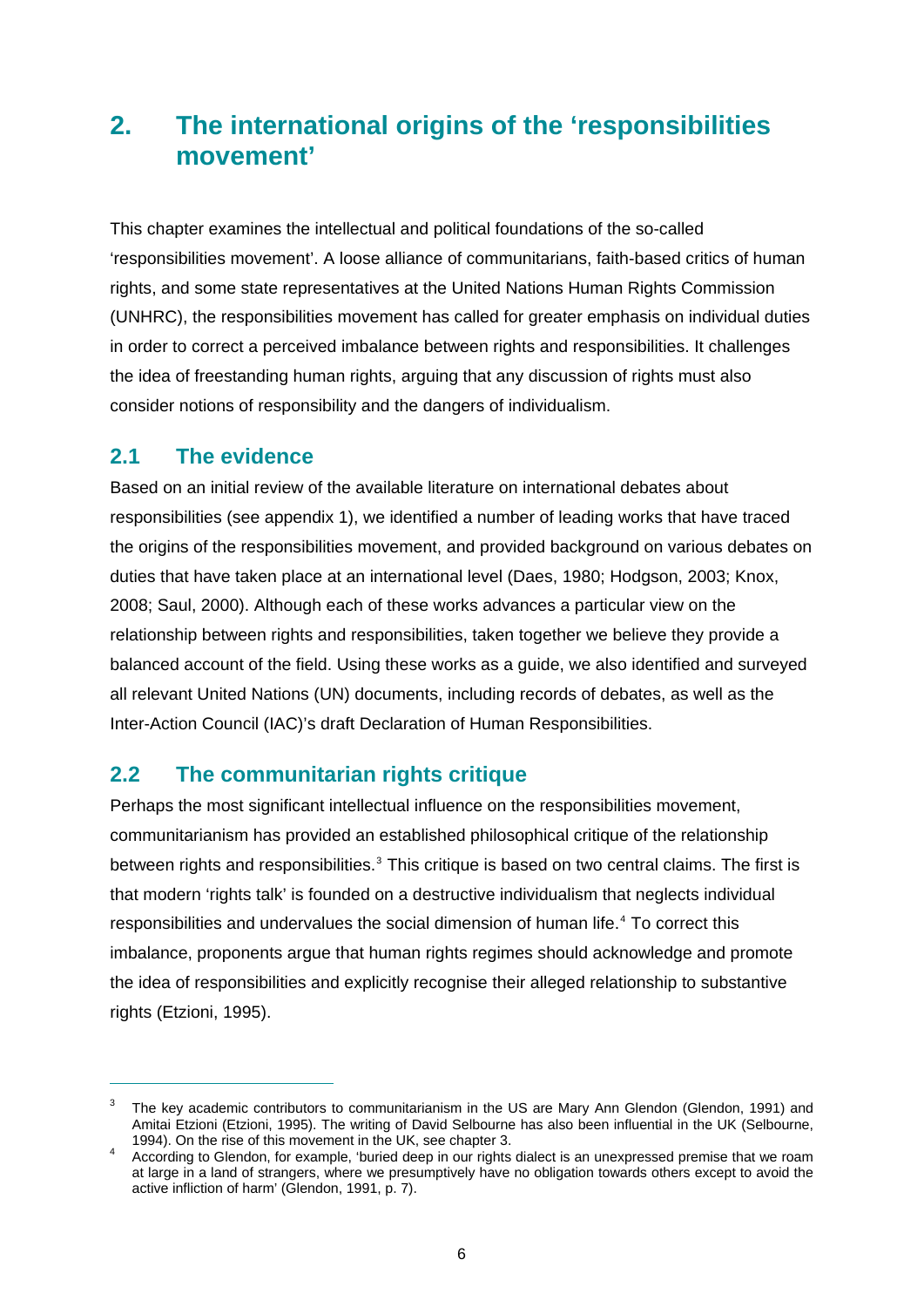The second claim is that the failure to place responsibilities on a similar footing as rights is the source of many modern social problems (Saul, 2000). These include the deterioration of private and public morality, the decline of the family, high crime rates and a tendency to claim rights while leaving responsibilities to 'big government' and the welfare state (Etzioni, 1995; Selbourne,1994).

Despite its growing importance on the international stage, the communitarian critique is not without its critics. They take issue with the claim that there has been a decline in individual moral responsibility coinciding with an increased emphasis on rights. As Ben Saul argues, the assumption that an increased emphasis on rights has led to a decline in individual moral responsibility is unsubstantiated. Furthermore, communitarians make repeated reference to an 'undefined golden age of moral responsibility from which modern society has fallen', but it is not clear 'whether such an age ever in fact existed' (Saul, 2000). Moreover, communitarians have yet to produce any convincing evidence of a causal link between the rise of rights and the decline of modern society.

Another difficulty with the communitarian critique has been emphasised by Cass Sunstein (1995), who has questioned whether rights have somehow crowded out responsibilities. In fact, if anything, the idea of responsibilities has always been part of the social and legal landscape:

[C]onsider, for example, cigarette smoking; corporate misconduct; air and water pollution; sexual harassment; and racist and sexist speech. In all of these areas, people who were formerly autonomous, and free to act in accordance with their own claim rights, are now subject to socially and sometimes legally enforced responsibilities (p. 730).

Even if we discount these criticisms, the precise legal implications of the communitarian critique remain unclear. While commentators such as Amitai Etzioni often restrict themselves to demanding a moral revival rather than legal reform (Etzioni, 1995), the risk remains that rhetorical calls to 'rebalance rights and responsibilities' may be co-opted by those who wish to justify novel and unacceptable limitations on long-established rights.

### <span id="page-18-0"></span>**2.3 The international faith-based rights critique**

The responsibilities movement has also been driven by an international inter-faith project that has sought to establish a global ethical standard. In addition to lobbying for an increased emphasis on responsibilities in international human rights law, members of this project have also produced a number of documents that set out models of individual duties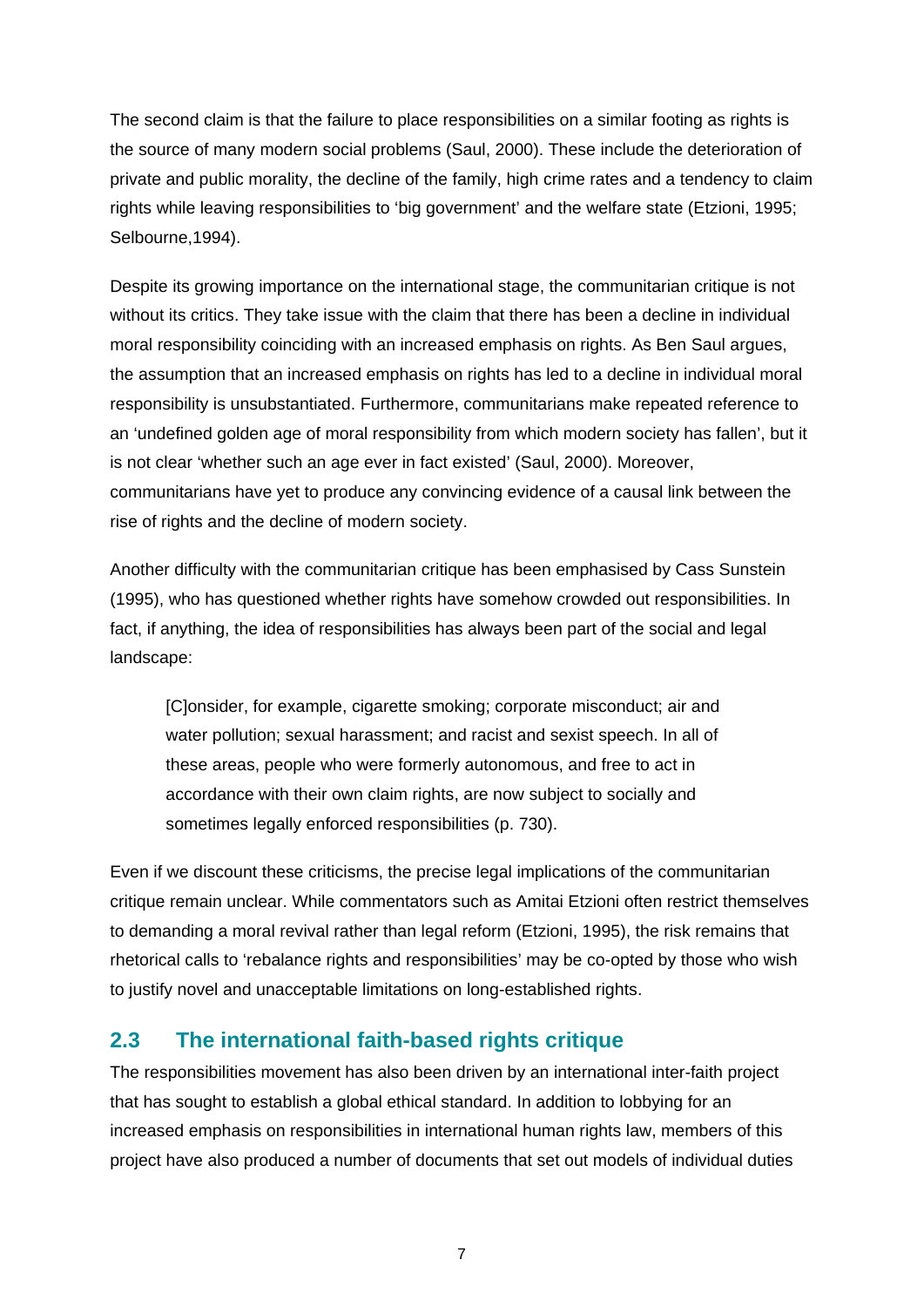and responsibilities. Released by the Inter-Faith Parliament of the World Religions at its centenary meeting in 1993, the Declaration Toward a Global Ethic identified certain 'broad, ancient guidelines for human behaviour' common to the world's religions, stating that 'action in favour of rights and freedoms presumes a consciousness of responsibility and duty… [and] rights without morality cannot long endure' (Parliament of the World's Religions, 1993, p. 6).

This faith-based critique was crucial to the development of the IAC's draft Declaration of Human Responsibilities (IAC, 1997). Central to this document is a commitment to ideas of obligation and responsibility, and a belief that greater emphasis needs to be placed on ethical principles drawn from the world's major religions. It also maintains that the Universal Declaration of Human Rights (UDHR) is incomplete, and that its insistence on an exclusively Western conception of rights 'can result in conflict, division and endless dispute, and [its] neglect of human responsibilities can lead to lawlessness and chaos' (IAC, 1997, preamble).

The IAC intended that the Declaration be adopted by the UN General Assembly on the 50th anniversary of the UDHR. It contained 19 articles outlining human duties and responsibilities, which roughly mirror the UDHR rights (articles 2–20). The articles were supposed to compliment the UDHR rights by rebalancing rights and duties and encouraging individuals not to assert rights where doing so would harm others. In other words, the aim was to ensure that individuals understand that they have a duty to exercise their rights responsibly (Saul, 2000). The draft was discussed in the United Nations Educational, Scientific and Cultural Organization (UNESCO) and the UN Human Rights Commission (UNHRC), with a view to potential adoption by the UN General Assembly. It did not, however, receive sufficient state support and never proceeded to a formal vote. The draft was also strongly criticised by Amnesty International, which argued that the Declaration would undermine long-established international human rights. According to Amnesty, adoption of the Declaration would result in the restating of well-established rights in terms of vague and ill-defined responsibilities, and potentially frame certain rights in weaker and less precise language than that used in the UDHR (Amnesty International, 1998).

### <span id="page-19-0"></span>**2.4 Shifts in the United Nations and the Martinez Draft Declaration on Human Social Responsibilities**

Alongside the activities of the IAC, signs of a growing interest in human responsibilities started to emerge in various international forums during the 1990s. In 1995, the UN Commission on Global Governance published *Our Global Neighbourhood*, which called on the international community 'to unite in support of a global ethic of common rights and shared global responsibilities' (chap. 2). Following a motion introduced by Egypt (and sponsored by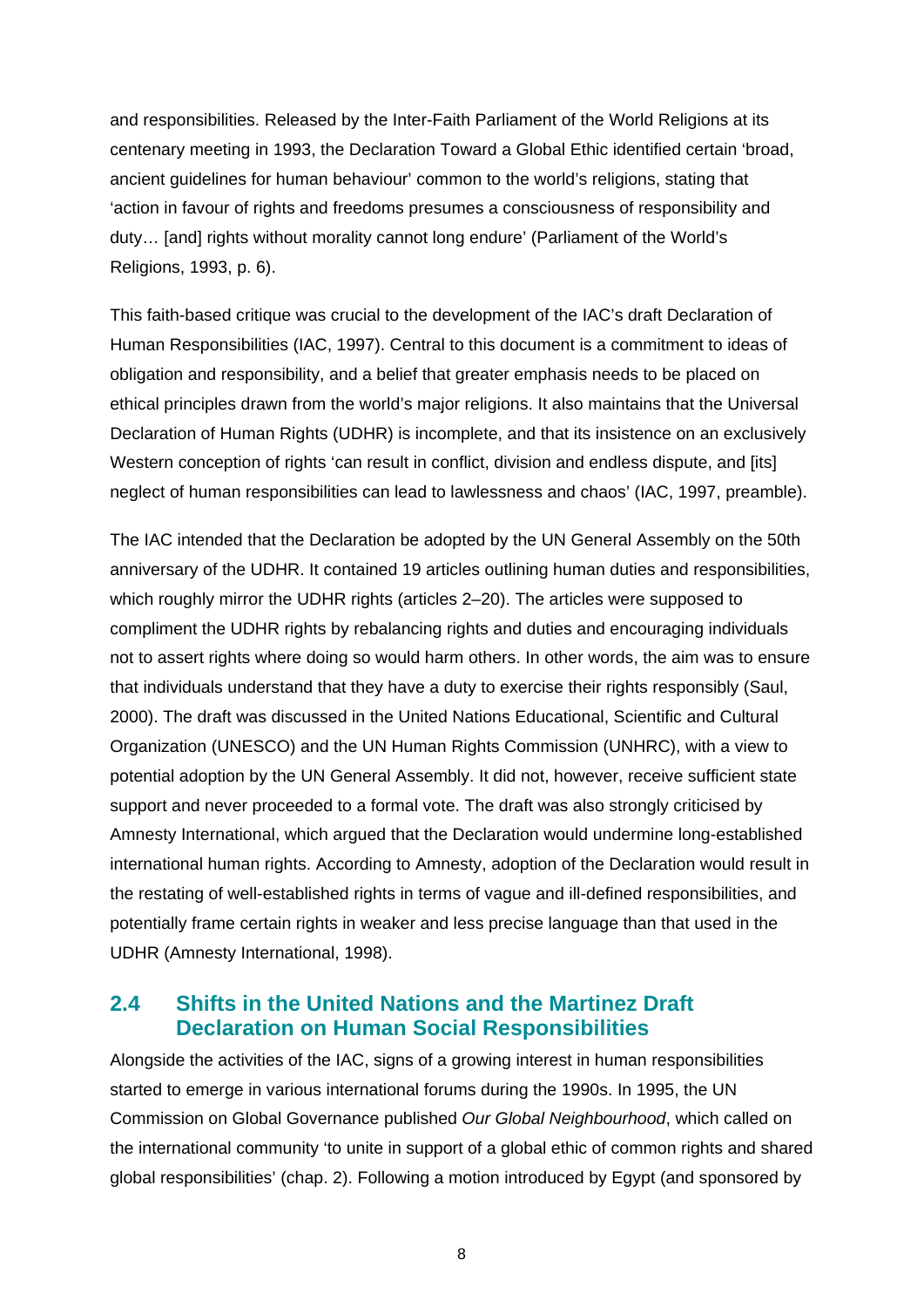Algeria, China, Cuba, India, Indonesia, Iran and Malaysia) in 1999, the UNHRC (referring directly to the IAC's work) mandated a study on human responsibilities (UN, 1999). The Economic and Social Council then authorised the appointment of a Special Rapporteur, Miguel Alfonso Martínez (UN, 2001), whose work culminated in a final report and a pre-draft Declaration on Human Social Responsibilities (Martinez, 2003). This pre-draft Declaration was eventually rejected by a narrow margin in a vote in the UN Economic and Social Council (UN, 2005).

The Martinez Report lamented 'the neglect suffered by human responsibilities' in international human rights law, concluding that it was 'absolutely necessary to create and develop a new individual and collective awareness of the … balance between the rights of the individual and his/her social duties or responsibilities' through a new international standard (Martinez, 2003, pp. 3–4). Martinez's rationale mirrors that in the IAC draft Declaration by suggesting that favouring the rights of the individual leads to 'conflicts, divisions and interminable disputes' (Martinez, 2003, p. 21). Interestingly, Martinez alleged a clear division between developed countries 'of the North,' which he found generally opposed the formal establishment of any correlation between rights and responsibilities, and those of the 'underdeveloped South', which supported such a connection (Martinez, 2003, p. 8). However, it should be noted that among the countries that eventually voted against the predraft Declaration were not only Canada, the United States, Japan and the European Union but also Brazil, Costa Rica, Mexico, Nicaragua, Senegal and Turkey (UN, 2005, pp. 8–9).

Like the IAC draft Declaration, the Martinez pre-draft Declaration is ambiguous as regards the possible legal effect of 'rebalancing rights and responsibilities'. Despite the fact that both drafts state that the proposed responsibilities 'correspond to social ethics and human solidarity' and not those 'dictated by law' (Martinez, 2003, p. 22), John Knox argues that any such declaration of responsibilities by the UN could affect how states interpret existing international human rights standards (Knox, 2008). This certainly appeared to be the view of the UK representative in the final Economic and Social Council debate, who argued that the pre-draft Declaration was capable of 'undermining the very foundations of human rights' by implying that 'the state could determine which rights, if any, an individual might enjoy in return for the exercise of responsibilities' (UN, 2005, p. 8). It is with this concern in mind that state support for such duties has been critically assessed: 'notwithstanding the undoubted cultural differences between countries as to the proper balance between rights and duties, the primary division in the declaration is not between different cultures, but between democratic and authoritarian governments' (Knox, 2008, p. 36).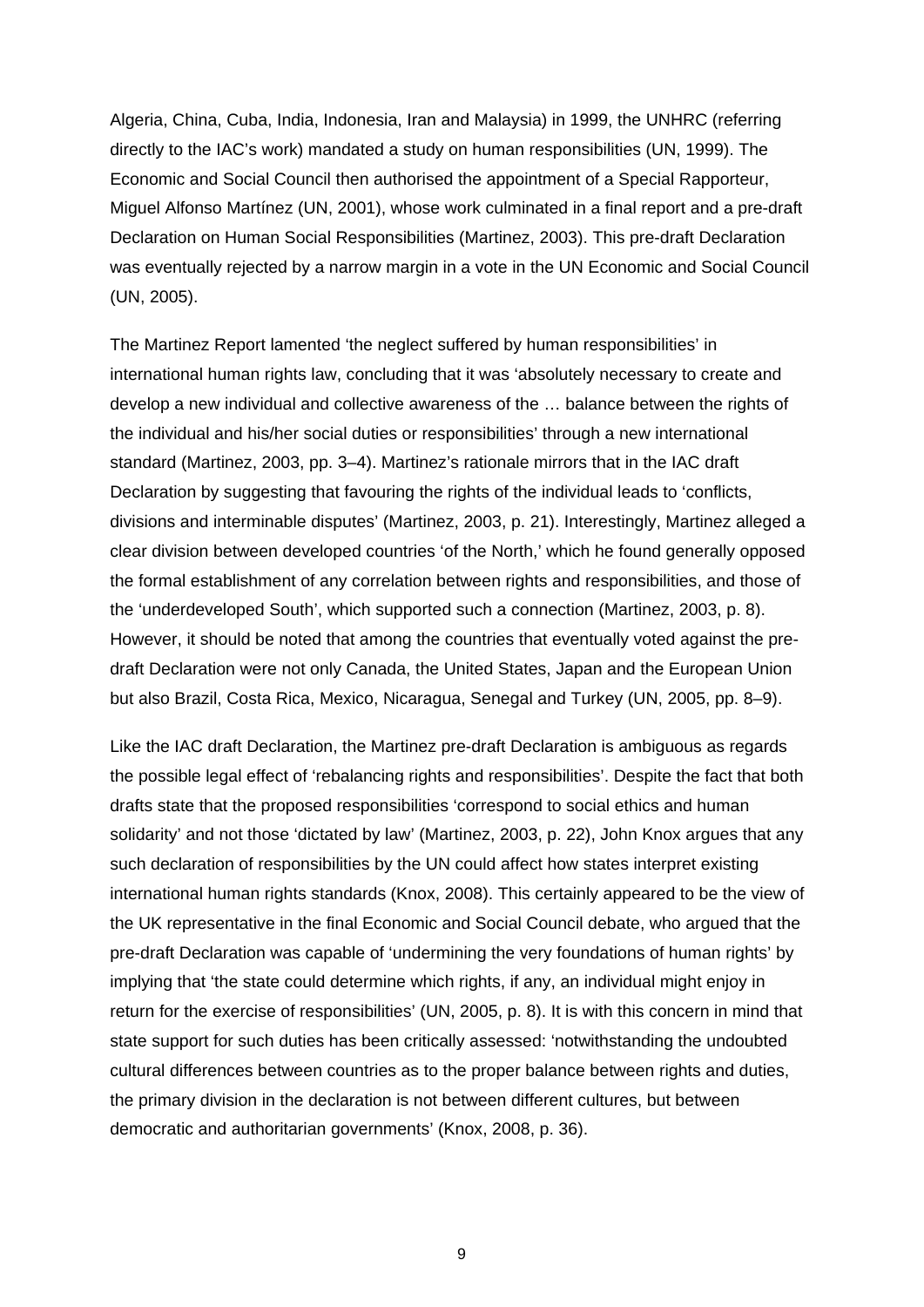### <span id="page-21-0"></span>**2.5 Conclusion**

As with the communitarian and faith-based rights critique, the risk here is that some states may support the international responsibilities movement not because they are keen to expand or improve upon the existing international rights framework but instead because this represents an opportunity to introduce new restrictions on human rights. It is for this reason that the work of the international responsibilities movement has been approached with caution and with some reticence as to the political – as well as principled – motivations of those states that have been its most vocal supporters.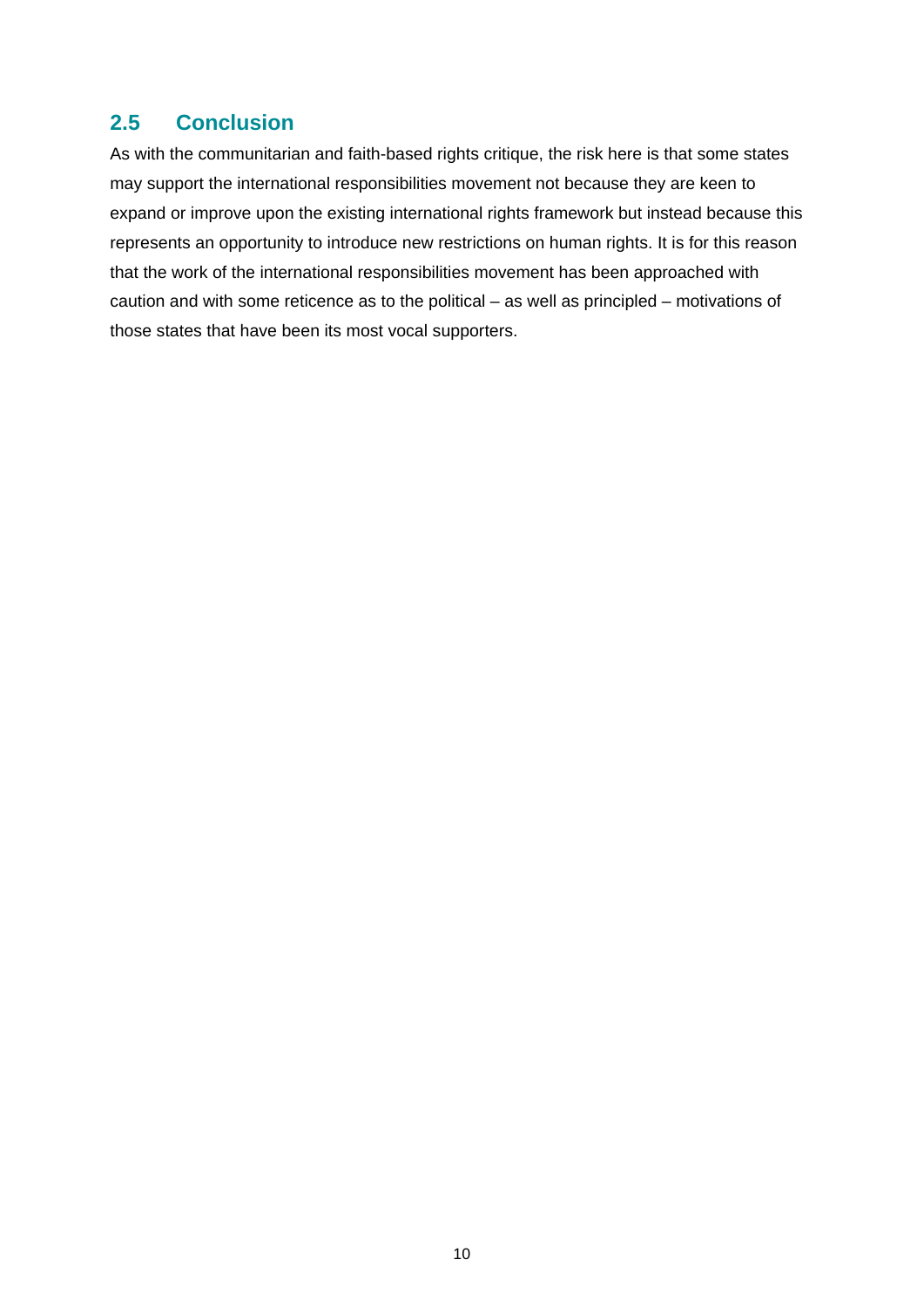## <span id="page-22-0"></span>**3. The move to 'responsibilities' in the United Kingdom**

This chapter examines the responsibilities movement in the UK, with a view to providing background to the current debate on the relationship between human rights and responsibilities. In addition, it provides a political context for some of the key constitutional questions raised by the Green Paper 2009.

### <span id="page-22-1"></span>**3.1 The evidence**

The evidence presented in this part of the report was gathered in a number of distinct stages. First, we completed a key word search of all relevant databases (see appendix 1) as well as Hansard to identify any reference to duties or responsibilities by a member of parliament, government official, or adviser from 1997 to the present. We also searched the online archives of five national newspapers – The Times, The Guardian, The Telegraph, the Independent, and the Financial Times – for articles on political statements on the question of duties and responsibilities. We also completed a keyword search of political party publications and speeches made by representatives of the major political parties in the UK. Although this produced a long list of references, statements, and articles (over 100), the overwhelming majority lacked depth and provided little in the way of a detailed discussion of the relevant issues. Looked at together, however, they did provide us with a useful overview of the way in which the political debate on the relationship between rights and responsibilities has developed over the past decade, and provided a general background to the issues raised in the Green Paper. In constructing our account of the background to the political discussions that have surrounded rights, we also relied on two leading analyses of constitutional politics in the UK (Griffiths, 1991; Loughlin, 1992).

Following this broad survey, we then conducted a detailed review of two recent reports on rights published by the Joint Committee on Human Rights (JCHR) (JCHR Report, 2005-6; JCHR Report, 2007–08a), focusing our attention on those sections that discussed the issue of responsibilities. These reports were selected for their rigour, and because they offer a detailed and independent account of the relevant issues. We also read and reviewed all of the material cited by the Committee in each report. Finally, following the publication of the Green Paper in March 2009, we also reviewed all of the material cited and discussed in the Paper.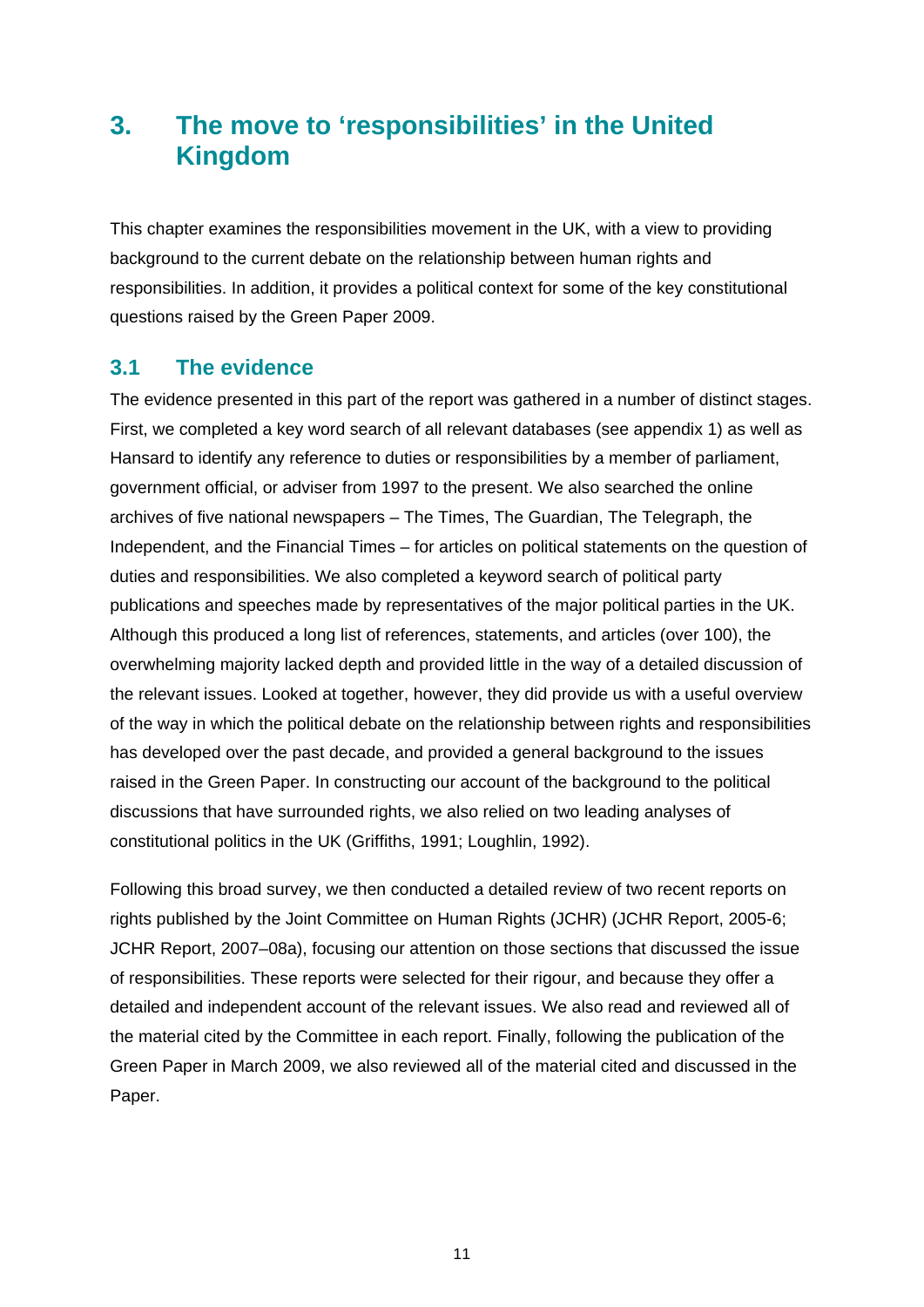### <span id="page-23-0"></span>**3.2 A Bill of Rights and Responsibilities?**

Over the past few years, an 'unusual cross-party consensus' on the need for a new 'British Bill of Rights' has arisen in the UK (JCHR Report, 2007–08a, para. 1). Despite considerable disagreement over what such a Bill might include, the Labour government and the Conservative opposition both share a commitment to balancing rights with 'responsibilities'. A recent parliamentary JCHR report characterised the Government's use of 'responsibilities' as a rhetorical device through which to defend human rights to a population unfamiliar with or hostile to rights (JCHR Report, 2007–08a, para. 263):

[T]he Government's interest in 'responsibilities', like its interest in characterising the rights in the Human Rights Act as 'British', is primarily for presentational reasons: it is motivated by a concern to educate the public.

In the view of the JCHR, government ministers have now turned their attention to responsibilities and duties, having previously 'failed to explain the basic philosophy of the Human Rights Act to the people' (JCHR Report, 2007–08a, Francesca Klug Ev. 1).

However, the growing emphasis on 'responsibilities' in the UK is not simply a 'presentational' political attempt to educate a public distrustful of rights. On the one hand, this movement towards responsibilities is a reflection of the broader international movement outlined in chapter 2 of this report. In arguing for a Bill of Rights and Responsibilities, the Labour government has frequently referred to other jurisdictions that have adopted the 'responsibilities' model (MoJ, 2009).<sup>[5](#page-23-1)</sup> Similarly, in its document on the British Bill of Rights and Obligations, the Conservative Liberty Forum refers to the IAC Draft Declaration on Human Responsibilities (Fisher, 2006). On the other hand, the conditions in the UK that have given rise to the 'responsibilities' movement are also locally generated. The movement reflects deeper political traditions on both the left and right of British politics that were already evident when the HRA was introduced.

Labour's support for the HRA represented a significant departure from the party's traditional approach to constitutional rights. Not only had Labour been reluctant to entrench the power of a conservative judiciary (Griffiths, 1991), but socialists had traditionally viewed rights as dangerously 'individualist' and 'atomistic' (Loughlin, 1992, p. 197f). This view was reflected in Jack Straw's statement in Parliament during the passage of the HRA that 'there can be no rights without responsibilities, and our responsibilities should precede our rights' (House of Commons, 1998a).

 $\overline{a}$ 

<span id="page-23-1"></span><sup>&</sup>lt;sup>5</sup> See also JCHR Report, 2007–08b, Jack Straw Ev. 78.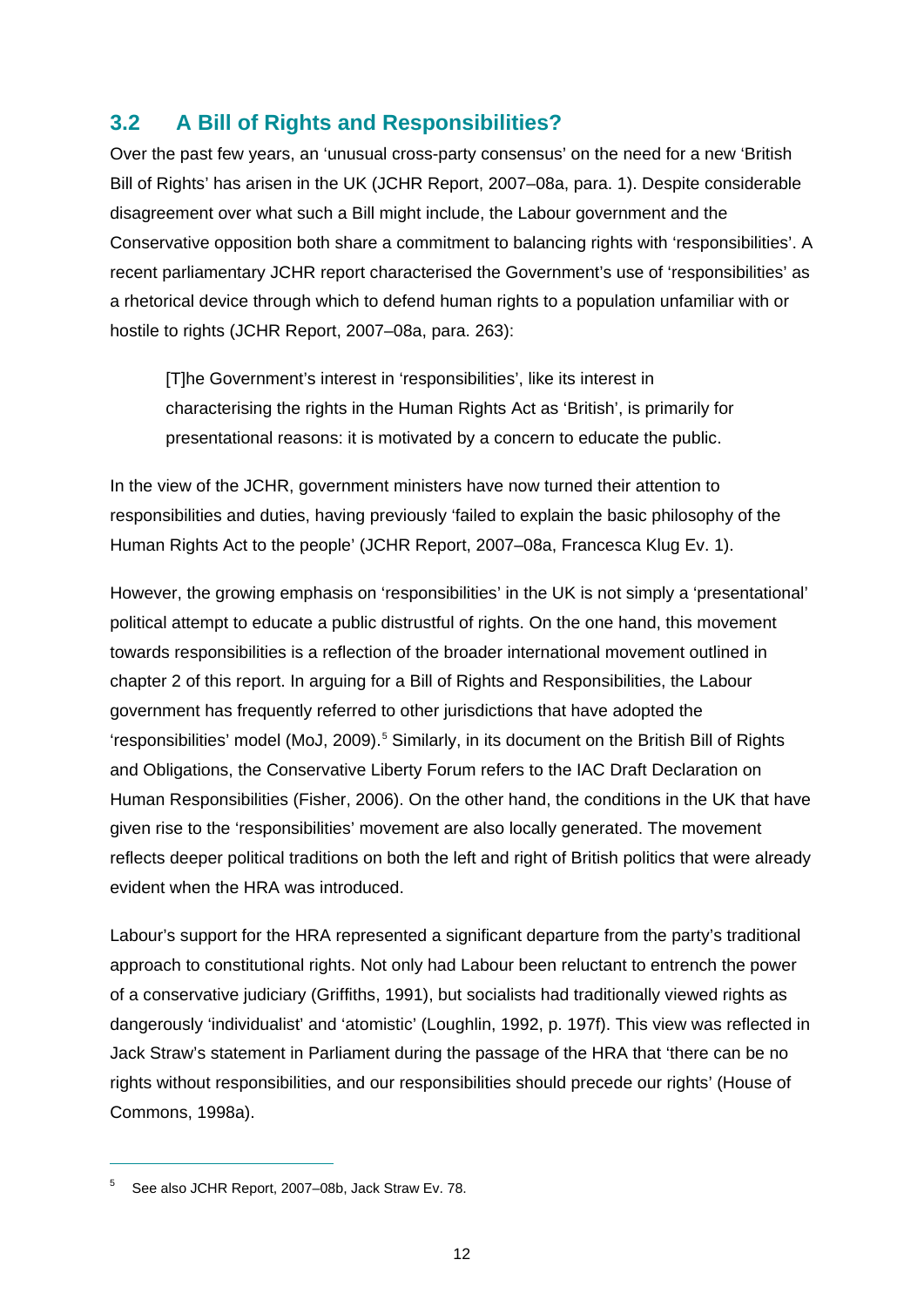Conservatives have also commonly expressed concern that rights have a moral and social danger because they lead to atomism, individualism and a break down of social cohesion (Willets, 2006, cited in Fisher, 2006). This concern was evident in the objections voiced by Conservative critics at the time the HRA was introduced into Parliament. John Gummer MP, for example, argued at the committee stage of the Bill, 'I am unhappy about the concept of rights; I happen to believe that we have obligations, and that in our obligations lie other people's rights' (House of Commons, 1998b).

### <span id="page-24-0"></span>**3.3 Recent debates and recurring doubts**

The doubts expressed when the HRA was debated in Parliament have not disappeared. While the HRA has been characterised by the Government as 'a received part of our constitutional arrangements' (JCHR Report, 2007–08b, Jack Straw Ev. 78), the concern that rights have led to unlimited individualism with the potential to erode communal bonds continues to exist.

Not only is this concern evident in the Green Paper 2009 (MoJ, 2009, pp. 8–9, chap. 2), but it is reflected in the broader constitutional debate. Both the Labour and Conservative parties have sought to place 'responsibilities' and the rejection of perceived unbridled individualism at the centre of their political legacies.<sup>[6](#page-24-1)</sup> Thus, Gordon Brown, when proposing the development of a British Bill of Rights and Responsibilities, has argued that the 'British interpretation of liberty … rejects the selfishness of extreme libertarianism and demands that the realm of individual freedom encompasses not just some but all of us' (Brown, 2007).

The Conservative Party is even more emphatic. It has placed 'responsibility' at the centre of its vision of 'Modern Conservatism' (Cameron, 2006b; Osborne, 2006). In his foreword to *Built to Last*, the Conservative Party's summary of its aims and values, David Cameron called for a 'responsibility revolution' (Conservative Party, 2006). Equally, the Conservative Liberty Forum and the Conservative Lawyers Association have cast Thatcherism as a libertarian deviation from the true Conservative legacy, arguing that 'the importance of civic responsibility has lain at the heart of Conservative thinking for the last 200 years' (Fisher, 2006).

 $\overline{a}$ 

<span id="page-24-1"></span>Not all political parties have turned to 'responsibilities' in this pursuit, however. The Liberal Democratic Party's document on constitutional change *For the People By the People* uses the word 'responsibilities' mainly in relation to state duties to its citizens. Only in one paragraph is the word mentioned in the context of a criticism of the Government's model of 'active citizenship', arguing that the government needs to develop greater incentives for citizen participation rather than imposing a responsibility of participation on citizens (Liberal Democrat, 2007, para. 7).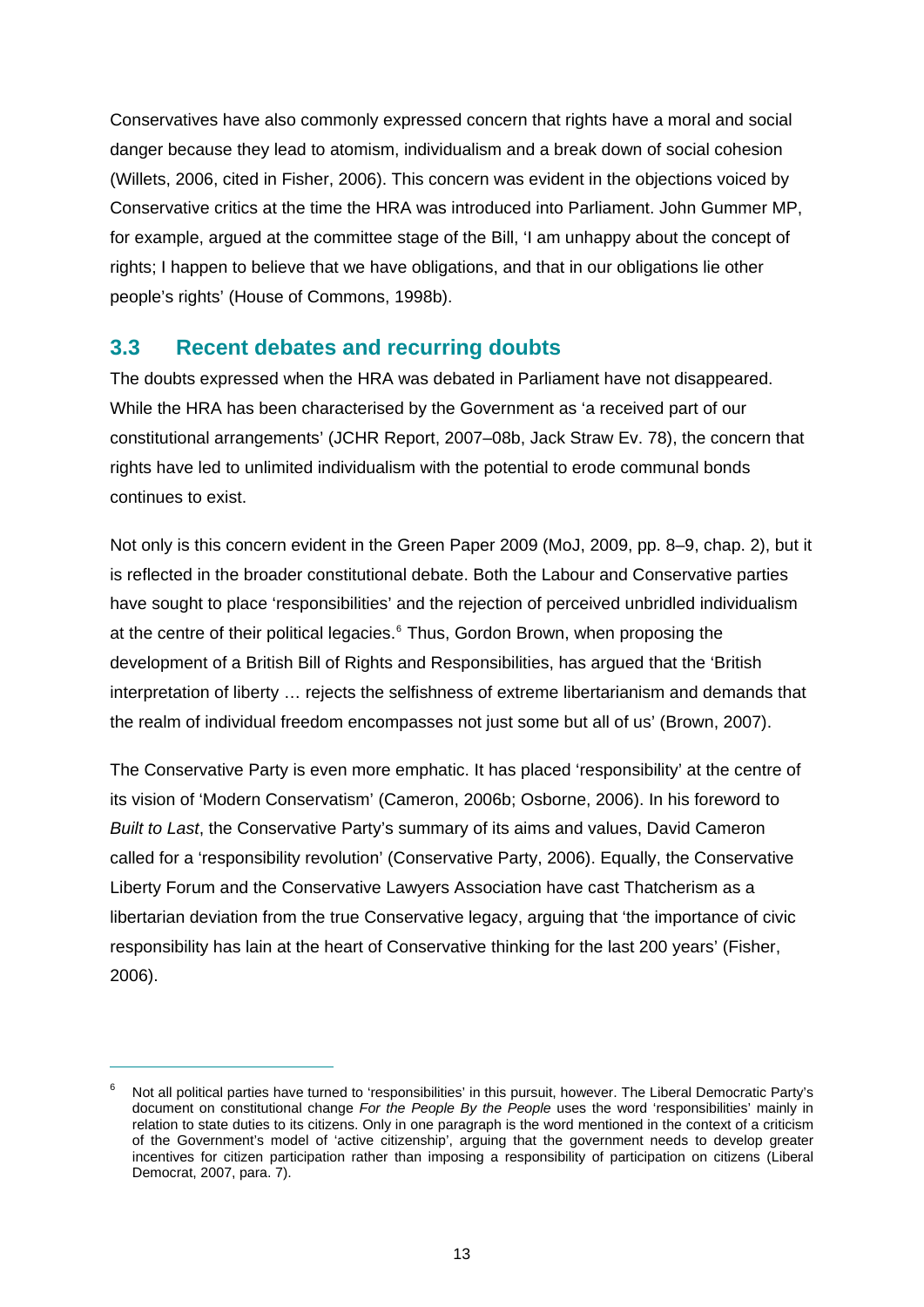The Labour Government and the Conservative opposition have, to differing degrees, also cast 'responsibilities' as a means of balancing the protection of rights with the pursuit of security. For Cameron, one of the main arguments for a Bill of Rights is the possibility of providing judicial guidance when 'the lack of responsibility of some individuals [threatens] the rights of others' (Cameron, 2006a). The Labour Government has also been criticised for making this link between responsibilities and security (JCHR Report, 2005–06; JCHR Report, 2007–08a, para. 262), most notably in the paper *Governance of Britain* (MoJ, 2007, para. 210). It is interesting to note therefore that the Green Paper 2009 places great emphasis on the link between security and a new Bill of Rights (MoJ, 2009, foreword, para. i, chap. 1).

### <span id="page-25-0"></span>**3.4 Conclusion**

In summary, the responsibilities movement in the UK has been influenced by the international responsibilities movement as well the broader political culture on both the left and right of British politics. It is also associated with an attempt to balance rights and security. Although the Green Paper 2009 states that 'fundamental rights cannot be legally contingent on the exercise of responsibilities' (MoJ, 2009, p. 17), there is as yet no concrete policy proposal on the table as to how responsibilities might be reflected either in a Bill of Rights or our social institutions. This absence of clarity is viewed as problematic by the JCHR, who fear that the concept will be used against the development of a human rights regime in a broader political environment antipathetic to rights and increasingly concerned with security (JCHR Report, 2007–08a). In short, the constitutional emphasis on 'responsibilities' remains contested in the UK.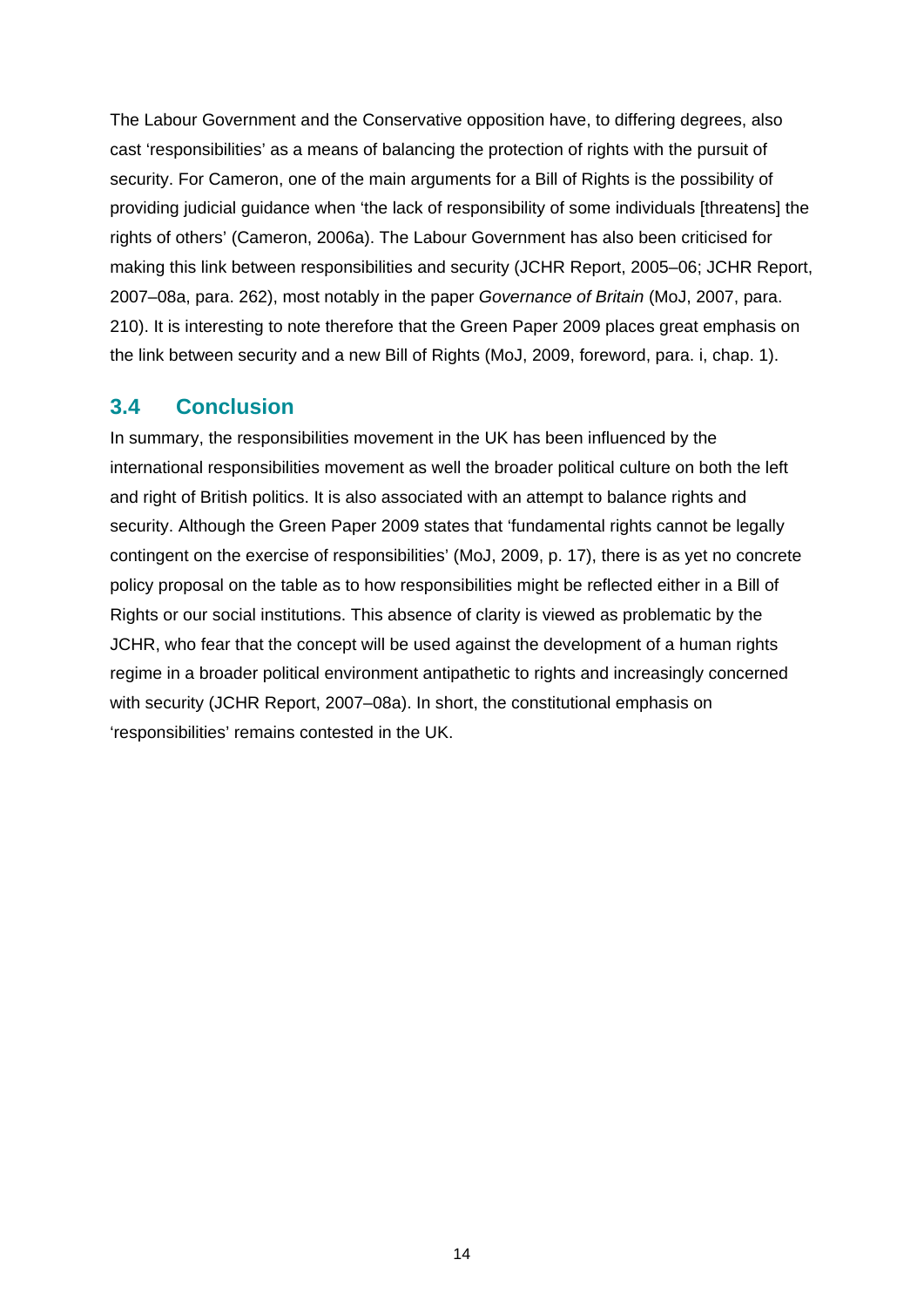## <span id="page-26-0"></span>**4. Individual duties and responsibilities in international and domestic law**

This report has described how the notion of responsibilities has gradually become a focus for discussions about the future of human rights both internationally and in the UK. In this chapter, we examine how individual duties have been expressed in international and domestic law. The second section explores the background of a number of key international human rights instruments, while the next considers various domestic constitutional references to individual duties.

Typically, we can identify three different ways of expressing individual duties:

- **1** duties to respect the rights of others (correlative duties);
- **2** duties not to exercise rights contrary to certain state or individual interests (rights limitations); and
- **3** freestanding (non-correlative) duties.

While states vary in their approaches, there has been a general reluctance within liberal democratic states and under international law to set out definitive lists of freestanding duties. When states do seek to emphasise duties or 'frame them explicitly in the language of responsibility' (MoJ, 2009, p. 9), they have normally confined themselves to rhetorical statements or general clauses.

### <span id="page-26-1"></span>**4.1 The evidence**

For the purposes of this section, we undertook a broad key word search (see appendix 1) to identify any international treaties and instruments, as well as constitutions in comparable jurisdictions that refer to duties and responsibilities. Given that few international human rights instruments predate the establishment of the UN in 1948, for the purposes of our review we confined ourselves to the post-war period (1945 onward). We also examined any available supporting documentation – such as UN debates and preparatory documents – relating to the instruments, and a number of leading academic commentaries in the field (Knox, 2008; Morsink, 1999; Petrasek, 1999). With respect to domestic constitutions, we were guided in the first instance by the comparability of the jurisdiction (see section 1.3 above), although we do occasionally refer to non-comparable jurisdictions (eg China and Cuba) as a counterpoint. Once identified as comparable, we examined the leading academic commentaries on the constitutions of each particular jurisdiction.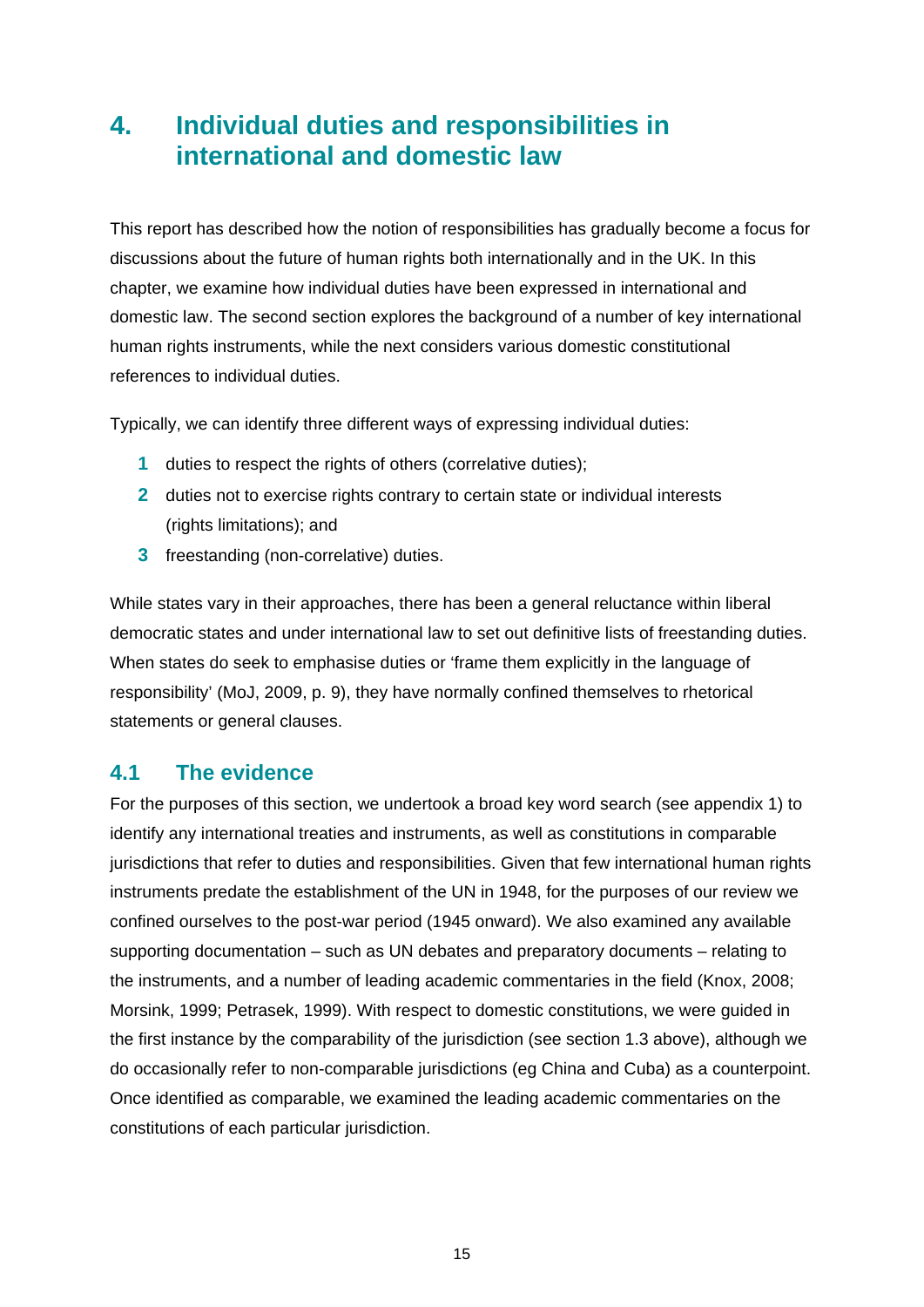### <span id="page-27-0"></span>**4.2 International human rights instruments**

### **The Universal Declaration of Human Rights (UDHR)**

Although the UDHR does not set out the duties owed by individuals to the state or community, article 29(1) contains a general statement of principle regarding the role of individual duties in international human rights:

[E]veryone has duties to the community in which alone the free and full development of his personality is possible.

Following lengthy discussions during the UDHR drafting process state delegates agreed to limit any reference to duties to those owed to the community rather than exclusively to the state.<sup>[7](#page-27-1)</sup> There was considerable discussion as to how these duties should be expressed. Although various countries from Latin America (as well as Egypt and China) wanted the UDHR to include a list of individual duties, countries such as France and the UK argued instead that a statement of general principle was adequate. In the end this latter approach prevailed and is reflected in the final text of article 29(1) (Morsink, 1999; Petrasek, 1999).

Individual duties also find expression through the general limitation clause in article 29(2), which states:

[I]n the exercise of his rights and freedoms, everyone shall be subject to such limitations as are determined by law solely for the purpose of securing due recognition and respect for the rights and freedoms of others and of meeting the just requirements of morality, public order and the general welfare in a democratic society.

This clause lays down the boundaries within which a state may create individual duties in domestic law that limit UDHR rights.

### **International Covenants on Civil and Political Rights (ICCPR) and Economic, Social and Cultural Rights (ICESCR)**

The statement of principle on individual duties contained in the UDHR was also adopted in the preamble to both the ICCPR and ICESCR. Both preambles state: 'the individual, having duties to other individuals and to the community to which he belongs, is under a responsibility to strive for the promotion and observance of … rights'.

 $\overline{a}$ 

<span id="page-27-1"></span><sup>7</sup> This section draws on the discussions during the intricate 8-stage drafting process of the UDHR. The various UN documents connected to this discussion are cited and considered in Petrasek (1999).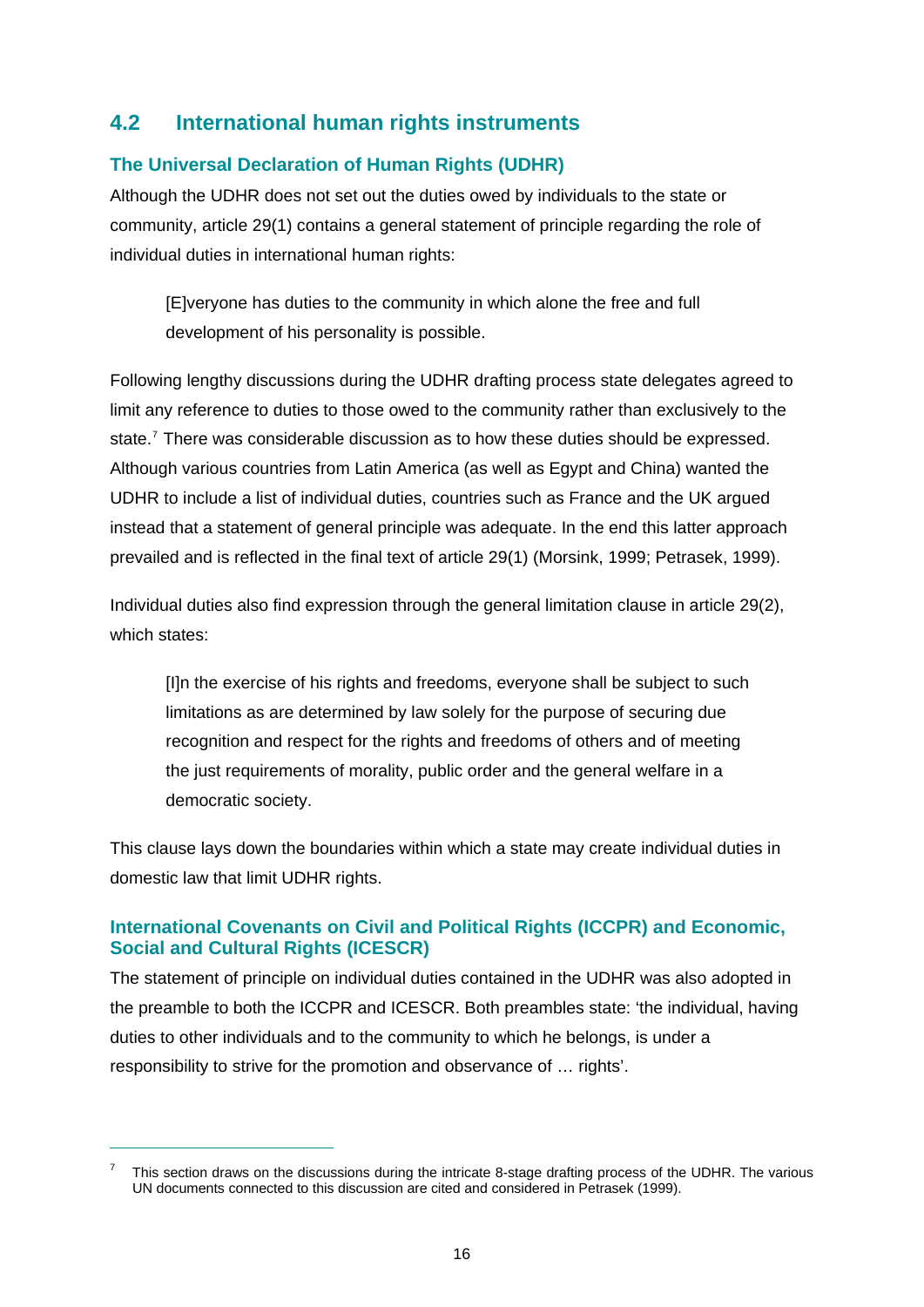The rationale for these individual duties was summarised by the Australian delegate during the ICCPR drafting process: 'states being the sum of individuals, the latter must co-operate if the Covenant was to be implemented' (Petrasek, 1999). This individual duty to promote human rights was recently reaffirmed and developed in the 'Declaration on the Right and Responsibility of Individuals, Groups and Organs of Society to Promote and Protect Universally Recognized Human Rights and Fundamental Freedoms'. This declaration was adopted by the UN General Assembly in 1998 (see appendix 2). Interestingly, efforts to insert a detailed list of individual duties into this Declaration were resisted by many democratic states. Although they acknowledged the importance of duties, democratic states feared that specific duties might be employed to undermine the rights of individuals (Knox, 2008).

#### **The American Convention on Human Rights (ACHR)**

The American Convention on Human Rights (ACHR) mentions individual duties only in the most general terms and omits reference to duties owed to the state. The main reference to duties can be found in article 32(1), which states that 'every person has responsibilities to his family, his community, and mankind'. This represents a significant retreat from the 1948 American Declaration of the Rights and Duties of Man (ADRD), which devoted an entire chapter to individual duties (see appendix 2). It appears that the revised ACHR grew out of a concern that the general provision in the ADRD, taken together with the specified duties, allowed states to render enumerated rights contingent upon responsibilities (Knox, 2008).

#### **The European Convention on Human Rights (ECHR)**

It is clear from the *travaux preparatoire* (preparatory work) that a consensus existed at the time of drafting that 'each right carried with it a corresponding duty' (ECHR Travaux Preparatoires, 1949–51a). This consensus is reflected in the rights limitations clauses contained in the Convention, including articles 8(2), 9(2) and 11(2). The ECHR makes only one explicit reference to individual duties in article 10(2). This states that the exercise of freedom of expression 'carries with it duties and responsibilities'. Although the drafters generally left duties implicit in the Convention, they nonetheless felt that the danger associated with the 'powerful influence [that] the modern media ... exerted upon the minds of men and upon national and international affairs' was sufficient to justify an explicit statement of the **special** duties under article 10(2).

Looking beyond the specific limitations contained in article 10, article 17 forbids the use of rights to injure the rights of others and can thus be seen as a codification of the idea of social responsibility (Sedley, 2008, p. 330; see appendix 2). While, the *traveaux preparatoires* make reference to discussions of implied and corresponding duties (ECHR Travaux Preparatoires, 1949–51b), article 17 has not been prominent in the jurisprudence of the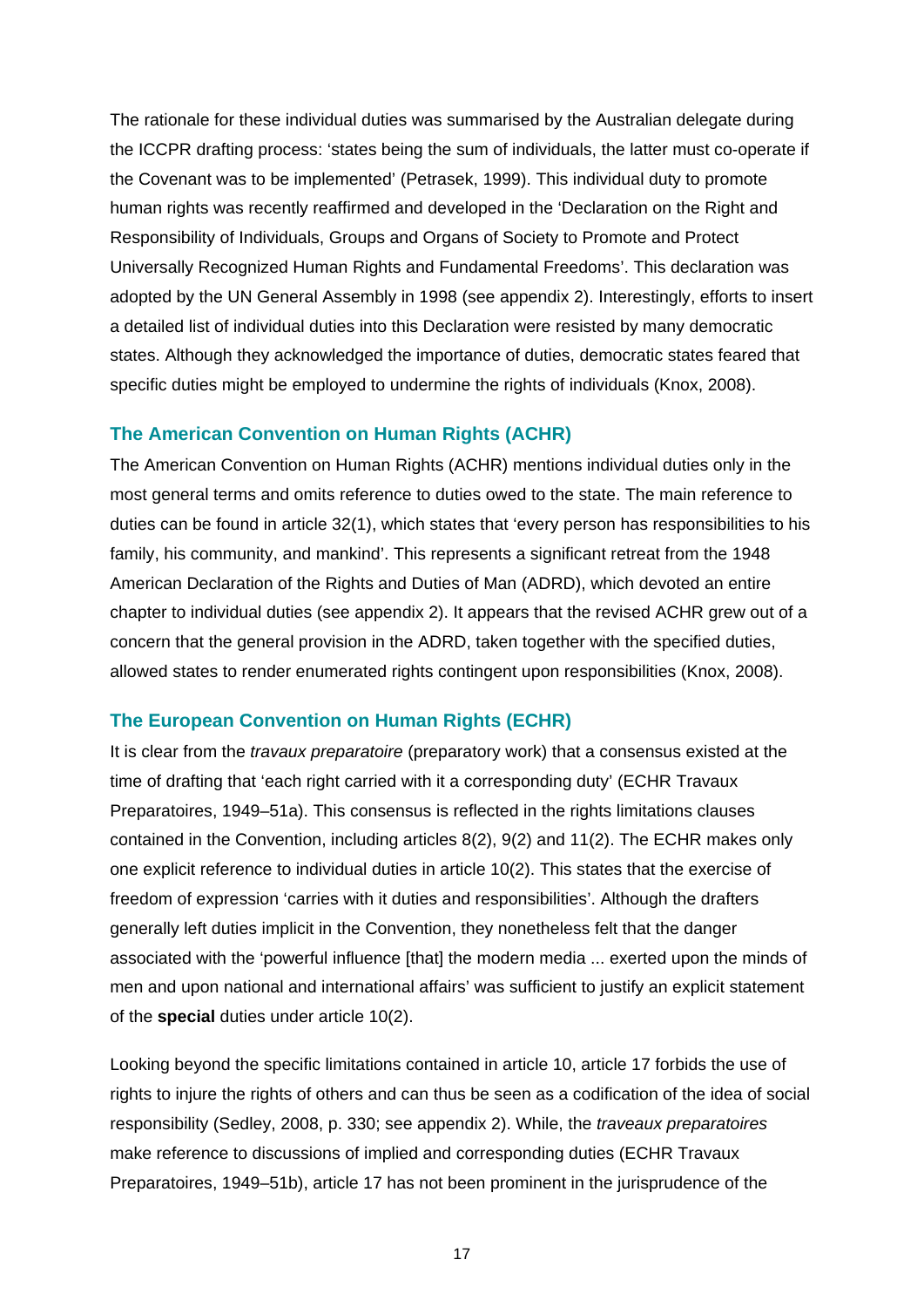European Court of Human Rights. Instead, the Court regards the article's general purpose as restricted 'to prevent[ing] totalitarian groups exploiting in their own interests the principles enunciated in the Convention' (*Norwood*, para. 64). In most other contexts, the specific rights limitation provisions have been regarded as adequate for the purpose of protecting individual duties (eg *United Communist Party of Turkey* and *Refah Partisi)*.

#### **The African Charter on Human and People's Rights**

The African Charter on Human and People's Rights differs from the majority of international instruments in providing an extensive list of individual duties in article 29 (see appendix 2). These expand on the statement in article 27 that 'every individual shall have duties towards his family and society, the State and other legally recognized communities and the international community'.

This focus on duties in the African Charter is frequently said to be a product of a 'firmly ingrained … African tradition' (Gittleman, 1984, cited in Knox, 2008). The report of the meeting that drafted the African Charter recorded the view that the perceived Western liberal conception of the individual as 'completely free and completely irresponsible, and at all times in opposition with society, does not conform with African philosophy' (cited in Petrasek, 1999). However, the Charter is also unquestionably a product of drafting compromises drawing on 'responsibilities to the community in African tradition, neo-Marxist obligations (at the insistence of Mozambique and Ethiopia) and the needs of post-colonial, modern African states' (Saul, 2000).

As with the ADRD, significant concerns have been expressed regarding the potential for states to use Charter duties as a justification for suppressing human rights. The chapter on duties has been described as 'an invitation to the imposition of unlimited restrictions on the enjoyment of rights' (Buergenthal, 1988, cited in Knox, 2008). This is because the restrictions on states' ability to limit rights in the Charter are extremely weak and vague. Article 27(2) simply states that 'the rights and freedoms of each individual shall be exercised with due regard to the rights of others, collective security, morality and common interest'. This fails to prevent states from relying on the broad article 29 duties to inform the scope of the 'morality' and 'common interest' limbs of the limitation clause, thus risking rendering rights contingent on responsibilities of uncertain scope (Knox, 2008).

### <span id="page-29-0"></span>**4.3 Individual duties and responsibilities in domestic constitutions**

As useful as international examples might be, the most revealing illustrations of individual duties can be found in the domestic context. Contrary to claims of the international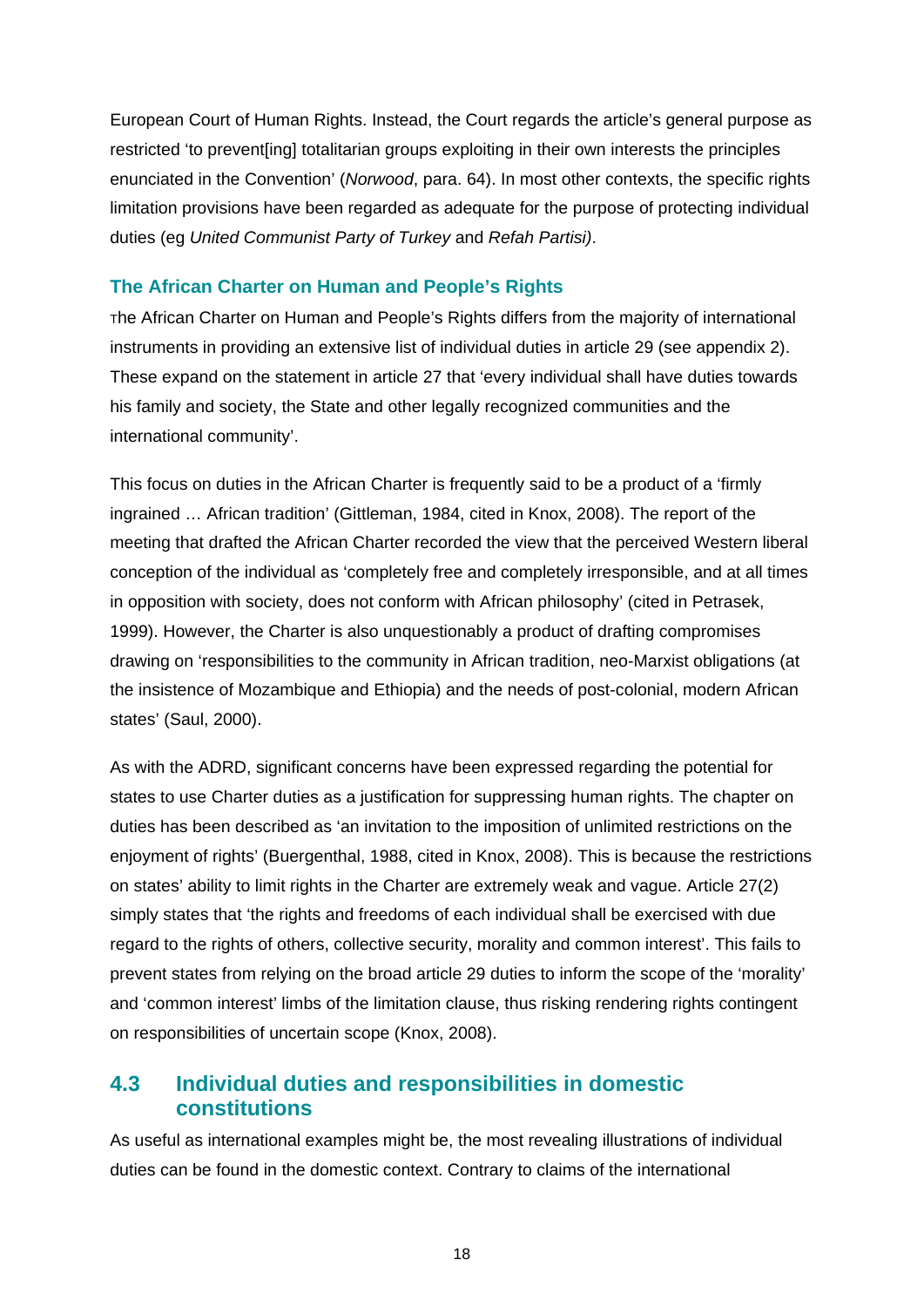responsibilities movement, domestic human rights instruments do not reject or ignore the popular idea that 'rights come with responsibilities'.

#### **Implicit duties**

 $\overline{a}$ 

As in the case of international human rights law, most Western liberal democratic constitutional texts do not typically contain such expressly stated 'duties'. As most domestic rights are qualified by reference either to the rights of others or to fundamental state interests (such as public order, public safety, national security, etc), duties are normally regarded as inherent to the right itself (Hodgson, 2003; Saul, 2000). Duties also arise implicitly when rights contained in the same text compete (for example, freedom of speech and the right to privacy).

Alternatively, duties may arise as a consequence of the horizontal application of rights between citizens. Once a jurisdiction recognises the possibility that rights may apply between private individuals, then duties between individuals will naturally and implicitly arise as a consequence of the exercise of a right.<sup>[8](#page-30-0)</sup> Liberal democratic constitutions also typically attempt to capture the social aspect of rights via the promotion of a particular conception of the individual rights bearer. For example, a communitarian conception of the individual rights bearer has been expressed by the German Federal Constitutional Court, which has argued that the 'image of man under the Basic Law is not that of the isolated sovereign individual; rather, the Basic Law resolves the conflict between the individual and the community by binding the citizen to the community without detracting from his intrinsic value' (*BVerfGE* 12, 45, 51; 28, 175, 189).

In short, given the range of duties that arise implicitly as a consequence of the exercise of constitutional rights, there are few compelling reasons to outline such duties expressly in a Bill of Rights or constitution in a liberal democracy.

The explicit expression of duties has also been regarded by many as giving rise to considerable risks, as evidenced by the historic and contemporary abuse of individual duties by authoritarian dictatorships (Saul, 2000; Kirby, 2003), most notably the USSR and China. This also explains why there is a consistent and deep belief that constitutional human rights protections are, and ought to be, thought of primarily as safeguards against the state (Sedley, 2008). As the Federal Republic of Germany pointed out in its representations to the UN in 1976, rights 'protect the individual against any abuse of power by the state', whereas '[t]he state and the community with their inherent monopoly of power, can protect themselves

<span id="page-30-0"></span><sup>8</sup> It is beyond the scope of this report to enter into the intricacies of the difference between direct and indirect horizontal effect, or to examine the variety of ways in which horizontality is understood in different jurisdictions.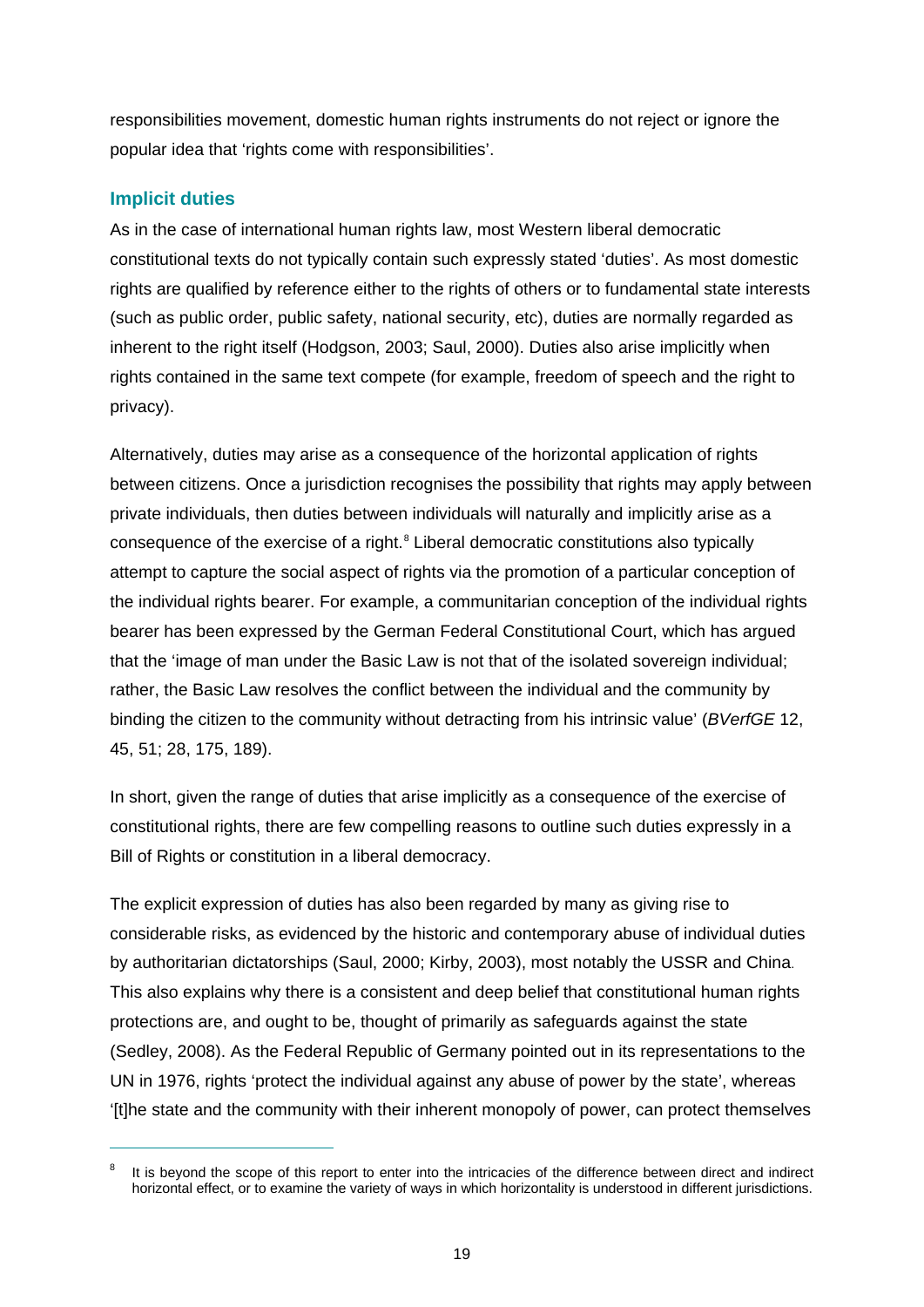against dereliction of duty and abuses of the law by individual citizens. For this reason, the rights of the community vis-à-vis the individual and the individual's duties corresponding to these rights do not need to be protected and given institutionalized safeguards in the same way as human rights' (Daes, 1980).

#### **Explicit duties and responsibilities**

Although many Western liberal democratic states have been reluctant to articulate duties explicitly, there are some states in which individual duties have been expressly stated. Normally such states are characterised by authoritarian regimes, either religious or socialist (Knox, 2008; Hodgson 2003; Ife, 2005; Daes, 1980). It must be noted, however, that the explicit articulation of individual duties has also been accepted to differing degrees and for differing reasons by liberal democratic states such as Australia, India, Italy, Germany, Spain, South Africa, Portugal and Poland (see appendix 3).

Whether we choose to distinguish between jurisdictions along regional, political or religious lines, it is clear from the voting records on the draft UDHR that certain states have consistently supported the entrenchment of individual duties and the broader 'responsibilities agenda'. These states can reasonably be described as having authoritarian tendencies and include Algeria, China, the Democratic Republic of the Congo, Cuba, Indonesia, Iran, Malaysia, Russia and Saudi Arabia (UN, 1999; UN, 2005; Saul, 2000; Knox, 2008). The majority of these states also have explicitly articulated conceptions of individual duties within their national constitutional systems.

Explicit duties typically find expression in three forms. The first is in a purely rhetorical manner either in titles or preambular clauses. The second is through general and frequently vague propositions. The third form is specifically articulated duties or lists of duties owed by individuals to the state.

#### **Rhetorical references to duties**

 $\overline{a}$ 

Some of the best examples of an attempt to give rhetorical recognition to the idea of duties can be found in Australia. Although Australia does not yet have a national Bill of Rights,<sup>[9](#page-31-0)</sup> in recent years Australian states and territories have begun to introduce human rights legislation. Notably, and despite some Australian affinity with the international responsibilities movement, the only mention of responsibilities in the Australian Capital Territory (ACT) Human Rights Act 2004 is in the preamble (see appendix 3). Similarly, the only substantive mention of responsibilities in the subsequently enacted Victorian Charter

<span id="page-31-0"></span><sup>9</sup> A consultation is now ongoing regarding the possibility of a Federal Bill of Rights.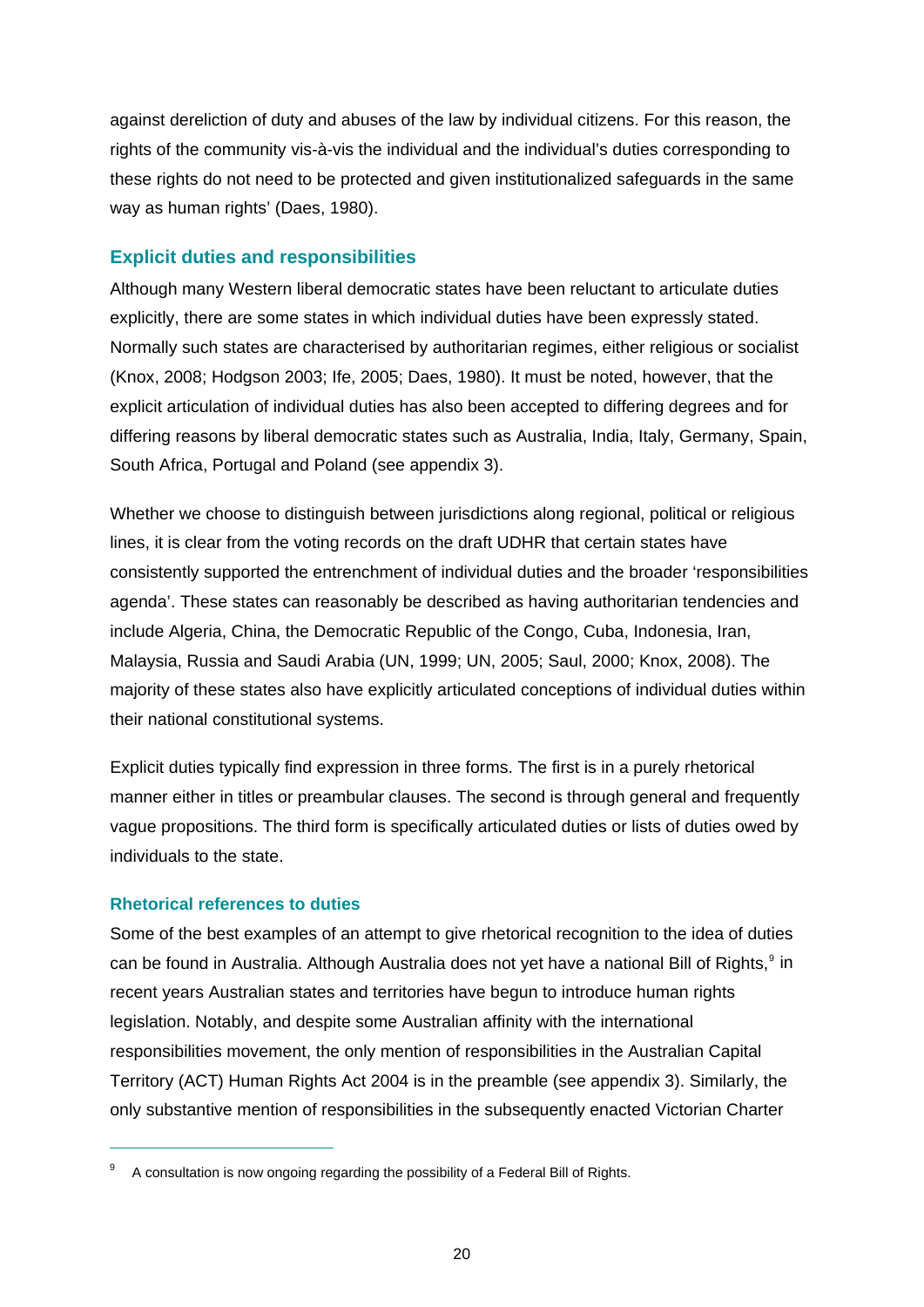of Rights and Responsibilities 2006 is in the preamble and the title itself (see appendix 3). The Victorian Equality Opportunity and Human Rights Commission have argued that these references are not meant to have any substantive legal effect. Rather, 'over time the Charter will help to change attitudes so that we all understand that rights come with responsibilities – including the responsibility to respect other people's rights'.[10](#page-32-0)

In response to the ACT Human Rights Act 2004, a Bill of Responsibilities was tabled in the ACT Legislative Assembly drawing on the IAC Universal Declaration discussed in chapter 2 above. This Bill was debated but, without the support of the governing Labor Party, was defeated (ACT, 2004; Kostakidis-Lianos & Williams, 2005). As a consequence, to date constitutional references to the responsibilities of individuals in Australia is limited to largely symbolic, rhetorical and educative statements.

#### **General clauses on duties**

A number of constitutions contain clauses that make general statements about individual duties (see appendix 3). These clauses vary in their specificity and in the obligations they impose. For example, the Cuban Constitution contains the rather broad general duty of 'caring for public and social property, observing work discipline, respecting the rights of others, observing standards of socialist living and fulfilling civic and social duties'. Vaguer, and therefore perhaps less onerous, is the South African constitutional provision imposing 'duties and responsibilities of citizenship' on 'all citizens', which to date has yet to be discussed by the South African courts. As the JCHR points out, the purpose of the South African clause is highly unclear (JCHR, 2007–08a). A more anodyne example of a general clause can be found in the Portuguese Constitution, which holds citizens as 'bearers of the rights' and 'subject to the duties laid out in the Constitution'. This provision only serves to reinforce the specific provisions laid out in the Constitution.

#### **Specific duties**

 $\overline{a}$ 

The third way in which individual duties arise is in the form of lists of specific duties owed by individuals to the state. Often stated that entrenched extensive lists of individual duties are authoritarian in character, the most extreme examples of this being the constitutions of the People's Republic of China and the former USSR (see appendix 3). A number of liberal democracies have also incorporated individual duties in their constitutions. While some like Germany confine themselves to a single specific provision (parental duties), others incorporate in their constitutions lists of duties (India, Portugal, Italy, Poland, Spain). There is

<span id="page-32-0"></span><sup>10</sup> [http://www.humanrightscommission.vic.gov.au/human%20rights](http://www.humanrightscommission.vic.gov.au/human rights /the victorian charter of human rights and responsibilities/#what%20is%20it)  [/the%20victorian%20charter%20of%20human%20rights%20and%20responsibilities/#what%20is%20it](http://www.humanrightscommission.vic.gov.au/human rights /the victorian charter of human rights and responsibilities/#what%20is%20it)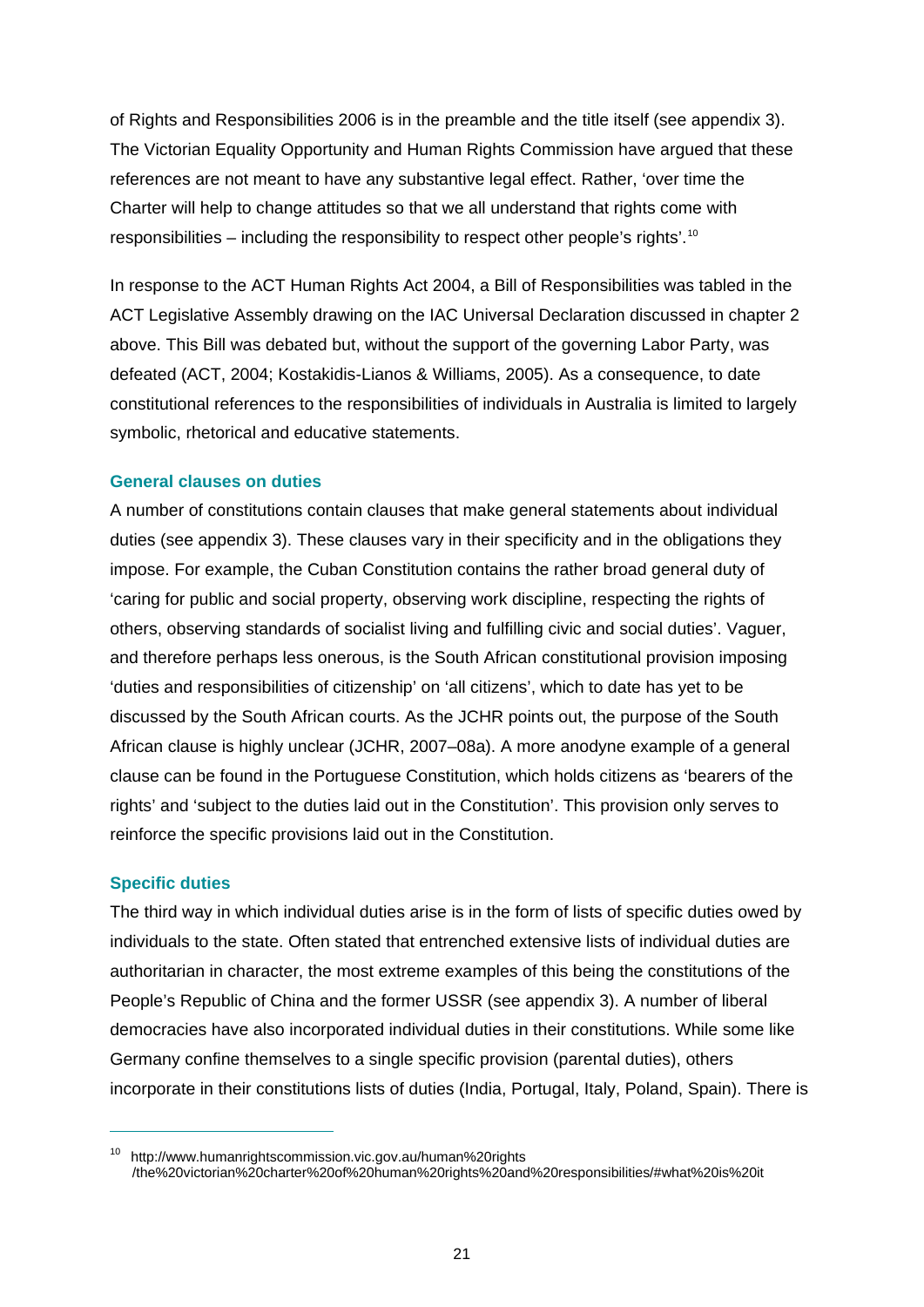considerable variation in both the length and detail contained in these lists. Likewise, there is some variation across jurisdictions as to the enforceability of these constitutional duties. (A full list of the provisions in each country is contained in appendix 3.)

The German constitution contains only one provision containing an explicit duty. Article 6(2) provides that 'the care and upbringing of children is the natural right of parents and a duty primarily incumbent upon them. The state shall watch over them in the performance of this duty'. This duty has been considered by constitutional theorists and the German Federal Constitutional Court to provide an inherent limitation upon the right to found a family. Thus, the Court has repeatedly argued that the right to found a family is limited by and interpreted in light of the duty to protect the welfare of the child. The constitutional duty to protect the welfare of the child also provides grounds for specific statutory obligation that can be directly imposed upon individuals (Jarass & Pieroth, 2002).

Other democratic constitutions contain more extensive lists of duties which go beyond single limitations of related rights. In these jurisdictions, however, the duties are rarely viewed as directly enforceable upon individuals. In Spain, for example, the duties contained in the different sections of the Constitution are generally regarded by constitutional lawyers as nonjusticiable and incapable of being directly enforced. As such, they are frequently described as 'improper duties', insofar as they address public institutions rather than citizens and in the Spanish context are treated as statements of general principle (Rubio Llorente, 2001; Pérez Royo, 2000).

A similar attitude to the role and enforcement of duties is shown in Portugal. Duties contained in the Constitution are viewed as directly applicable only in exceptional cases (for example, the duty to educate your children) and typically require specific legislation before they can be enforced (Canotilho, 1998). Similarly, in Poland duties are regarded as too general to be directly imposed upon individuals and essentially declaratory in nature. Hence, constitutional duties are viewed as forming the legal source of individual statutory duties, while also providing interpretive guidance for the statutory provision in question. Polish commentators have also been clear that these duties cannot form the conditions for the exercise of any of the rights and liberties included in the Polish Constitution (Winczorek, 2000).

In contrast, in Italy the duties contained in the Constitution are not regarded as 'improper'. Instead, constitutional lawyers argue that these duties apply directly to individuals rather than institutions and therefore impose real obligations on these individuals (De Vergottini, 2001). In this sense, duties are more than statements of principle. However, because the duties contained in the Italian Constitution are expressed in general terms, in practice the content of

22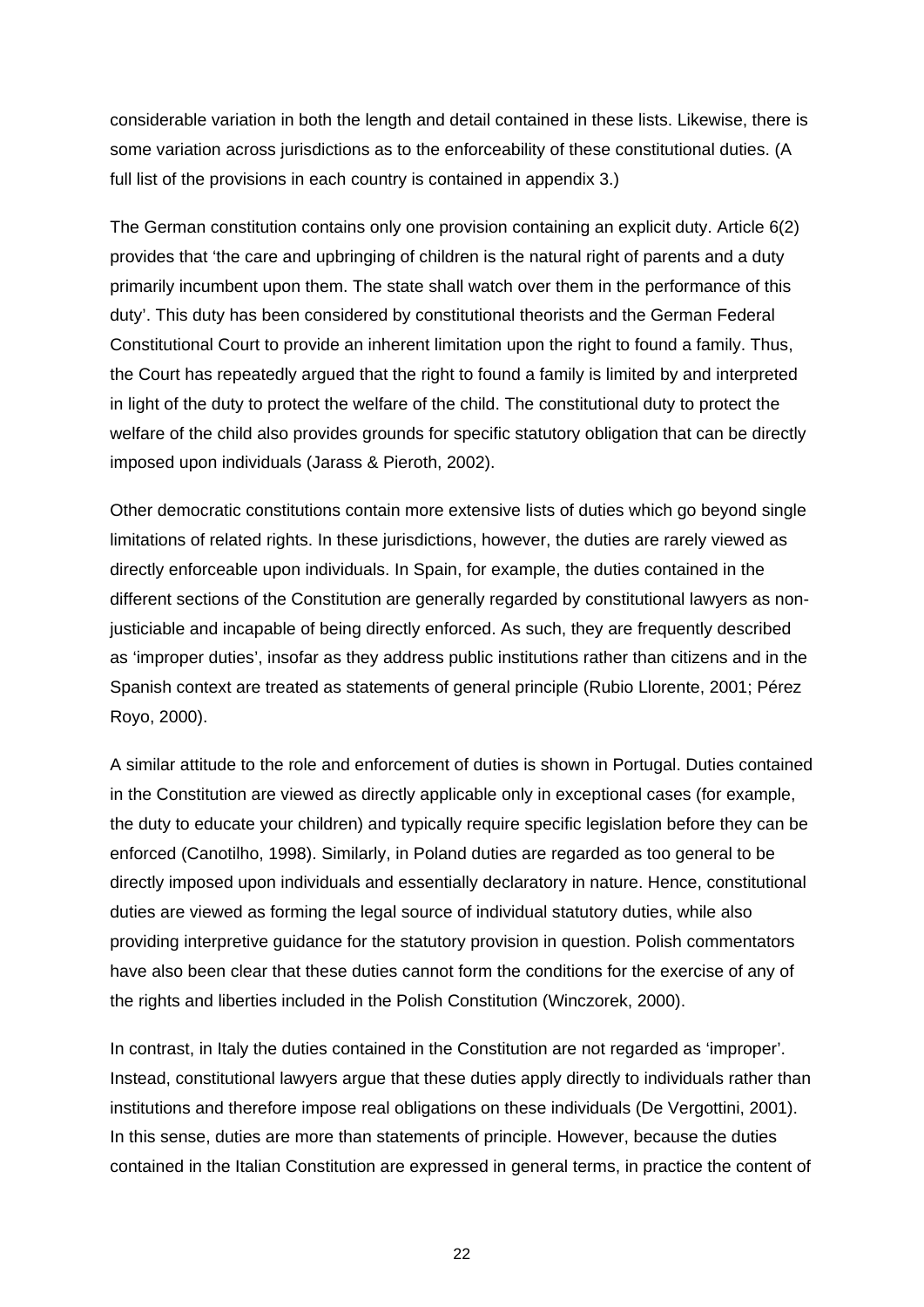these duties has been shaped by legislation. As a consequence, despite having a different constitutional status the practical impact of duties in the Italian context resembles that in Spain, Portugal and Poland – in other words, they serve as a justification for the enactment of specific legislation.

Perhaps the most extensive list of duties can be found in the Indian Constitution (see appendix 3). The inspiration for this list was the socialist Constitution of the Soviet Union. However, whereas the European constitutions containing individual duties leave constitutional lawyers to argue the case against direct enforceability, Article 37 of the Indian Constitution states explicitly that such duties are not to be regarded as directly enforceable (Subba Rao, 1992; Basu, 1973; Shukla, 1990). As various commentators have observed, the primary function of these duties is 'educative and evocative' (Subba Rao, 1992), but as Basu (1973) has explained, the 'courts may ... look at the duties while interpreting equivocal statutes which admit of two constructions ... or in interpreting the ambit of the fundamental rights themselves'.

**A general overview of individual duties recognised in domestic constitutions can be seen below:[11](#page-34-0)**

- **duty in respect of the family, including parental duties (Iran, South Korea, Venezuela, Germany, Gabon, Senegal, USSR, Italy);**
- **duty to acquire a basic formal education (China, Thailand, Dominican Republic, Venezuela);**
- **duty to work (Portugal, Italy, Dominican Republic, Costa Rica, USSR, China, North Korea, Philippines, Venezuela, Egypt, South Korea);**
- **duty to defend country/perform military service (Portugal, China, North Korea, Poland, Cuba, Thailand, South Korea, Morocco, Iran, Spain, Egypt, Turkey, Venezuela, Dominican Republic, Mexico, Finland, Italy);**
- **duty to pay taxes (China, Venezuela, Thailand, Egypt, Spain, Morocco, Italy, Turkey);**
- **duty to vote (Cuba, Venezuela, Dominican Republic, Italy, Australia);**
- **duty to preserve certain values (China, Thailand);**

 $\overline{a}$ 

**duty to protect the environment (Thailand, USSR, Portugal, Spain, Japan).** 

<span id="page-34-0"></span> $11$  This list is a brief survey of a number of countries that include specific duties in their constitutional texts. It is based on a more comprehensive study undertaken by Hodgson (2003). See also appendix 3.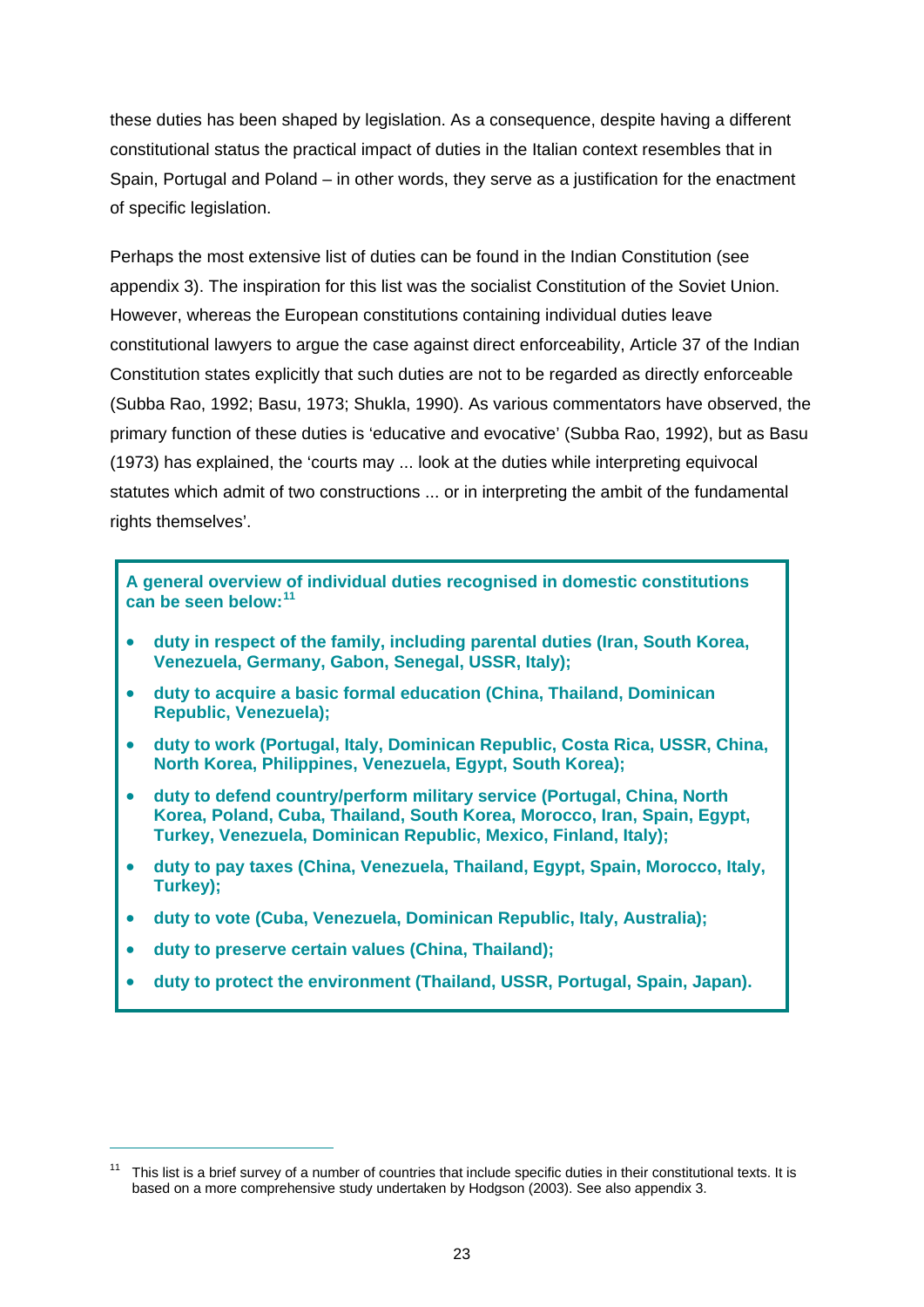### <span id="page-35-0"></span>**4.4 Conclusion**

The international and comparative analysis in this section demonstrates that duties and responsibilities have not been ignored at either the international or domestic level. However, statements of individual duties can take a variety of forms ranging from implicit duties arising from rights limitation clauses to explicitly enforceable duties. Jurisdictions with liberal democratic traditions tend, on the whole, towards implicit or rhetorical recognition of duties. When such constitutions or documents do expressly articulate duties, they normally do so either explicitly with a rights limitation clause (for example, article 10(2) ECHR and article 6(2) of the German Constitution) or in the form of indirectly enforceable statements (Italy, Spain, Portugal and Poland). In contrast, it is more common to find extensive lists of directly enforceable individual duties in constitutions with a strong authoritarian or socialist element (for example, the People's Republic of China).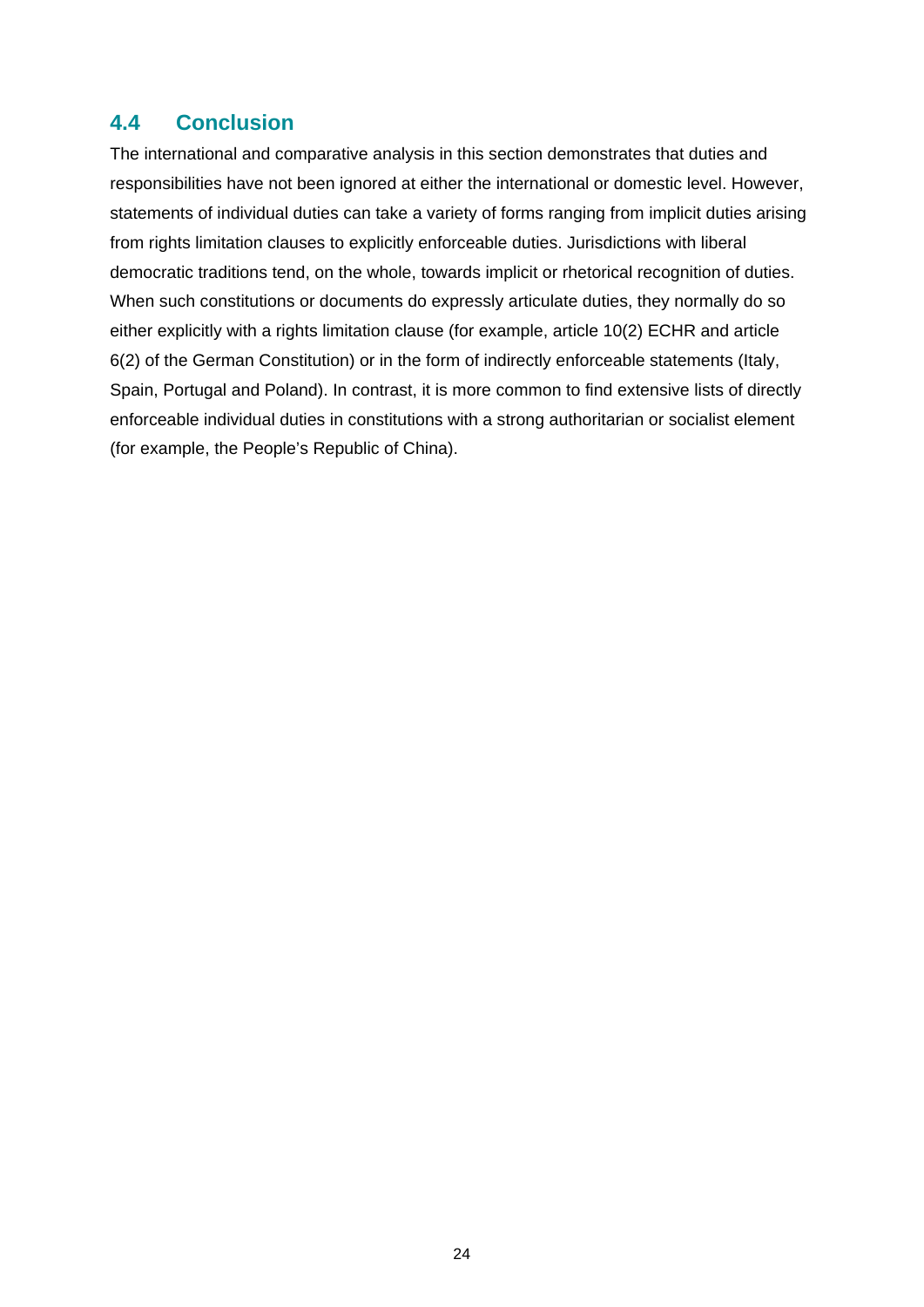## <span id="page-36-0"></span>**5. A critical examination of individual duties**

This chapter examines the moral foundation of human rights, the relationship between rights and duties, and the extent to which duties can be meaningfully expressed in law.<sup>[12](#page-36-3)</sup> In particular, we consider whether it is possible or desirable to develop a model of individual duties with legal force.

### <span id="page-36-1"></span>**5.1 The evidence**

There is a vast body of literature on human rights, a great deal of which touches only tangentially on the issue of duties. In section 1.3 and appendix 1, we explain how we identified relevant books and articles based on a key word search of a wide array of databases and legal resources, and the criteria we used to decide whether to include or exclude particular works. Using our professional judgement, we identified the works of a number of leading rights theorists – such as Robert Alexy, Ronald Dworkin, Neil MacCormick, Joseph Raz and Jeremy Waldron – which were then used to guide our account of the relationship between rights and duties. It is important to note, however, that aside from Wesley Hohfeld few writers in the fields of legal philosophy or human rights have focused exclusively on the issue of duties. As a consequence, much of this section draws extensively on Hohfeld's analysis and works that have challenged his seminal account of the relationship between rights and duties.

### <span id="page-36-2"></span>**5.2 The moral foundation of human rights**

Contemporary thinking on the moral foundation of human rights stems from the liberal theories of the eighteenth and nineteenth century (Waldron, 2005), which played a central role in the struggle against political absolutism. Theorists such as Locke, Voltaire, Rousseau and Montesquieu were part of a movement to create a political order in which states are constrained by the recognition of the freedom and equality of citizens. The idea that a citizen's natural rights require protection from the state, and the state requires no such protection from individuals, remains central to liberal democratic philosophy.

After the Second World War and the extreme abuses of individual rights under the Third Reich, the idea of natural rights was reinvigorated and transformed into the notion of human rights. The founding of the UN and the adoption of the UDHR point to the central role that human rights played in the establishment of a post-war world order. This order was premised on a liberal theory of the individual's primacy over the state (Weston, 1992, in Steiner, Alston,

 $\overline{a}$ 

<span id="page-36-3"></span> $12$  See also the introduction to chapter 4 of this report.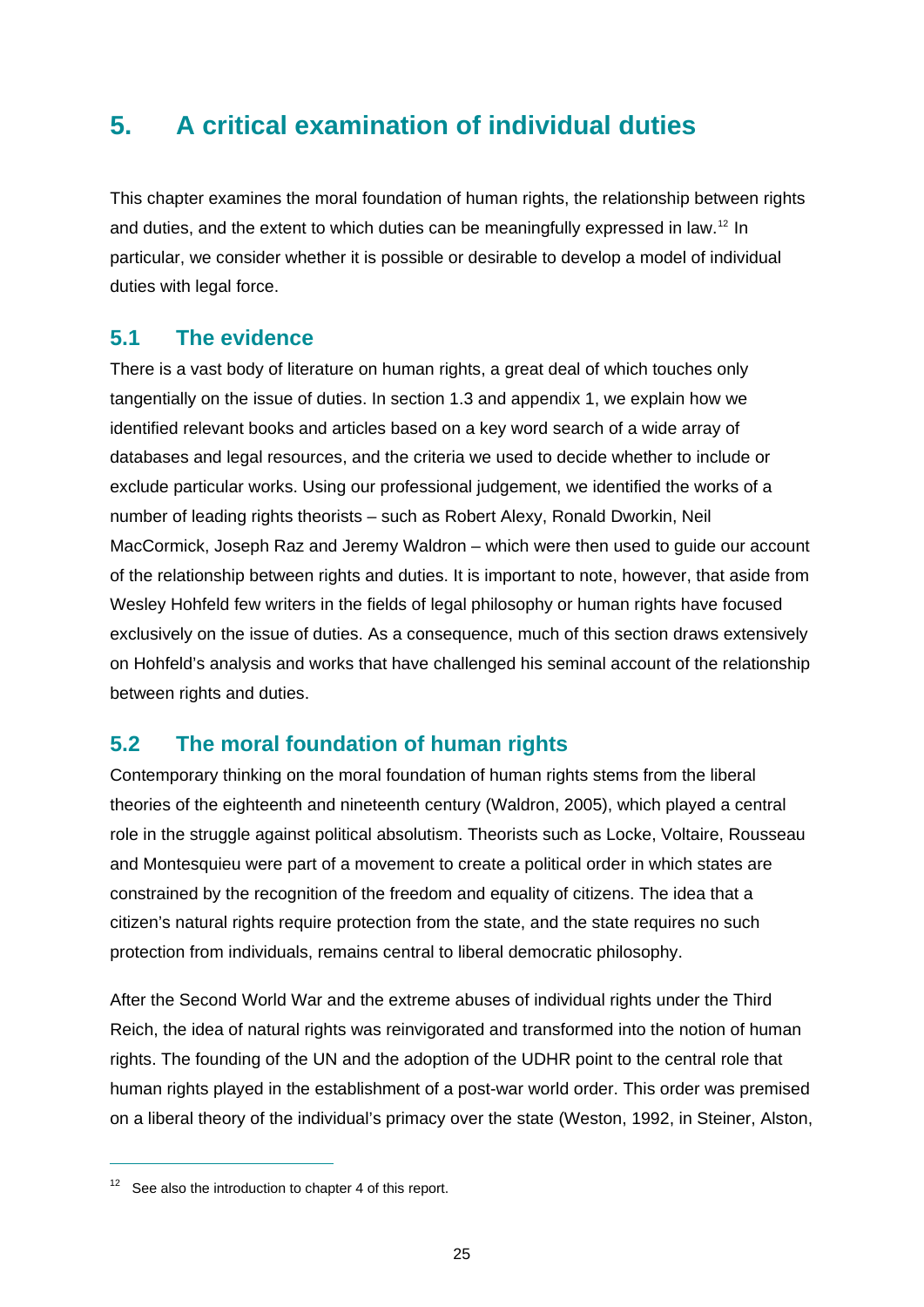& Goodman, 2007). The consequence of this principle is that state action must be justified in the light of human rights, while citizens do not need to justify or persuade the state that their human rights need to be respected (Dworkin, 1977). Citizens are bearers of human rights merely by virtue of the fact of being human.

While the moral recognition of human rights is one thing, rights will obtain legal protection only when they are recognised in law. What this legal incorporation implies is that the basic tenets of liberal rights philosophy have been accepted by the democratic authorities enacting these laws. It should therefore come as no surprise that the majority of democratic states do provide some legal protection for human rights.

### <span id="page-37-0"></span>**5.3 The relationship between rights and duties**

In the field of law, most jurisprudential discussions of the relationship between rights and duties begin with the analytical work of Wesley Hohfeld, who argued that rights both confer a legal advantage (as 'claim rights') and carry with them correlative duties (Hohfeld, 1923). According to Hohfeld, because the exercise of a right necessarily entails requiring someone to act (or refrain from acting) in a particular way, it follows that the right must also impose some form of duty. Applying Hohfeld to the human rights context, we can see that the correlative duty of a legal right is placed on the state. For example, the ECHR right to life imposes a correlative negative duty upon states to refrain (except in strictly limited circumstances) from taking the lives of individuals. In strictly legal terms, correlativity such as this between a claim right and a corresponding duty is the test of whether a legal stipulation is a 'right in the strict sense' (Hohfeld, 1923).

Contemporary legal theory has now produced a richer account of rights than one based on purely legal relationships between rights and duties.<sup>[13](#page-37-1)</sup> Indeed, most legal theorists now agree that it is more useful to view rights – particularly human rights - as giving rise to a 'cluster' of duties and obligations. These might stop the state, or private parties, from interfering in individual freedom, or they might require action or resource allocation in order for the right to be fulfilled (Fredman, 2008). These contemporary accounts of rights also draw on moral theory to capture the justificatory nature of human rights. Hence, human rights are viewed as the moral and political reasons for the imposition of rights-based duties, and as such rights have a logical priority over duties (Eleftheriadis, 2008). Duties exist, in other words, because

 $\overline{a}$ 

<span id="page-37-1"></span> $13$  It is impossible to convey the intricacies and complexity of this theoretical debate in this setting. The theorists most prominent in this debate are Robert Alexy, Ronald Dworkin, Neil MacCormick, Joseph Raz and Jeremy Waldron. For a full account of the critique of Hohfeld's work on legal relations, see Eleftheriadis, 2008, chap. 6. For further texts on rights theory, see also references.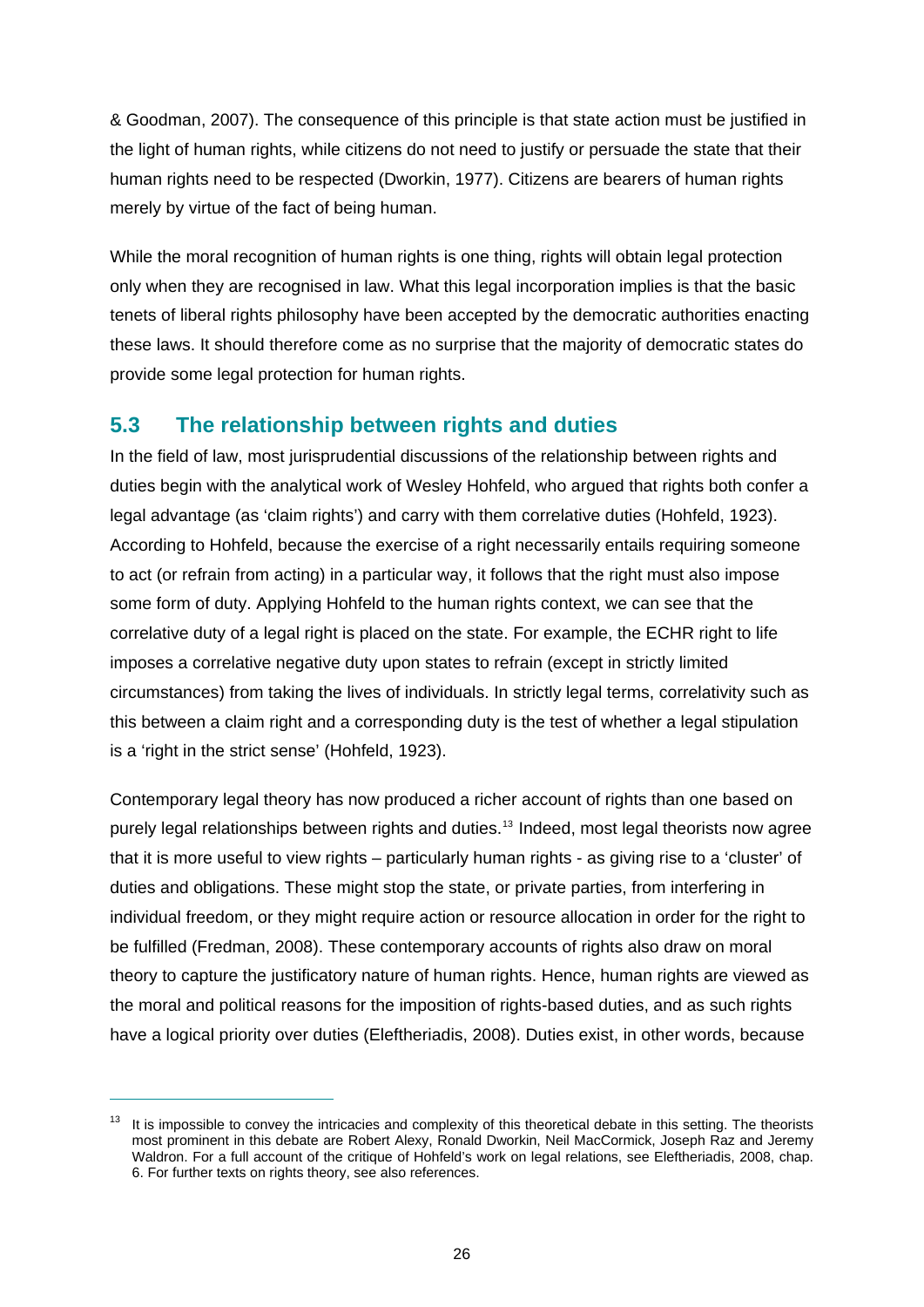rights create the moral and political grounds for their existence. According to this view, once human rights are incorporated into law, the logical priority of rights over duties is accepted.

At this philosophical level, the notion that 'duties precede rights' or that rights stem from duties (HC, 1998a, Straw; HC Committee, 1998b, Gummer) is inconsistent with the liberal proposition that rights have a necessary priority over duties. This is a point that has been made by Asbjørn Eide, President of the Advisory Committee on the Council of Europe's Framework Convention for the Protection of National Minorities, who has argued that '[h]uman duties should be derived from human rights, and their sole purpose should be to strengthen the respect and protection of human rights' (Eide, 1999). At the level of legal theory, unless duties are seen as correlatives of rights and are clearly seen as subject to established rights, they will in essence signify a rejection of liberalism (respect for the individual and an insistence that state coercion must be justified).

Political arguments that duties precede rights can therefore have real consequences for constitutional and legal structures. They are not just rhetorical assertions. They challenge the liberal values that underpin human rights. In short, a real risk exists that a freestanding discourse around duties that is not concerned with rights will (whether we want it to or not) end up undermining rights. The remainder of this chapter therefore seeks to evaluate how 'duties' might be expressed while remaining consistent with a liberal rights project.

### <span id="page-38-0"></span>**5.4 Types of duties**

### **Implicit individual duties to exercise rights in certain ways**

As explained in chapter 4, the limitations placed on human rights can be regarded as implied duties, specifically to exercise a given right with regard to the rights of others and certain fundamental state interests (such as public order, public safety and national security). Where we recognise such duties, the limitations they impose must be clearly laid down in legislation. For example, the right to free speech in article 10(1) ECHR might be reasonably and proportionately restricted by a law preventing the incitement of racial hatred. Such a law could be seen as giving expression to an implicit duty not to abuse freedom of expression to incite racial hatred. It is important to be very clear that absolute rights, such as the article 3 ECHR prohibition on torture and inhuman and degrading treatment, cannot be limited and thus cannot be said to carry any such implicit individual duty.

The practice of implying individual duties through limitation clauses on qualified rights is unobjectionable from the perspective of a rights-based approach. This is because it simply defines and establishes the scope of well-understood restrictions on qualified rights. Furthermore, the practice does not undermine the status of the qualified right. It is important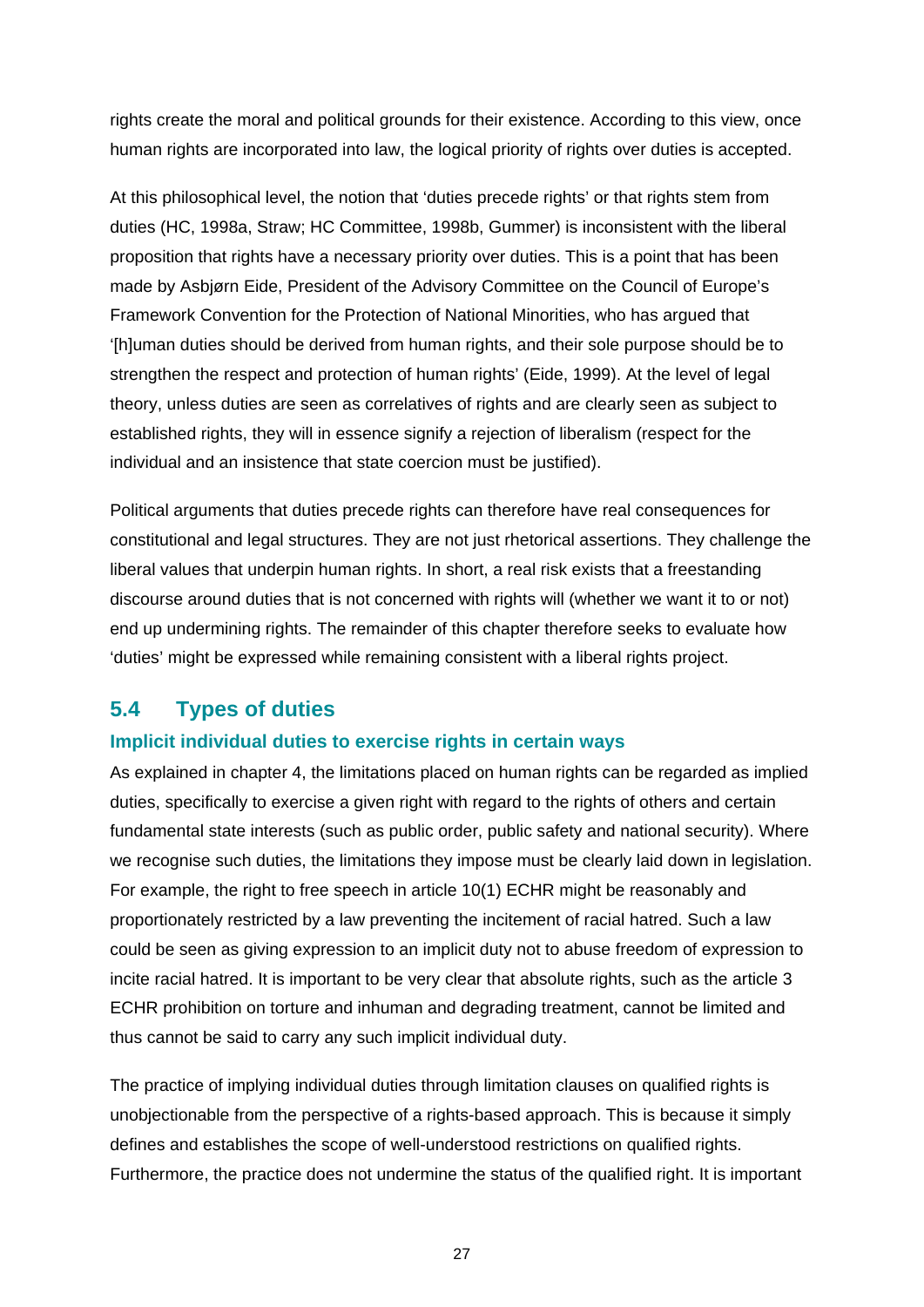to distinguish this category of implicit individual duties, which arise as a result of the exercise of rights, from both correlative and non-correlative duties, which may arise both in the exercise of rights and in other circumstances.

#### **Correlative and non-correlative duties**

Legal theorists now argue that, from a rights perspective, other individual duties can be broadly divided into two categories: correlative (perfect) and non-correlative (imperfect) duties (Eleftheriadis, 2008, chap. 6). Of the two types of duty, correlative duties are the most easily understood. Both the right to life and the right to property are good examples of rights that give rise to correlative duties and would clearly lack meaning unless the law imposed and enforced these duties. By making murder and theft crimes, the law aims to ensure that these rights are respected and that individuals understand that they have a duty not to infringe them.

In contrast, non-correlative duties may exist in the absence of a specific right or may be more broadly expressed than rights to which they relate. Where a duty arises from a correlative right, the primary reason for enforcing the duty in law is to ensure that the individual right is protected and respected. That right will therefore define the ambit of the duty. Moreover, because such an anchoring right will itself be limited by the recognition of other rights, the duties that flow as a consequence will in turn be rights regarding. For example, the right to respect for privacy necessarily places limits on the right to freedom of expression. The duties that flow from these rights will as a consequence be defined by such rights-based limitations. However, in the case of non-correlative duties, the absence of underlying rights means that this rationale for enforcing a duty disappears, and with it the inherent constraints on that duty. The non-correlative duty is owed to the state alone, and the rationale for imposing that duty is either disconnected from any right or is broader ranging than ensuring the protection of an individual right. An example of a non-correlative duty disconnected from any right is contained in article 29(2) of the African Charter, which states that an individual must 'serve his national community by placing his physical and intellectual abilities at its service'.

Non-correlative duties may, however, bear some relationship to recognised human rights. One example of such a duty might be the duty to defend your country through military service. While this is not an individual duty directly correlative on an individual right, it might be argued that imposing such a duty is an indirect means by which the state discharges its positive duty to protect the right to life of individuals. What is important here, however, is that an individual's right to life would not be infringed merely because the state did not impose such a duty or because an individual failed to fulfil their duty to undertake military service. The absence of a direct relationship between the individual's right to life and the duty to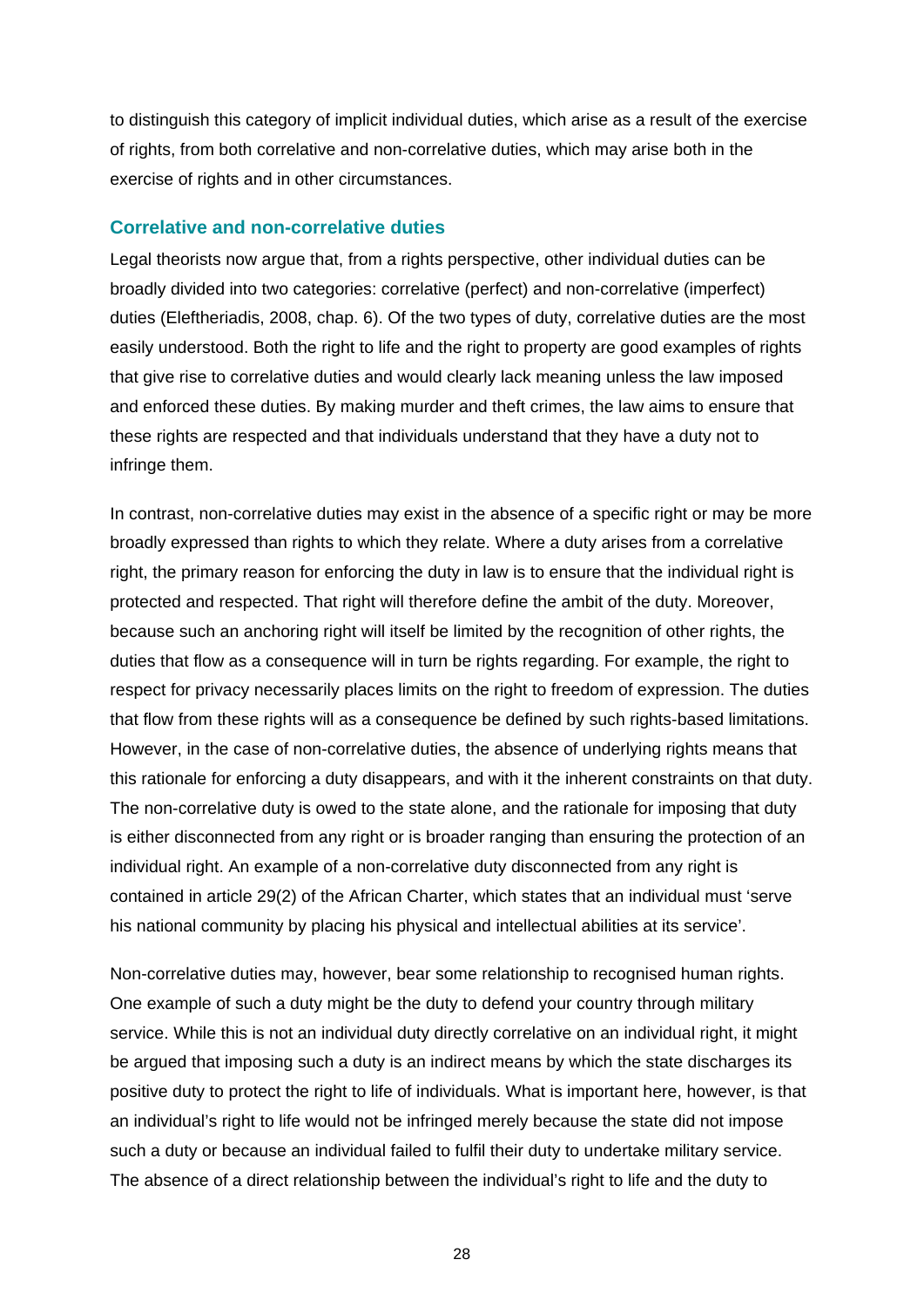undertake military service gives rise to indeterminacy as to the scope of the duty and the extent to which it can be understood in terms of the right to life. Does the right require an individual to serve in the military for ten years to discharge his or her duty? Would two years be enough? The answer is evidently not as clear as it might be, for example, when we argue that an individual has a clear and directly correlative moral duty not to murder another individual by virtue of their right to life.

Some non-correlative duties are difficult to attach to rights at all. For example, a more explicitly freestanding duty might be the 'duty to work' or the 'duty to safeguard the unity of a country'. The justifications for imposing such duties might be found in either political or economic expediency, which is likely to mean that the ambit of such duties is not constrained by any associated rights. Hence, when a duty conflicts with a right, its relationship with the enshrined right will be unclear. For example, would the duty to safeguard the unity of a country extend to the silencing of all political criticism? Such questions are difficult to answer in the absence of a right that anchors the duty. Freestanding duties that exist without rightsbased justification will as a consequence not necessarily be subject to limitations required by enshrined rights.

#### **Contingency and correlativity**

It is equally important to be clear about the distinction between correlativity and contingency in the context of rights and duties. Correlativity exists when a duty can be said to be the inevitable, logical product of a specific right. However, it does not necessarily follow that our enjoyment of that same right (or other rights) is contingent on fulfilment of the correlative duty. Statements about contingency almost always constitute statements about the conditions upon which rights are to be protected or denied. This is exemplified in the statement that we must 'exercise our rights responsibly'. Such a statement is not confined to asserting the existence of inevitable, logical correlatives of rights, and readily encompasses a broad range of circumstances as to how a given right should be restricted and when – in extreme cases – it should be denied. The phrase has the potential to introduce contingency were it considered justiciable.

It is important to recognise this distinction between correlativity and contingency if we are to avoid muddying discussions about the proper relationship between rights and duties with political and moral arguments about the appropriate limits of rights. This danger is particularly acute where duties are discussed in the absence of any reference to specific rights or any other explicit or specifically grounding principle. For example, while the claim that all individuals have a duty to obey the law may on its face appear uncontroversial, it is open to a number of potentially problematic interpretations. As a consequence, we need to be very

29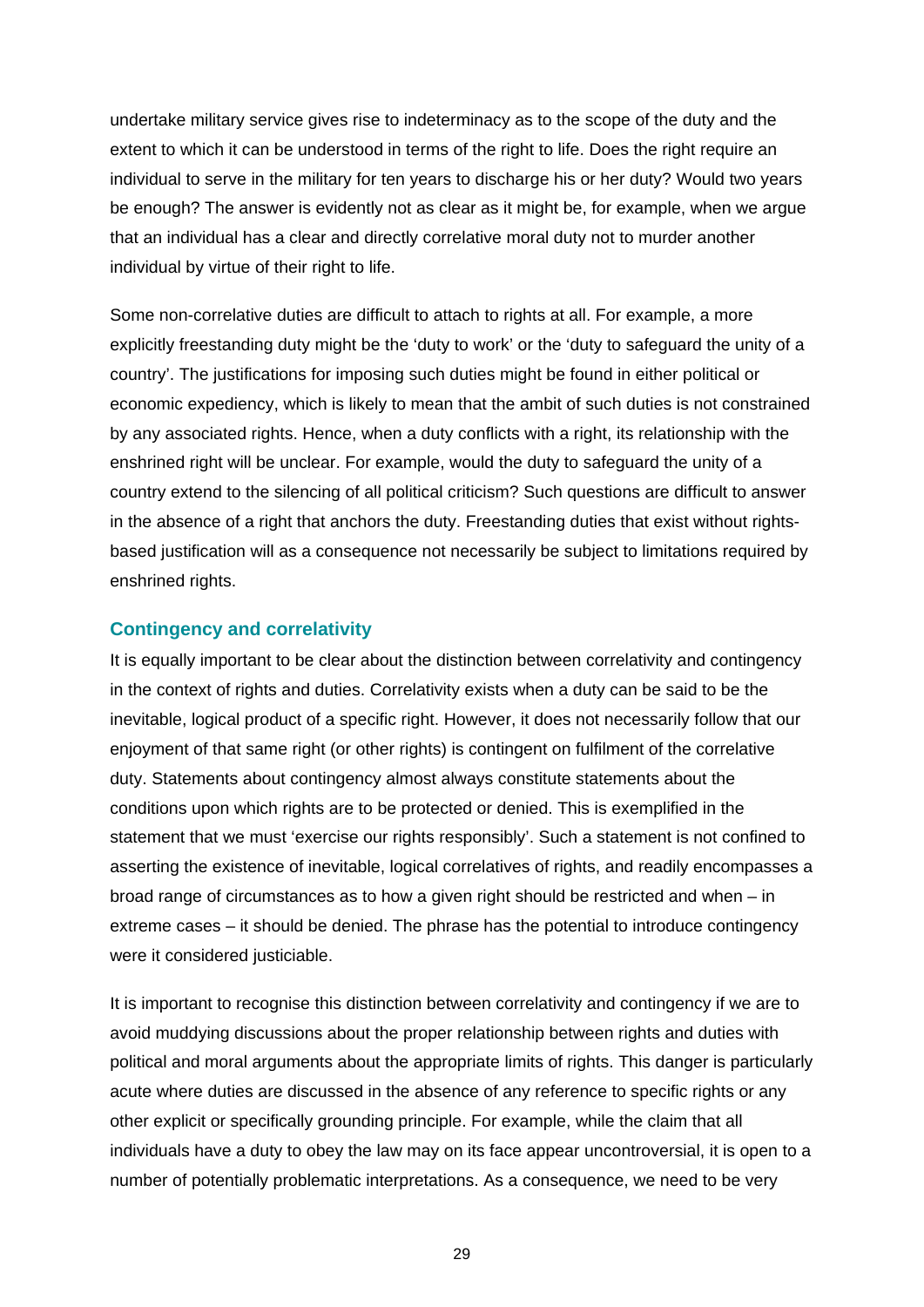clear about where the duty to obey the law comes from, what should happen when it is breached, and how it relates to the rights we wish to protect. Speaking about the duty to obey the law independently of rights leaves open the question of contingency and gives rise to unexamined conclusions about the supposed relationship between specific rights and duties. For example, it is not inconceivable that some might – incorrectly – conclude that the failure to discharge a general duty to obey the law should result in a limitation on the right to due process.

In light of these possibilities, it is essential to be clear about the risks associated with even rhetorical or aspirational statements about duties. Unless statements about the importance of duties are grounded in an account of rights that explicitly recognises the distinction between correlativity and contingency, and place rights and duties in the correct order, then we risk undermining rights by implying that the fulfilment of duties is an essential prerequisite to the enjoyment of certain rights.

### <span id="page-41-0"></span>**5.5 Enforcing duties: justiciability**

Assuming we recognise the existence of duties and articulating their relationship to rights, the question then arises as to whether such duties should be legally enforceable. As has already been noted in chapter 4, it is very rare for states to move from acknowledging the importance of duties to making them justiciable and directly enforceable. There are three main reasons why this has been the case.

First, as has already been noted, any move towards a greater emphasis on duties inevitably raises the spectre of contingency and with it the risk of undermining established human rights protections. Second, it is unclear as to what kinds of duties can in fact be justiciable. General duties – such as the duty to obey the law, for example – are simply too broad to be the subject of meaningful legal action, in part because it would be extremely difficult to define the limits of such a duty or agree on what the sanction for breach of such a duty would be.

The third and perhaps most compelling reason why the majority of states have avoided making duties justiciable is because few have seen the need to do so. Most jurisdictions have well-developed, relatively settled systems of public and private law that govern the relationships between individuals and between individuals and the state, systems which typically predate the legal recognition of human rights and the establishment of frameworks to protect them. For example, the common law doctrine of negligence sets out detailed rules and principles that determine when a duty is owed, the standard of conduct required in order to fulfil that duty, and what happens when it is breached. Given that most duties capable of clear legal definition are already recognised and enforced by law, it is difficult to see what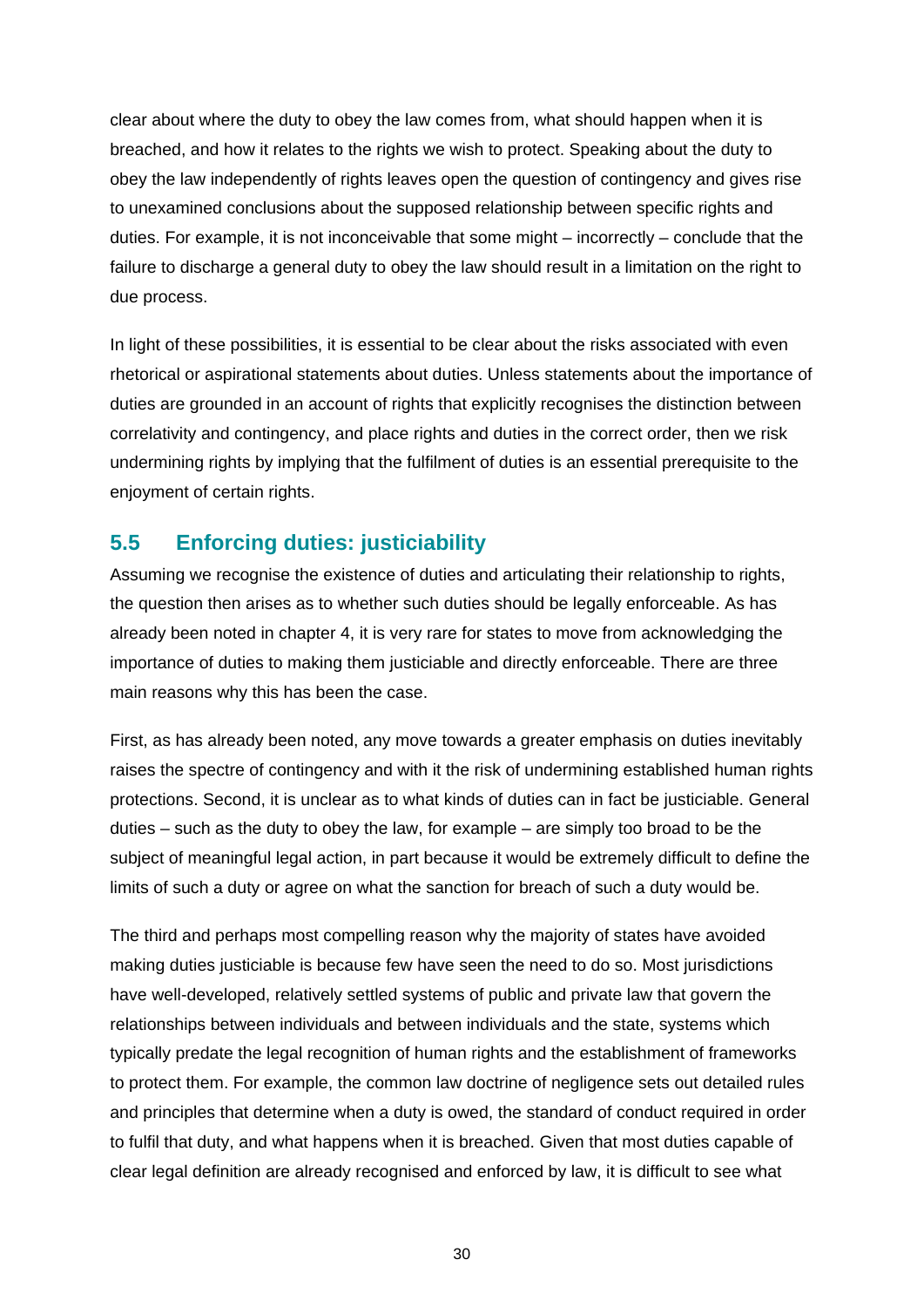would be achieved by formally recognising a set of duties outside the law of torts. Instead, such a move may lead to confusion  $-$  both in the minds of lawyers and the general public  $$ and place a heavy burden on the courts to determine the limits of any such duties and their place within existing human rights frameworks.

### <span id="page-42-0"></span>**5.6 Conclusion**

Given that most human rights scholars accept that duties are inseparable from rights and that their observance is crucial to the development and protection of those rights, few would argue against the recognition of duties per se. That said, it is rare to encounter a call for those duties to be made explicit or given a substantive legal meaning. Aside from the fact that such an exercise would be extremely difficult, many commentators are rightly wary of implying that rights are somehow contingent on duties or responsibilities. No matter how well intentioned, there is always the possibility that a court or public body may mistake the statement of a duty as a call for it to be made a precondition for the exercise of a right.

This being the case, the question arises as to what is likely to be achieved through any effort to set out the duties that attach to particular rights. Although it can be argued that articulating such duties may help the public to better understand the role played by rights in the legal system and counter concerns that rights are overly individualistic and undermine social cohesion, there is always a risk that any statement of duties will become the focus of attempts to give it legal meaning. Moreover, articulating such duties may also give the false impression to lay citizens that there is some contingent relationship between rights and duties. Having identified these risks, the next section will provide a series of concluding recommendations about how best to approach the question of duties while maintaining a clear commitment to the centrality of human rights.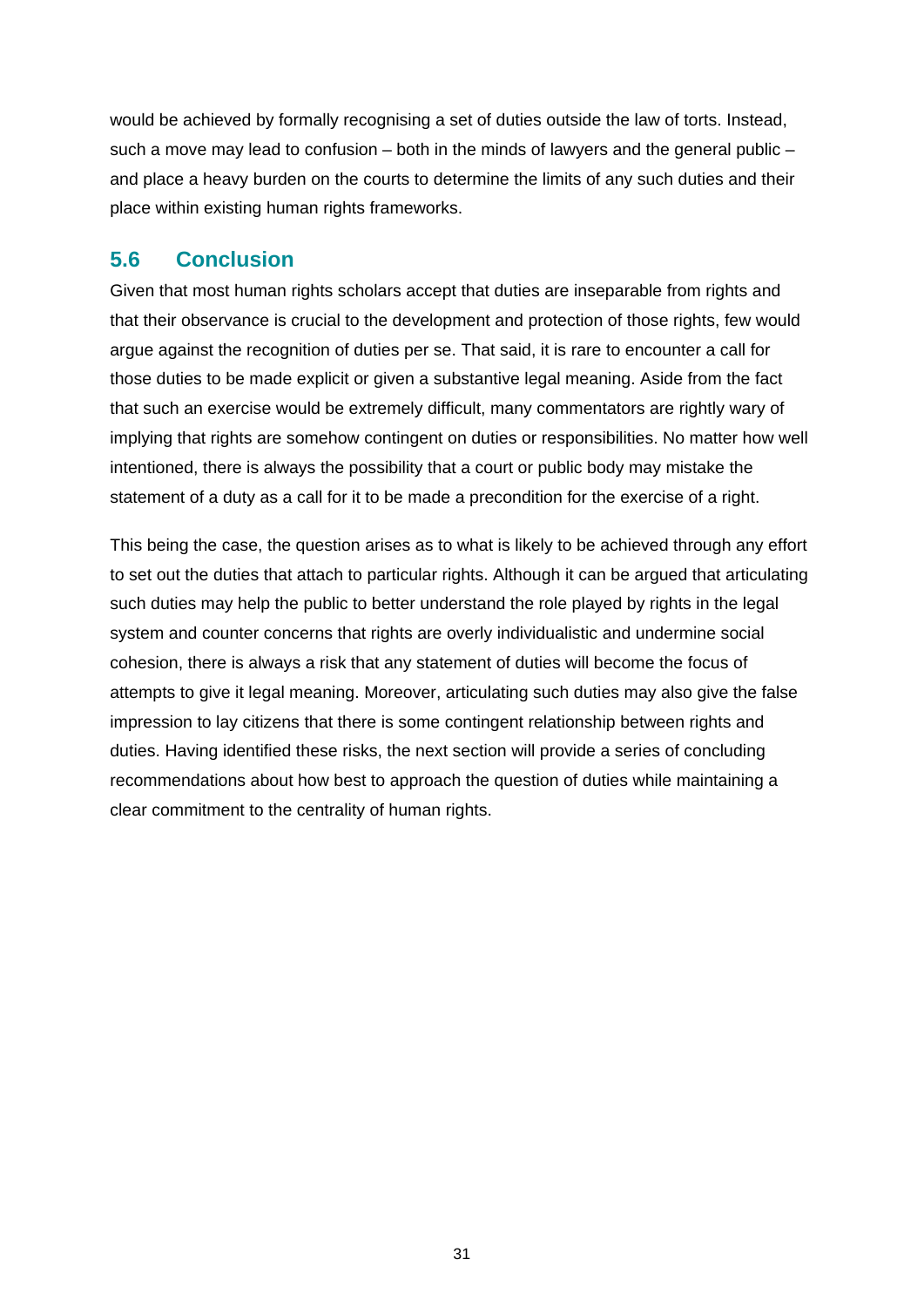## <span id="page-43-0"></span>**6. Conclusion**

This report has examined the relationship between rights and responsibilities, described the surrounding debates both in the UK and internationally, and surveyed the duties expressed in international and domestic law. Although this report is not intended to serve as a direct response to the proposals contained in the Green Paper, its findings point to a number of general conclusions that may help to frame any future discussion of the proper role of responsibilities in the UK.

The first of these conclusions is that many duties are already recognised and enforced throughout UK law, and they are also implicit in the exercise of rights under the Human Rights Act. That said, at present there is no general duty to respect the rights of others as laid out in a number of international treaties and various domestic constitutions. While some may view such a duty as superfluous, its potential value lies in the fact that it reinforces our shared commitment to the importance of rights and recognises that the exercise of these rights should be constrained by respect for other rights. To this extent, the principle gives expression to the liberal commitment to the priority of rights over duties, while also reinforcing the idea that we all have a duty to respect the rights of others. Such a duty to respect the rights of others is to be preferred to a duty to 'exercise rights responsibly', which confuses the moral appeal of living a responsible life with the existence of a legally enforceable duty. Moreover, to the extent that the law exists to protect individual rights, the duty to respect the rights of others might also be said to encompass a duty to obey the law. In this sense, the duty to respect the rights of others may be preferable to the more coercive and less nuanced obligation to obey the law.

The second conclusion of this report is that there is little to be gained from incorporating lists of specific duties into any proposed written constitution or Bill of Rights. Instead, this report suggests that the proper place for any statements about responsibilities is in the preamble to any such document. This approach not only ensures that such statements are seen as educative and aspirational but also guards against the risk of misinterpretation and any suggestion that such duties should be regarded as justiciable and directly enforceable against individuals.

Finally, this report concludes that if Parliament decides that certain duties should be incorporated into the main text of any new written constitution or Bill of Rights, then precautions should be taken to safeguard the commitment to non-justiciability contained in the Green Paper. In particular, we should avoid including specific or general duties that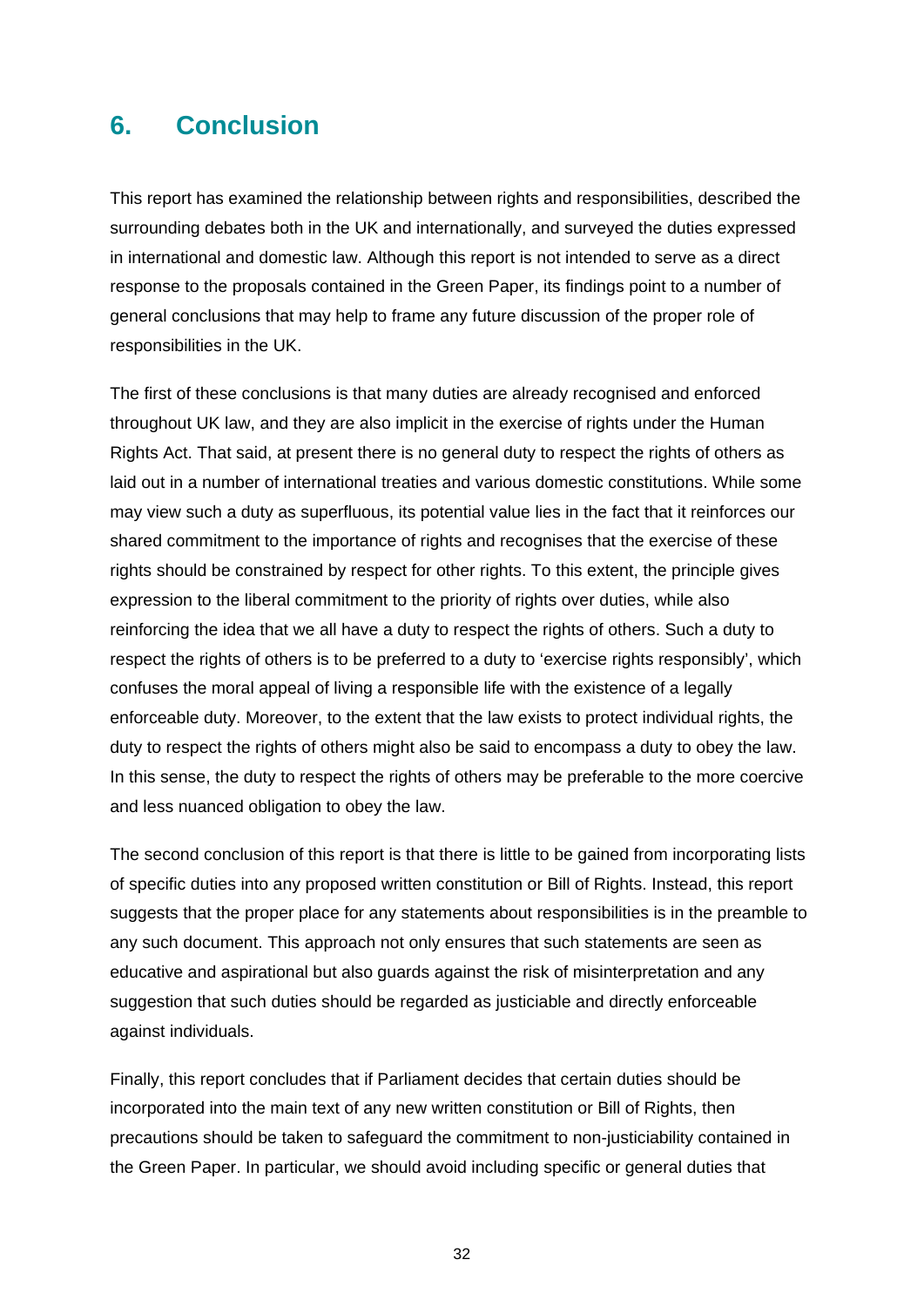cannot be linked either directly or indirectly to fundamental rights. General clauses should in particular be avoided on the grounds that they are particularly vulnerable to opening up the possibility of contingency. In addition, when there is a risk that the wording of a noncorrelative specific duty may give rise to suggestions of contingency, then we must ensure that the duty is narrowly interpreted and make clear that the ability to exercise the right can never be constrained by reference to a non-correlative duty. One way to safeguard against the risks of contingency or direct enforceability is to follow the example of the Indian Constitution and incorporate a clause expressly stating that duties are not directly enforceable.

Underpinning all of these conclusions is the idea that the best way to avoid the risks of contingency is to ensure that duties are based on and derived from rights. Put another way, any debate on the role of responsibilities must always be conducted in the context of a continuing and robust commitment to the protection and advancement of fundamental human rights.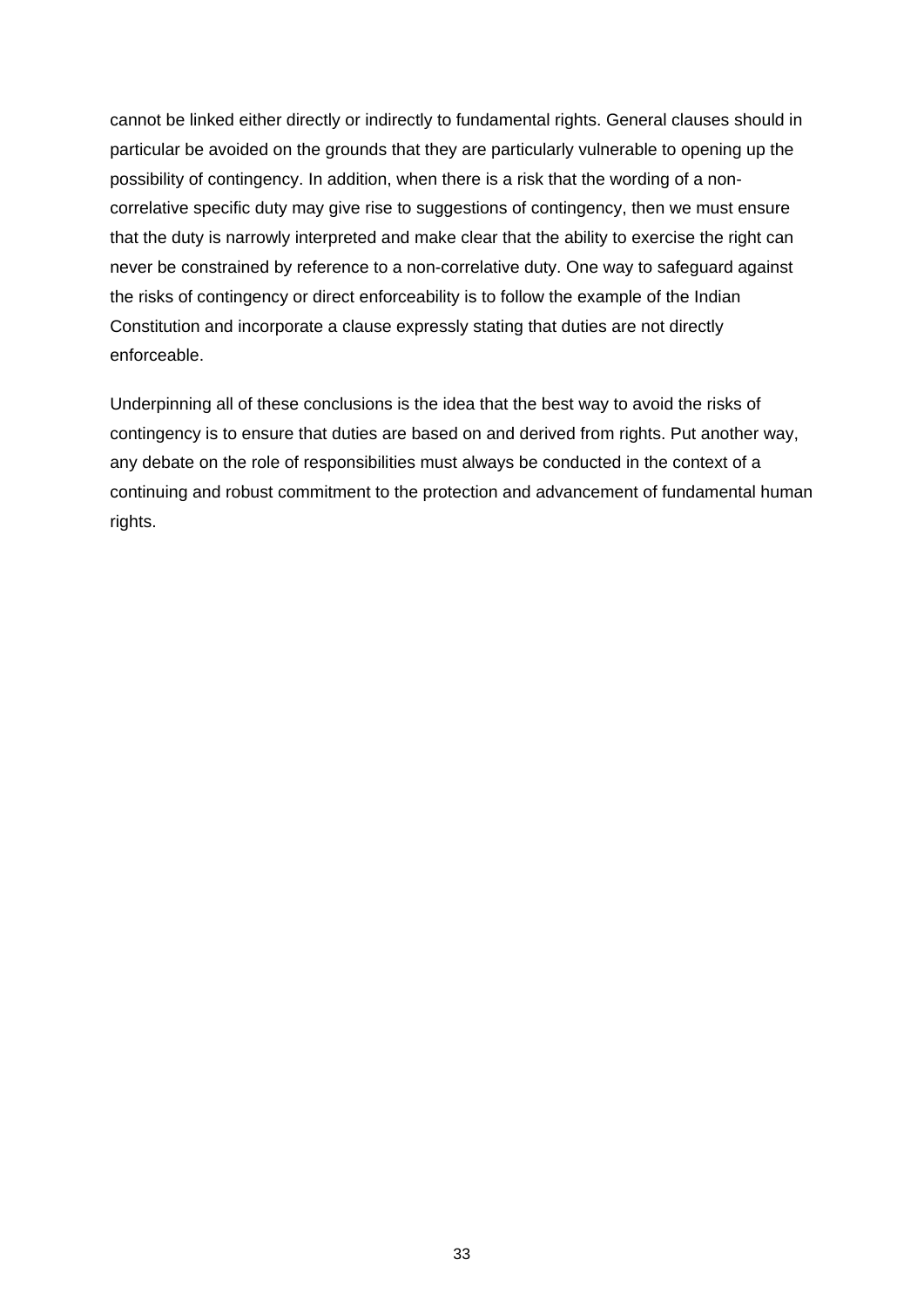## <span id="page-45-0"></span>**References and selected bibliography**

**Aguiar De Luque, L., Blanco Canales, R. & Centro De Estudios, C.** (1988) *Constitución Española, 1978–1988*. Madrid: Centro de Estudios Constitucionales.

**Alexy, R.** (2002) (Translated by Rivers, J.) *A Theory of Constitutional Rights*. Oxford: Oxford University Press.

**Amnesty International** (1998) *Muddying the Waters: The Draft Universal Declaration of Human Responsibilities: No Complement to Human Rights*. Available at: <http://www.amnesty.org/es/library/asset/IOR40/002/1998/en/dom-IOR400021998en.html> (accessed 15 June 2009).

**Ashworth, A. & Von Hirsch, A.** (2005) *Proportionate Sentencing: Exploring the Principles*. Oxford: Oxford University Press.

**Basu, D. D.** (1973) *Commentary on the Constitution of India.* Calcutta: S. C. Sarkar.

**Brown, G.** (2007) *Speech on Liberty*. Speech delivered at University of Westminster on 25 October 2007. Available at: <http://www.number10.gov.uk/Page13630> (accessed 3 July 2009).

**Buergenthal, T.** (1988) *International Human Rights in a Nutshell*. Minnesota: West Group.

**Cameron, D.** (2006a) *Balancing Freedom and Security: A Modern British Bill of Rights*. London: Centre for Policy Studies.

**Cameron, D.** (2006b) *Modern Conservatism*. Speech delivered to Demos on 30 January 2006. Available at:<http://www.demos.co.uk/publications/modernconservatism>(accessed 3 July 2009).

**Canotilho, J. J. G.** (1998) *Direito Constitucional e Teoria da Constituição* (3rd ed.). Almedina: Coimbra.

**Conservative Party** (2006) *Built to Last.* Available at: <http://www.conservatives.com/pdf/BuiltToLast-AimsandValues.pdf> (accessed 3 July 2009).

**Daes, E.** (1980) *Freedom of the Individual Under Law: A Study on the Individual's Duties to the Community and the Limitations on Human Rights and Freedoms under Article 29 of the Universal Declaration of Human Rights*. UN Doc E/CN.4/Sub.2/432/Rev.2: United Nations.

**De Vergottini, G.** (2001) *Diritto Costituzionale* (3rd ed.). Padua: CEDAM.

**Dworkin, R.** (1977) *Taking Rights Seriously.* Guildford: Duckworth.

**Dworkin, R.** (1986) *Law's Empire.* Cambridge, MA: Harvard University Press.

**Dworkin, R.** (2006) *Is Democracy Possible Here? Principles for a New Political Debate.* Princeton: Princeton University Press.

**Eide, A.** (1999) Human rights require responsibilities and duties. In Fernando, A. (Ed) *Human rights at the dawn of the twenty-first century.* Bruxelles: Bruylant.

**Eleftheriadis, P.** (2008) *Legal Rights*. Oxford: Oxford University Press.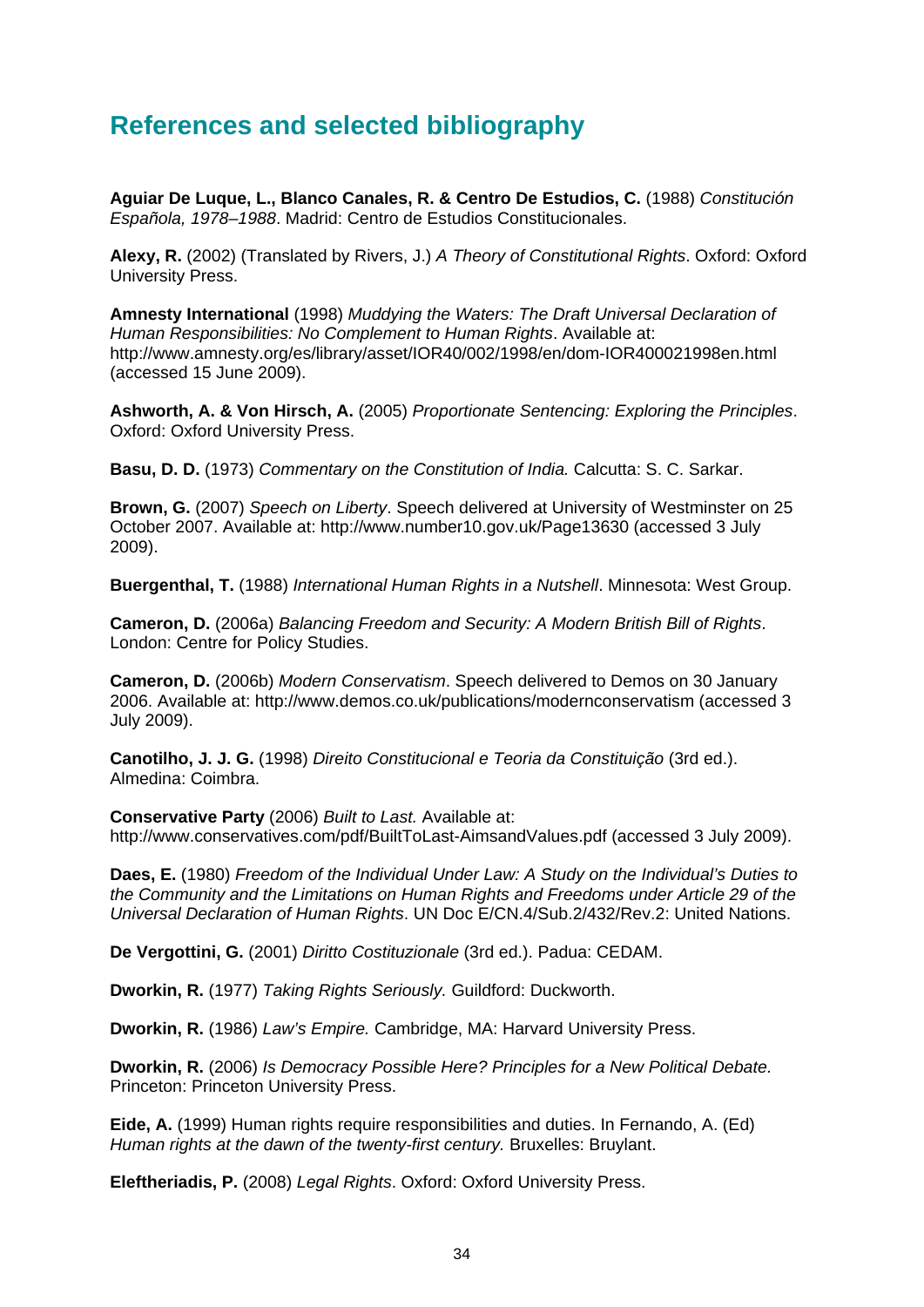**Esteban, J. D. & Gonzalez-Trevijano, P. J.** (1992) *Curso de derecho constitucional español.* Madrid: Servicio Publicaciones Facultad Derecho Universidad Complutense.

**Etzioni, A.** (1995) *The Spirit of Community: Rights, Responsibilities and the Communitarian Agenda*. New York: Touchstone.

**European Convention on Human Rights (ECHR) Travaux Preparatoires** (1949–1951a) *Preparatory Work on Article 10*. DH (56) 15 at p. 23, appending relevant Human Rights Commission preparatory documents. Available at: <http://www.echr.coe.int/Library/COLENTravauxprep.html> (accessed 15 June 2009).

**European Convention on Human Rights (ECHR) Travaux Preparatoires** (1949–1951b) *Greek Representatives Comments at the First Session of the Consultative Assembly*. DH/57/4 at p. 5. Available at:<http://www.echr.coe.int/Library/COLENTravauxprep.html> (accessed 15 June 2009).

**Feinberg, J**. (1980) *Rights, Justice, and the Bounds of Liberty*. Princeton: Princeton University Press.

**Fisher, J.** (2006) *A British Bill of Rights and Obligations*. Conservative Liberty Forum. Available at: [http://www.jonathan](http://www.jonathan-fisher.co.uk/pdf/Conservative%20Liberty%20Forum,%20Bill%20of%20Rights%20and%20Obligations,%20%2031.10.06.pdf)[fisher.co.uk/pdf/Conservative%20Liberty%20Forum,%20Bill%20of%20Rights%20and%20Ob](http://www.jonathan-fisher.co.uk/pdf/Conservative%20Liberty%20Forum,%20Bill%20of%20Rights%20and%20Obligations,%20%2031.10.06.pdf) [ligations,%20%2031.10.06.pdf](http://www.jonathan-fisher.co.uk/pdf/Conservative%20Liberty%20Forum,%20Bill%20of%20Rights%20and%20Obligations,%20%2031.10.06.pdf) (accessed 15 June 2009).

**Fraser, M.** (1998) A Declaration of Human Responsibilities? *The Age (31 March).* Melbourne.

**Fredman, S.** (2008), *Human Rights Transformed: Positive Rights and Positive Duties.* Oxford: Oxford University Press.

**Gittleman, R.** (1984) The Banjul Charter on Human and Peoples' Rights: A Legal Analysis in Human Rights and Development in Africa. In Welch, C. Jr & Meltzer, R. (Eds.) *Human Rights and Development in Africa*. Albany: State University of New York Press.

**Glendon, M. A.** (1991) *Rights Talk: The Impoverishment of Political Discourse.* New York: Simon & Schuster.

**Griffiths, J.** (1991) *The Politics of the Judiciary* (4th ed.). London: Fontana.

**Hart, H. L. A.** (1955) Are There Any Natural Rights? *Philosophical Review: LXIV, No. 2.*

**Hart, H. L. A.** (1994) *The Concept of Law* (2nd ed.). Oxford: Oxford University Press.

**Higgins, R.** (2004) *The Moral Limits of the Law.* Oxford: Oxford University Press.

**Hodgson, D.** (2003) *Individual Duty within a Human Rights Discourse*. Surrey: Ashgate Publishing.

**Hohfeld, W. N.** (1923) *Fundamental Legal Conceptions as Applied in Judicial Reasoning* (edited Cook, W. W.). New Haven: Yale University Press.

**House of Commons Debate** (1998a) Hansard 3 June 1998, Col. 445.

**House of Commons Debate** (1998b) Hansard 21 October 1998, Col. 1358.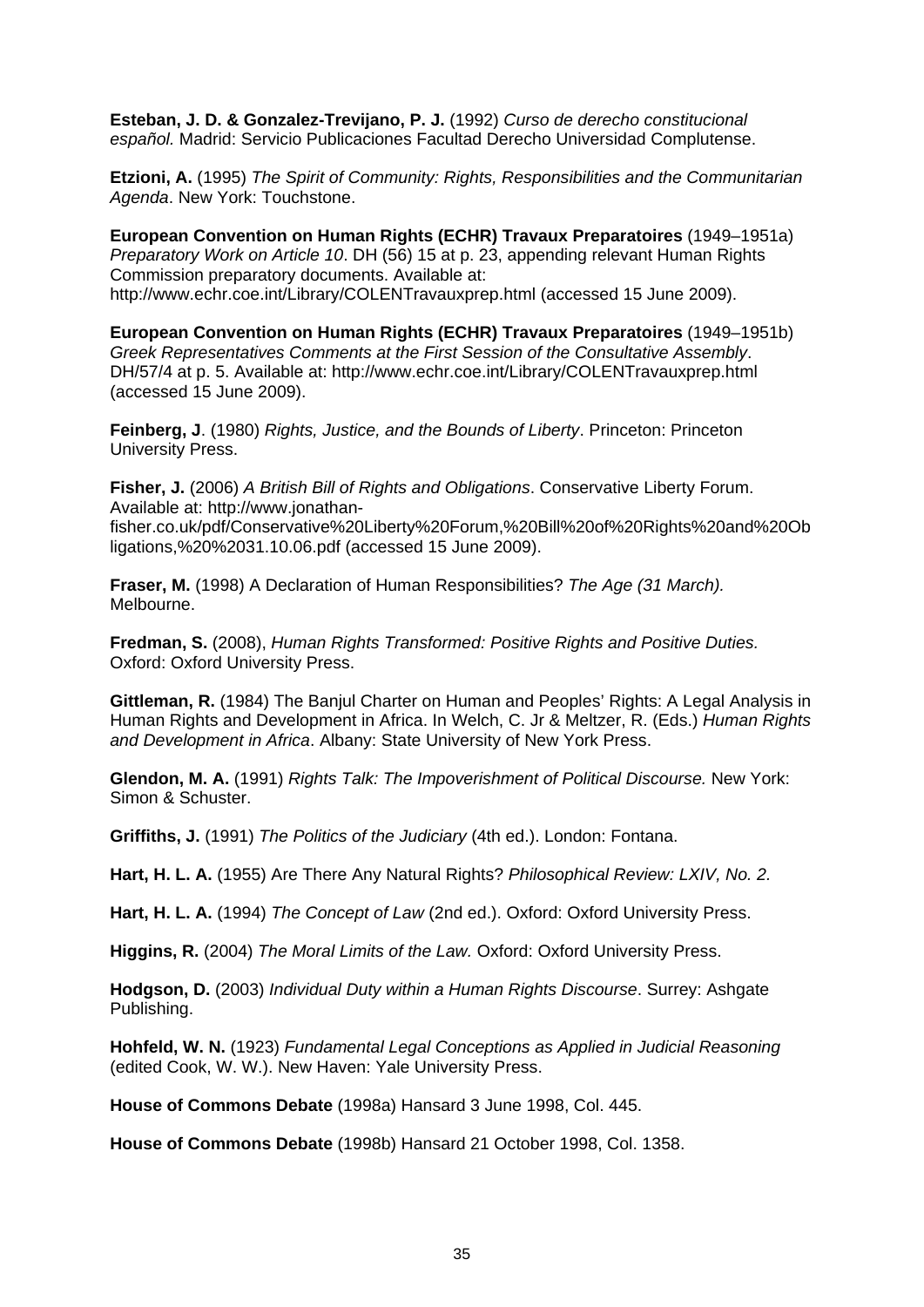**Ife, J.** (2005) *A Culture of Human Rights and Responsibilities*. Alice Tay Memorial Lecture 2005 delivered at Parliament House, Canberra on 25 May 2005. Available at: <http://www.anu.edu.au/hrc/freilich/events/archive/ifetext.php> (accessed 3 July 2009).

**Inter-Action Council (IAC)** (1997) *Declaration of Rights and Responsibilities* (1 September 1997). Available at:<http://www.interactioncouncil.org/udhr/declaration/udhr.doc> (accessed 15 June 2009).

**Jarass, H. D. & Pieroth, B.** (2002) *Grundgesetz für die Bundesrepublik Deutschland* (6th ed.). Munich: Beck.

**Joint Committee on Human Rights (JCHR) Report** (2005–06) Thirty-second Report of Session 2005–06, *The Human Rights Act: The DCA and Home Office Reviews*. HL Paper 278, HC 1716.

**Joint Committee on Human Rights (JCHR) Report** (2007–08a) Twenty-ninth Report of Session 2007–08, *A Bill of Rights in the UK?* HL Paper 165-1, HC 150-1, Vol. I.

**Joint Committee on Human Rights (JCHR) Report** (2007–08b) Twenty-ninth Report of Session 2007–08, *A Bill of Rights in the UK?* HL Paper 165-1, HC 150-1, Vol. II.

**Kelsen, H.** (1945) *General Theory of Law and State.* Cambridge, MA: Harvard University Press.

**Kirby, M.** (2003) Foreword to Hodgson, D. (2003) *Individual Duty within a Human Rights Discourse*. Surrey: Ashgate Publishing.

**Knox, J.** (2008) Horizontal Human Rights Law. *American Journal of International Law, Vol. 102(1), January.* Washington: American Society of International Law.

**Kostakidid-Lianos, L. & Williams, G.** (2005) Bills of Responsibilities: Is One Needed to Counter the 'Excesses' of the Human Rights Act 2004 (ACT)? *Alternative Law Journal, Vol. 30(2), April.* Melbourne: Legal Service Bulletin Co-operative Ltd.

**Liberal Democrat** (2007) *For the People, By the People*. Policy Paper 83, August 2007.

**Loughlin, M.** (1992) *Public Law and Political Theory*. Oxford: Oxford University Press.

**MacCormick, N.** (1977) Rights in Legislation in Law, Morality and Society*.* In Hacker, J. & Raz, J. (Eds.). Oxford: Clarendon Press.

**MacCormick, N.** (1982) *Legal Rights and Social Democracy*. Oxford: Clarendon Press.

**Martinez, M. A.** (2003), *Final Report of the Special Rapporteur. Promotion and Protection of Human Rights: Human Rights and Human Responsibilities and Pre-draft Declaration on Human Social Responsibilities*. UN Doc. E/CN.4/2003/105: United Nations. Available at: [http://www.unhchr.ch/Huridocda/Huridoca.nsf/e06a5300f90fa0238025668700518ca4/52c520](http://www.unhchr.ch/Huridocda/Huridoca.nsf/e06a5300f90fa0238025668700518ca4/52c520c7be26d11dc1256d040055f1b0/$FILE/G0312023.pdf) [c7be26d11dc1256d040055f1b0/\\$FILE/G0312023.pdf](http://www.unhchr.ch/Huridocda/Huridoca.nsf/e06a5300f90fa0238025668700518ca4/52c520c7be26d11dc1256d040055f1b0/$FILE/G0312023.pdf) (accessed 15 June 2009).

**Mazziotti di Celso, M. & Salerno, G. M.** (2003) *Manuale di Diritto Costituzionale* (2nd ed.). Padua: CEDAM.

**Meseve, H. C.** (1962) The Concept of Responsibility. *Journal of Religion and Health, Vol. 2(1), October.* Thompson Reuters.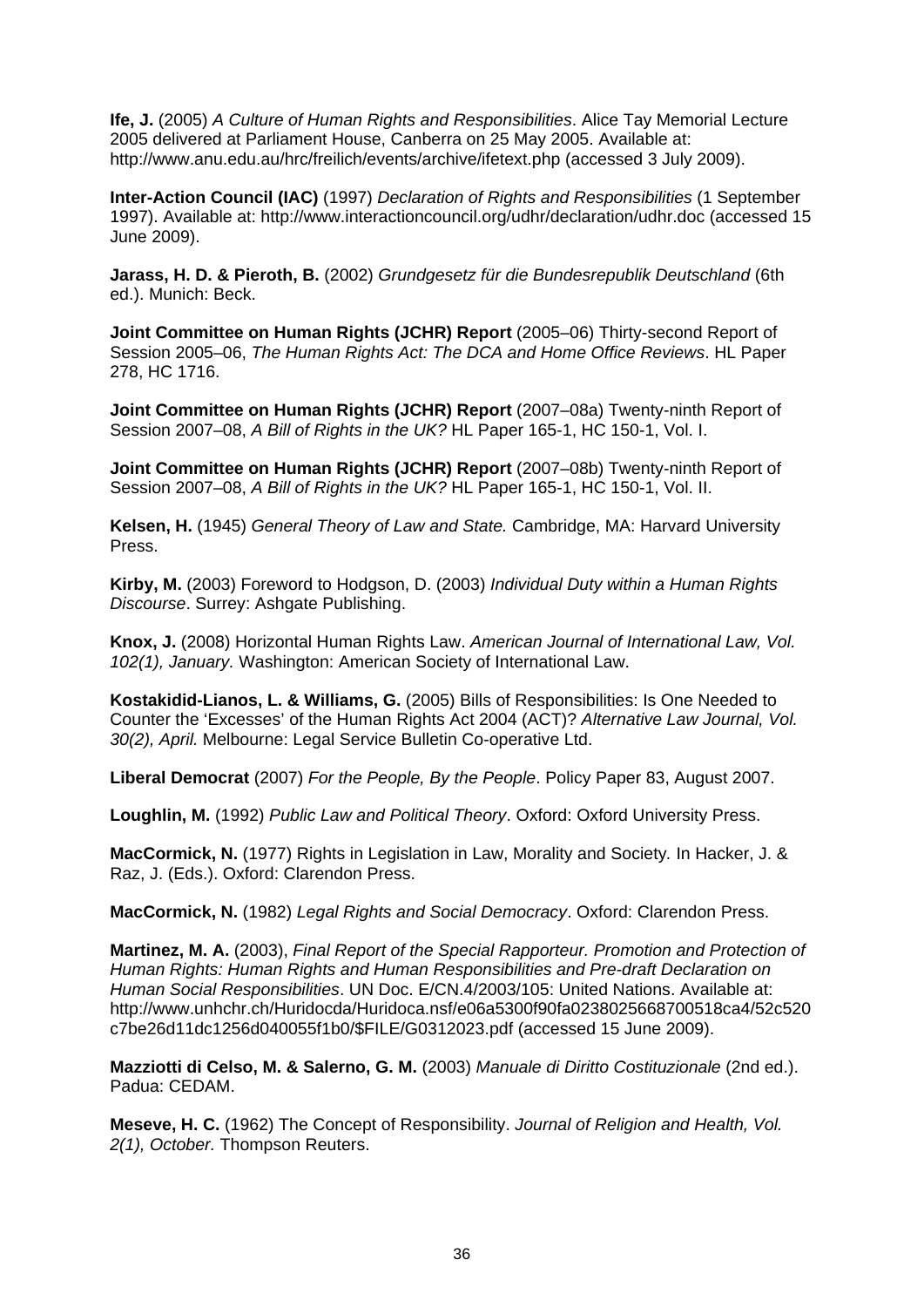**Ministry of Justice (MoJ)** (2007) *The Governance of Britain* (Green paper Cm 7170). Available at: <http://www.official-documents.gov.uk/document/cm71/7170/7170.pdf> (accessed 15 June 2009).

**Ministry of Justice (MoJ)** (2009) *Rights and Responsibilities: developing our constitutional framework* (Green paper Cm 7577).

**Morsink, J.** (1999) *The Universal Declaration of Human Rights: Origins, Drafting and Intent.* Pennsylvania: University of Pennsylvania Press.

**Osborne, P.** (2006) Cameron's Battleground against Brown: Civil Society versus State. *The Spectator (4 February).* 

**Oxford English Dictionary** (2009). Available at: <http://www.oed.com/> (accessed 10 January 2009).

**Parliament of the World's Religions** (1993) *Declaration Towards a Global Ethic*. Chicago. Available at: [http://www.weltethos.org/pdf\\_decl/Decl\\_english.pdf](http://www.weltethos.org/pdf_decl/Decl_english.pdf) (accessed 15 June 2009).

**Pérez Royo, J.** (2000) *Curso de derecho constitucional.* Madrid: Marcial Pons.

**Petrasek, D.** (1999) *Taking Duties Seriously: Individual Duties in International Human Rights Law*. Versoix: International Council on Human Rights Policy. Available at: [http://www.ichrp.org/files/reports/10/103\\_report\\_en.pdf](http://www.ichrp.org/files/reports/10/103_report_en.pdf) (accessed 15 June 2009).

**Pulido Quecedo, M.** (1993) *La Constitución Española: con la jurisprudencia del Tribunal constitucional.* Pamplona: Editorial Aranzadi.

**Rawls, J.** (1999) *A Theory of Justice.* Oxford: Oxford University Press.

**Raz, J.** (1983) *Authority of Law.* Oxford: Oxford University Press.

**Raz, J.** (1986) *The Morality of Freedom.* Oxford: Oxford University Press.

**Rubio Llorrente, F.** (2001) *Deberes constitucionales* Revista Española de Derecho Constitucional. *Rev. Esp. Derecho Const.* No. 62.

**Rubio Llorente, F. & Ahumada Ruiz, M. A.** (1995) *Derechos fundamentales y principios constitucionales: (doctrina jurisprudencial).* Barcelona: Ariel.

**Ryan, A.** (1991) The British, the Americans, and Rights in A Culture of Rights*.* In Lacey, M. & Haakonssen, K. (Eds.). Cambridge: Cambridge University Press.

**Saul, B.** (2000) In the Shadow of Human Rights: Human Duties, Obligations and Responsibilities*. 32 Columbia Human Rights Law Review 566.* 

**Sedley, S.** (2008) Bringing Rights Home: Time to Start a Family? *Legal Studies Vol. 28, 327- 336.* Southampton: The Society of Legal Scholars.

**Seervai, H. M.** (1984) *Constitutional Law of India: A Critical Commentary.* London: Sweet and Maxwell.

**Selbourne, D.** (1994) *The Principle of Duty*: *An Essay on the Foundations of the Civic Order*. London: Sinclair-Stevenson Ltd.

**Shukla, V. N.** (1990) *Constitution of India.* Lucknow: Eastern Book Company.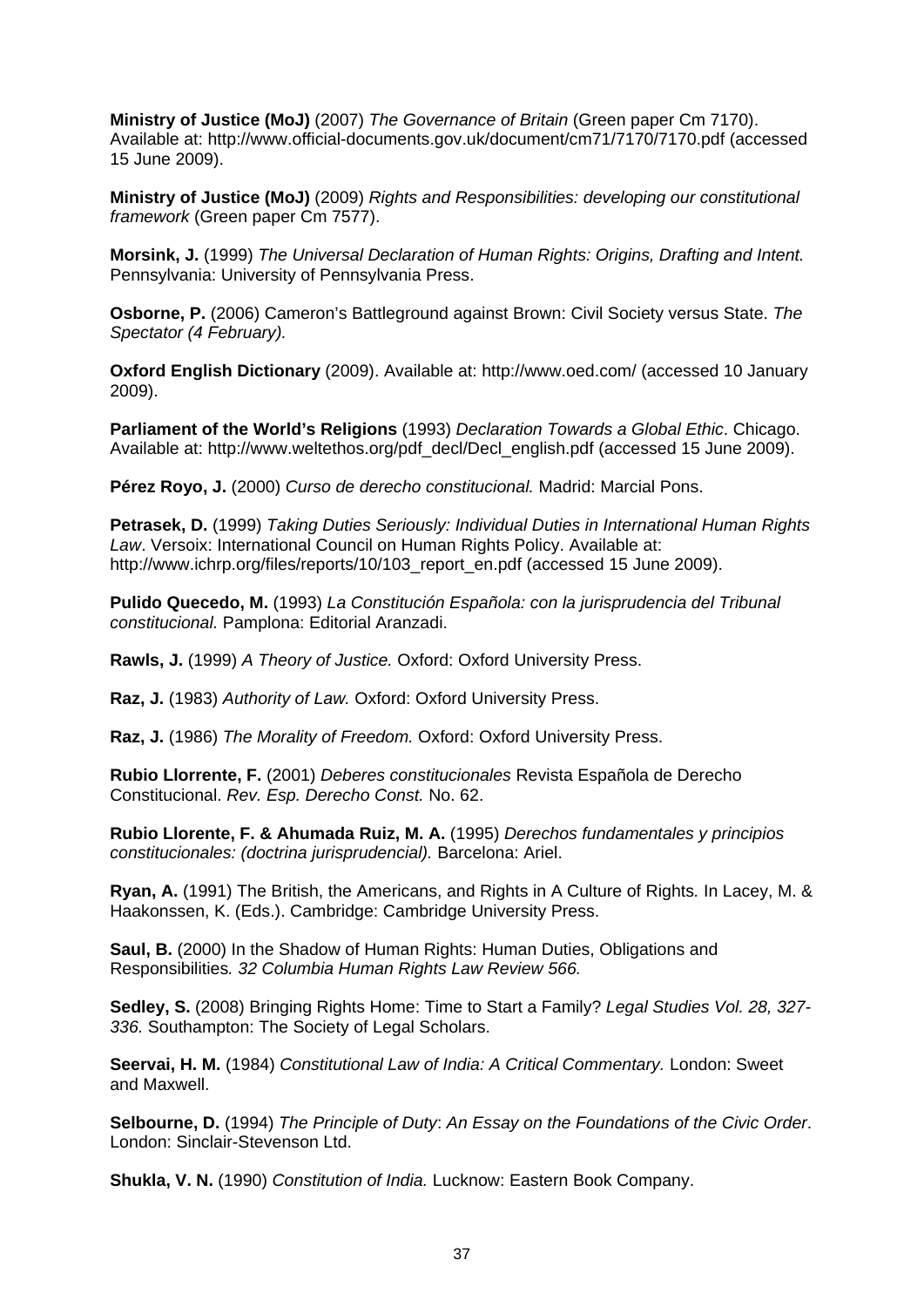**Steiner, H. & Alston, P.** (2000) *International Human Rights in Context: In Law, Politics and Morals* (2nd ed.). Oxford: Oxford University Press.

**Steiner, H., Alston, P. & Goodman, R.** (2007) *International Human Rights in Context: In Law, Politics and Morals* (3rd ed.). Oxford: Oxford University Press.

**Straw, J.** (2007) Mackenzie Stuart Lecture. Delivered at Cambridge University on 25 October 2007. Available at: <http://webarchive.nationalarchives.gov.uk/+/http://www.justice.gov.uk/news/sp251007a.htm> (accessed 3 July 2009).

**Subba Rao, T. V.** (1992) *Constitutional Development in India*. New Delhi: Deep and Deep Publications.

**Sunstein, C.** (1995) Rights and Their Critics. *Notre Dame Law Review, Vol. 70, 727*.

**United Nations** (1999) UNHRC Decision (22 April 1999). UN Doc. E/CN.4/1999/L.85.

**United Nations** (2001) ECOSOC Decision 2001/285 of 24 July 2001. Available at: <http://ap.ohchr.org/documents/E/ECOSOC/decisions/E-DEC-2001-285.doc> (accessed 15 June 2009).

**United Nations** (2005) ECOSOC Decision of 25 July 2005. UN Doc. E/2005/SR.38.

**United Nations Commission on Global Governance** (1995) *Our Global Neighbourhood*. Available at: <http://www.gdrc.org/u-gov/global-neighbourhood/index.htm> (accessed 15 June 2009).

**Vignudelli, A.** (2005) *Diritto Costituzionale* (4th ed.). Turin: G. Giappichelli.

**Waldron, J.** (Ed) (1987) *Nonsense upon Stilts: Bentham, Burke and Marx on the Rights of Man*. London: Methuen.

**Waldron, J.** (Ed) (2005) *Nozick and Locke: Filling the Space of Rights* in *Natural Rights Liberalism from Locke to Nozick*. Cambridge: Cambridge University Press.

**Weston, B. H.** (1992) *Human Rights.* In Steiner, H., Alston, P. & Goodman, R. (2007) *International Human Rights in Context: Law, Politics and Morals* (3rd ed.). Oxford: Oxford University Press.

**Willetts, D.** (2006) *Modernising is a Conservative Tradition*. Speech delivered on 1 February 2006. Available at:

http://conservativehome.blogs.com/torydiary/files/david\_willetts\_speech.pdf (accessed 3 July 2009).

**Winczorek, P.** (2000) *Commentary to the Constitution of the Republic of Poland*. Warsaw.

**Young, J.** (1999) The Politics of the Human Rights Act*. Journal of Legal Studies, Vol. 26(1), 27.* 

#### **Cases**

*Refah Partisi and Others v Turkey* (2003) 37 EHRR 1.

*Norwood v United Kingdom* (2004) 40 EHRR SE 111.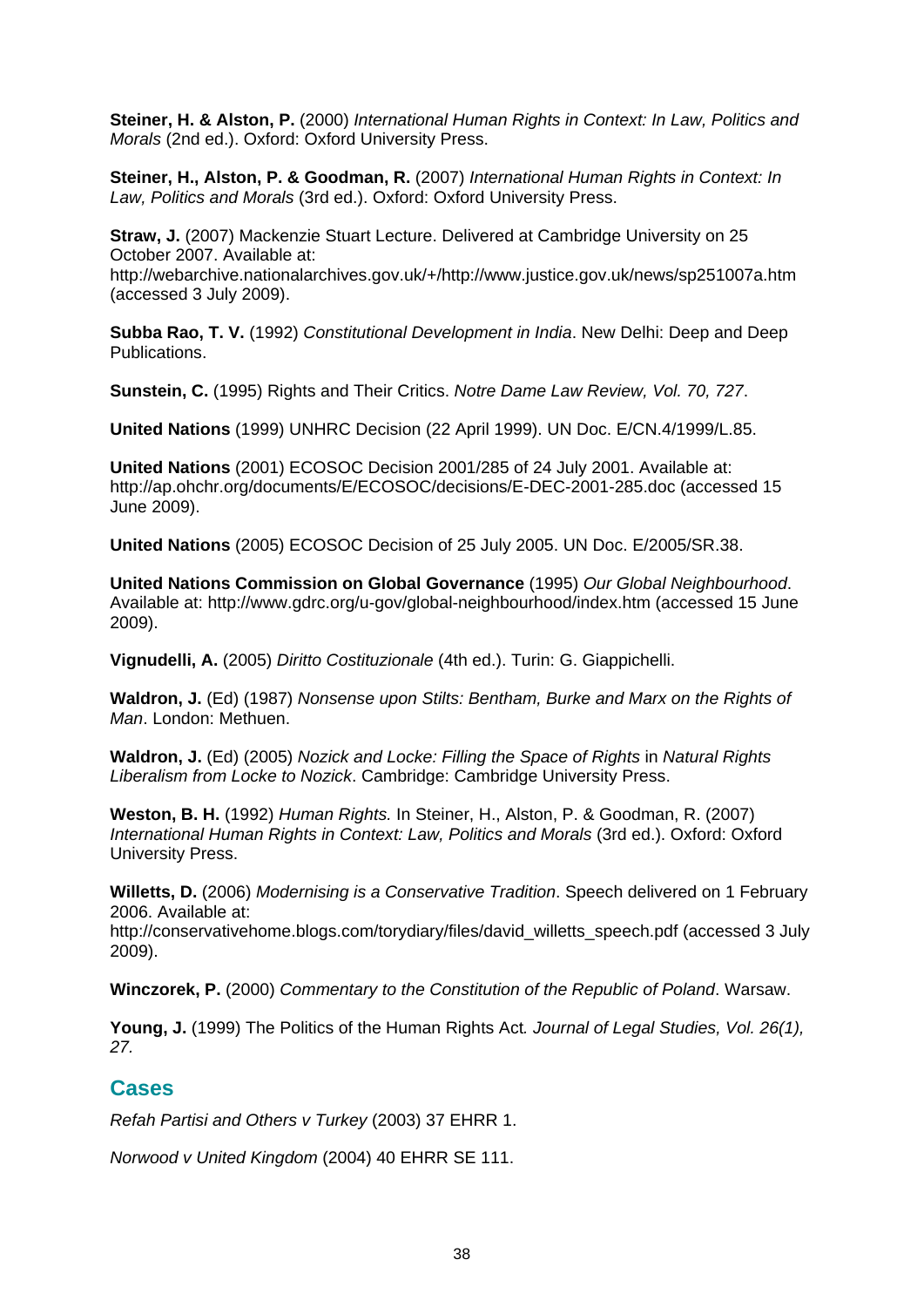*BVerfGE* 12, 45, 51; 28, 175, 189.

*United Communist Party of Turkey and Others v Turkey* (1998) 26 EHRR 121.

### **Legal provisions**

#### **International law provisions**

African Charter on Human and People's Rights (1981) – articles 27 & 29.

American Charter on Human Rights (1969) – article 32.

American Declaration on Rights and Duties of Man (1948) – article XXVII & chapter II.

Declaration on the Right and Responsibility of Individuals, Groups and Organs of Society to Promote and Protect Universally Recognized Human Rights and Fundamental Freedoms (1999) – preamble and articles 18(1), 18(2) & 18(3).

European Convention on Human Rights (1950) – articles 10 & 17.

International Covenant on Civil and Political Rights (1966) – preamble.

International Covenant on Economic, Social and Cultural Rights (1976) – preamble.

Universal Declaration of Human Rights (1948) – article 29.

#### **Domestic law provisions**

Australian Capital Territory (ACT) Human Rights Act 2004 – Fifth Preambular Clause.

Victorian Charter of Rights and Responsibilities 2006 – Second Preambular Clause.

Constitution of the People's Republic of China 1982 – chapter II (articles 33, 51, 52, 53, 54, 55 & 56).

Basic Law for the Federal Republic of Germany 1949 – article 6.

Constitution of the Republic of Cuba 1992 – article 64.

Constitution of India 1949 – part IV (clause 37) & part IVA (article 51(a)).

Constitution of the Italian Republic 1947 – articles 4, 29, 30, 31, 32, 33 & 34.

Constitution of the Republic of Poland 1997, preamble, chapter II (articles 82, 83, 85, 86).

Portuguese Constitution of 1976 – part I (articles 12, 36, 49, 64,66, 106, 116 & 276).

The Constitution of the Republic of South Africa 1996 – section 3(2)(b).

Constitution of Spain 1978 – articles 30, 35 & 45.

Constitution of the USSR 1977 – article 59.

Constitution of Russia 1993 – chapter II.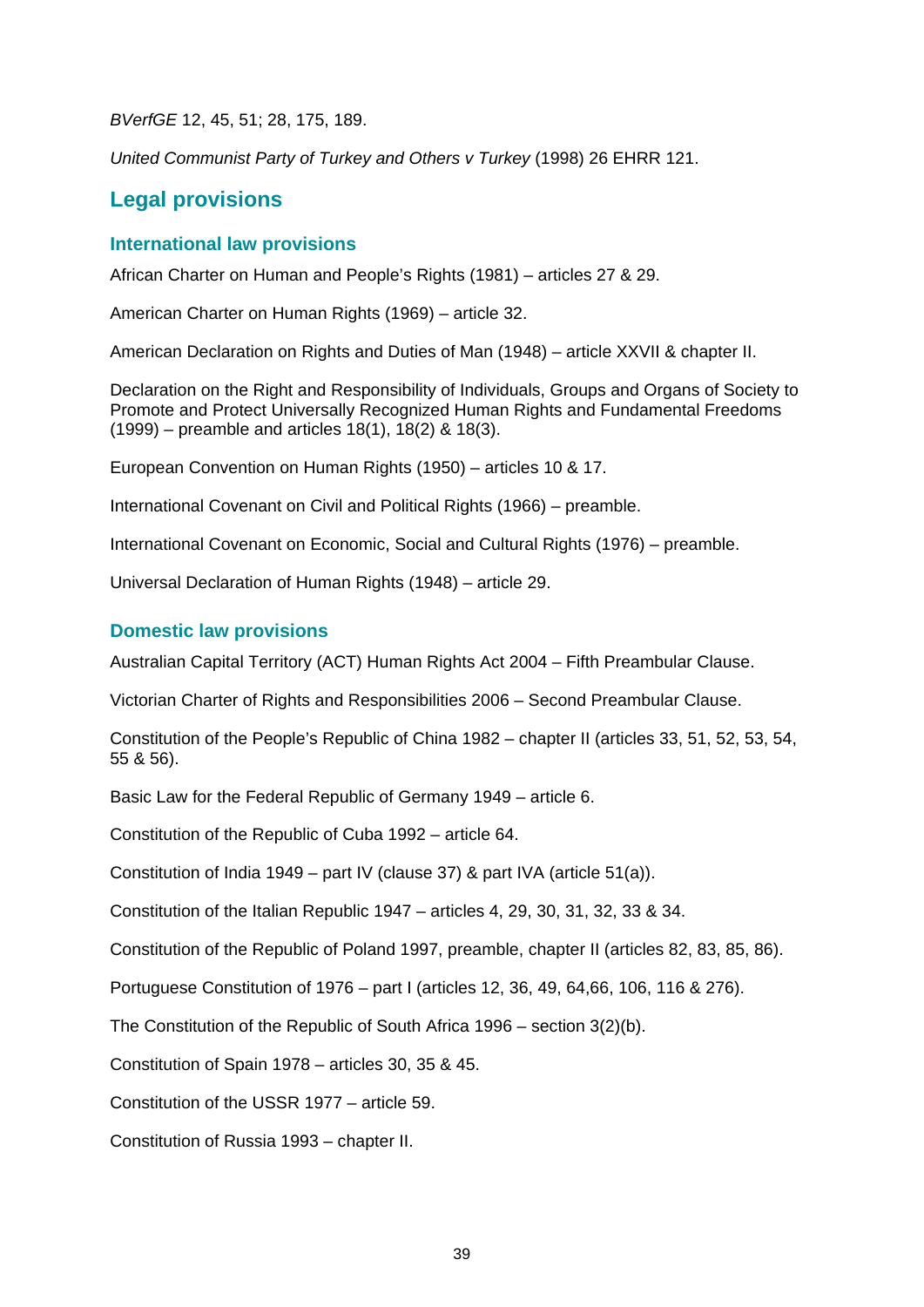## <span id="page-51-0"></span>**Appendix 1: Methodology**

This report draws on a wide range of international and domestic human rights documents, government and non-governmental reports, and academic writings. Following an initial decision to look at both international and national discussions of the relationship between rights and responsibilities, the authors used a variety of academic databases to produce a list of available writings on the topic. Among those databases consulted were:

| <b>Australian Law Online</b>                                |
|-------------------------------------------------------------|
| <b>Oxford University e-Journals</b>                         |
| Electronic Information System for International Law (EISIL) |
| <b>EurLEX</b>                                               |
| Europa                                                      |
| <b>European Sources Online</b>                              |
| Firstpoint                                                  |
| <b>FLAG (Foreign Law Guide)</b>                             |
| Global Legal Information Network (GLIN)                     |
| Hansard                                                     |
| <b>HeinOnline</b>                                           |
| House of Commons Parliamentary Papers                       |
| Index to Foreign Legal Periodicals                          |
| Index to Legal Periodicals                                  |
| Justis                                                      |
| LexisNexis Butterworths                                     |
| Official Document System of the United Nations              |
| Social Science Research Network (SSRN)                      |
| <b>United Nations Treaty Collection</b>                     |
| Westlaw                                                     |
| WorldLII                                                    |
|                                                             |

Using these databases the authors conducted a systematic literature review based on key words associated with the key research questions. Initially, the keywords **constitutional duties, constitutional responsibilities, constitutional obligations, international law duties, international law responsibilities** and **international law obligations** were used. After reviewing the abstracts of the available literature, the authors narrowed down the literature selection to pieces that focused on the constitutional duties, responsibilities and obligations that apply to (or potentially apply to) individuals rather than states.

Based on this initial search, we identified a long list of potentially relevant academic literature. While a great many of these works touched on the issue of constitutional responsibilities, in the majority of cases the discussion in question was relatively brief or confined to jurisprudential discussions of the meaning of duty and obligation. Following a preliminary reading of these works, however, we were able to identify a number of leading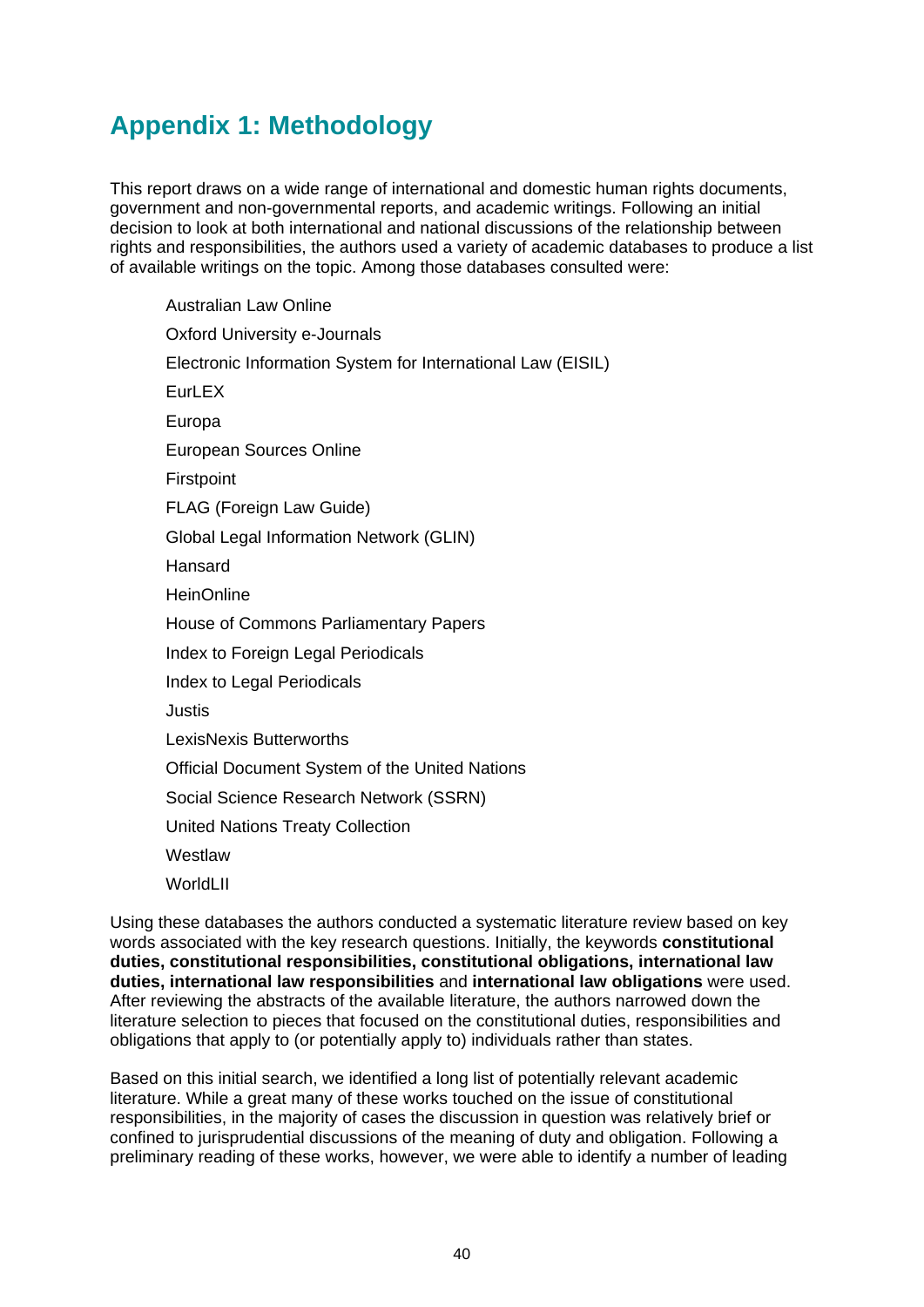books and articles in the field that examine the relationship between rights and responsibilities in detail. These include:

- **(1)** Daes, E. (1980) *Freedom of the Individual Under Law: A Study on the Individual's Duties to the Community and the Limitations on Human Rights and Freedoms under Article 29 of the Universal Declaration of Human Rights*;
- **(2)** Eleftheriadis, P. (2008) *Legal Rights;*
- **(3)** Etzioni, A. (1995) *The Spirit of Community: Rights, Responsibilities and the Communitarian Agenda;*
- **(4)** Glendon, M. A. (1991) *Rights Talk: The Impoverishment of Political Discourse;*
- **(5)** Hodgson, D. (2003) *Individual Duty within a Human Rights Discourse;*
- **(6)** Hohfeld, W. N. (1923) *Fundamental Legal Conceptions as Applied in Judicial Reasoning*;
- **(7)** Knox, J. (2008) "Horizontal Human Rights Law", *American Journal of International Law*, Vol. 102(1);
- **(8)** Petrasek, D. (1999) *Taking Duties Seriously: Individual Duties in International Human Rights Law;*
- **(9)** Saul, B. (2000) "In the Shadow of Human Rights: Human Duties, Obligations and Responsibilities", *32 Columbia Human Rights Law Review 566;*
- **(10)** Selbourne, D. (1994) *The Principle of Duty: An Essay on the Foundations of the Civic Order;*
- **(11)** Steiner, H., Alston, P. & Goodman, R. (2007) *International Human Rights in Context: Law, Politics and Morals* (3rd ed.);
- **(12)** Sunstein, C. (1995) "Rights and Their Critics", *70 Notre Dame L. Rev. 727*.

The report develops its analysis at three levels, and the research methodology was adapted to each. First, at the level of political and ideological analysis, the report examines the origins of the rise of the responsibilities movement, both internationally and within the UK. The materials selected in this area were primarily political analysis articles and political philosophy associated with the responsibilities movement (eg Etzioni, 1995). In addition, official and NGO publications and records of relevant political debates at the international and domestic level were especially important in developing an account of the origins of the responsibilities movement internationally and in the UK.

Second, at the level of legal analysis, the report surveys international law provisions regarding individual duties, as well as similar examples within domestic jurisdictions. Legal materials were compiled using secondary literature as an initial guide and also using legal databases directly. A comprehensive list was compiled of jurisdictions and international law materials that include references to duties and responsibilities. The authors took the view that the main international and regional human rights treaties were clearly of significance to the discussion. Regarding domestic jurisdictions, the authors drew a clear distinction between jurisdictions with authoritarian characteristics and those that could be classified as democratic liberal states. While the report notes on several occasions that jurisdictions with authoritarian regimes have been more likely to include comprehensive lists of responsibilities and duties in their constitutions, these jurisdictions are not examined in detail here. Rather, the report takes a closer look at those jurisdictions that the authors determined 'comparable'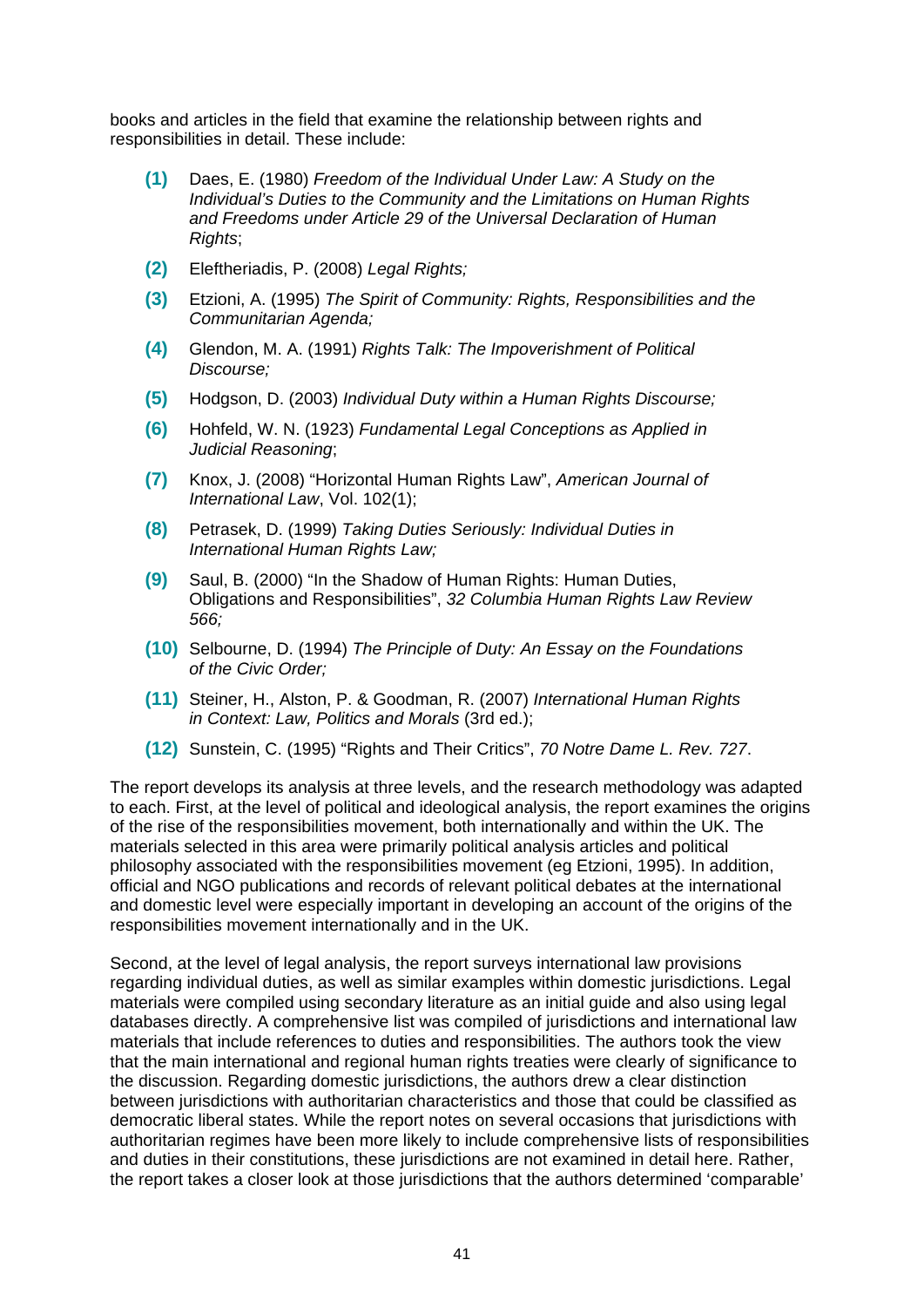with the UK. The authors took the view that comparable jurisdictions would need in the first instance to be characterised as democratic liberal states and should in addition fall under one of the following inclusion criteria:

- Common law jurisdictions;
- Member States of the European Union;
- Commonwealth jurisdictions;
- **•** Anglo-American jurisdictions.

Finally, the report takes a theoretical approach to the idea of responsibilities, drawing on well-established legal and moral theories on human rights. This part of the report drew most heavily on analytical literature. The primary inclusion criterion at this level of research was that of 'scholastic reputation in the field', a criterion which was strongly guided by the authors' professional judgement, developed during long experience of teaching and researching in the area of human rights and human rights theory. The authors were also particularly pleased to have leading rights theorists amongst their peer reviewers, who offered extensive feedback on the field.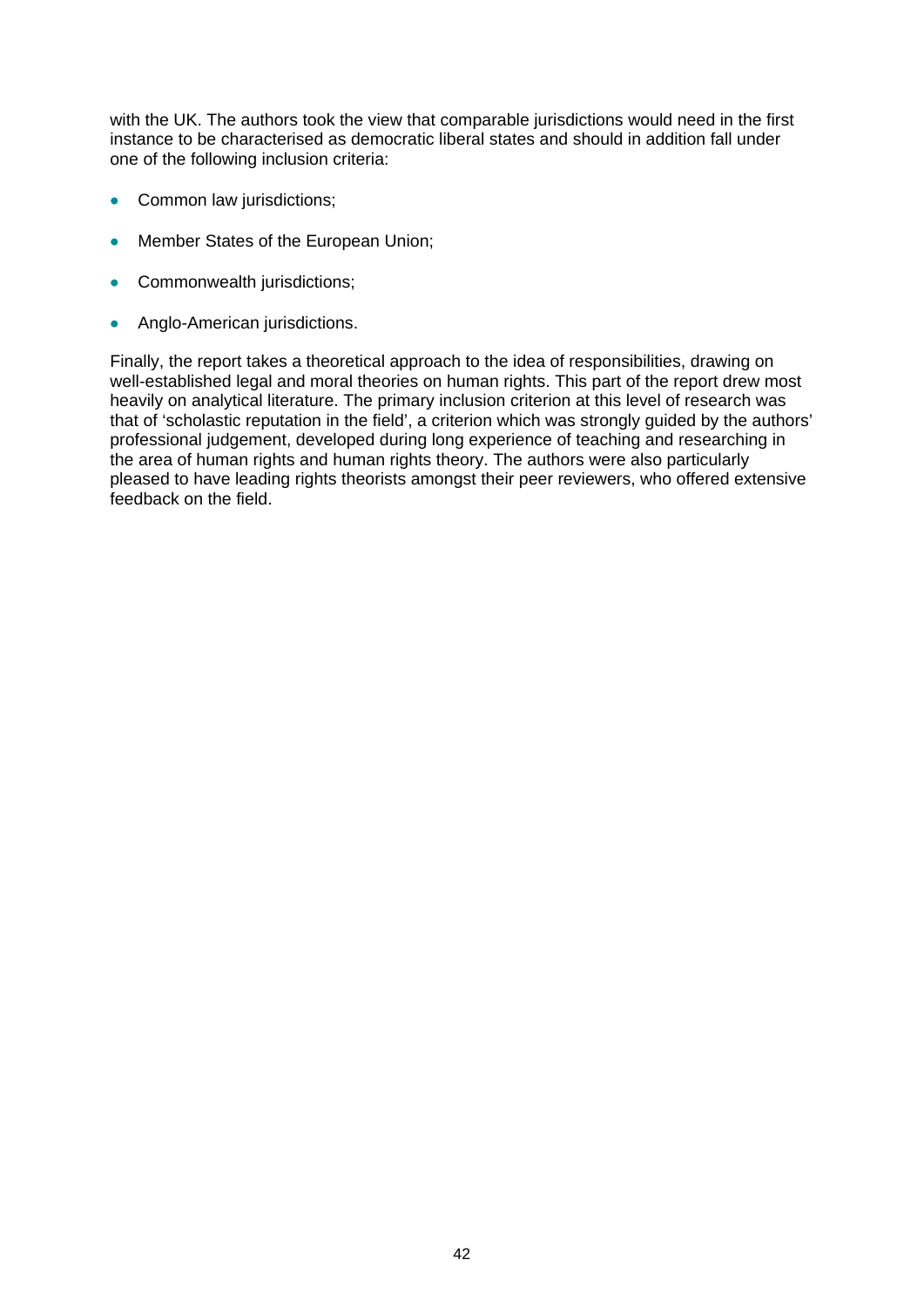## <span id="page-54-0"></span>**Appendix 2: Key international provisions**

This appendix contains extracts from the main international treaties and conventions referred to in the report. All documents are listed in alphabetical order.

### **(1) African Charter on Human and People's Rights (1981)**

#### **Article 27:**

Every individual shall have duties towards his family and society, the State and other legally recognized communities and the international community.

**Article 29** specifies the following duties:

- **1** To preserve the harmonious development of the family and to work for the cohesion and respect of the family; to respect his parents at all times, to maintain them in case of need;
- **2** To serve his national community by placing his physical and intellectual abilities at its service;
- **3** Not to compromise the security of the State whose national or resident he is;
- **4** To preserve and strengthen social and national solidarity, particularly when the latter is threatened;
- **5** To preserve and strengthen the national independence and the territorial integrity of his country and to contribute to its defence in accordance with the law;
- **6** To work to the best of his abilities and competence, and to pay taxes imposed by law in the interest of the society;
- **7** To preserve and strengthen positive African cultural values in his relations with other members of the society, in the spirit of tolerance, dialogue and consultation and, in general, to contribute to the promotion of the moral well being of society;
- **8** To contribute to the best of his abilities, at all times and at all levels, to the promotion and achievement of African unity.

### **(2) American Convention on Human Rights (1969)**

#### **Article 32:**

- **1** Every person has responsibilities to his family, his community, and mankind.
- **2** The rights of each person are limited by the rights of others, by the security of all, and by the just demands of the general welfare, in a democratic society.

The American Convention on Human Rights replaced the:

### **(2a) American Declaration of the Rights and Duties of Man (1948)**

#### **Article XXVIII - Scope of the Rights of Man**

The rights of man are limited by the rights of others, by the security of all, and by the just demands of the general welfare and the advancement of democracy.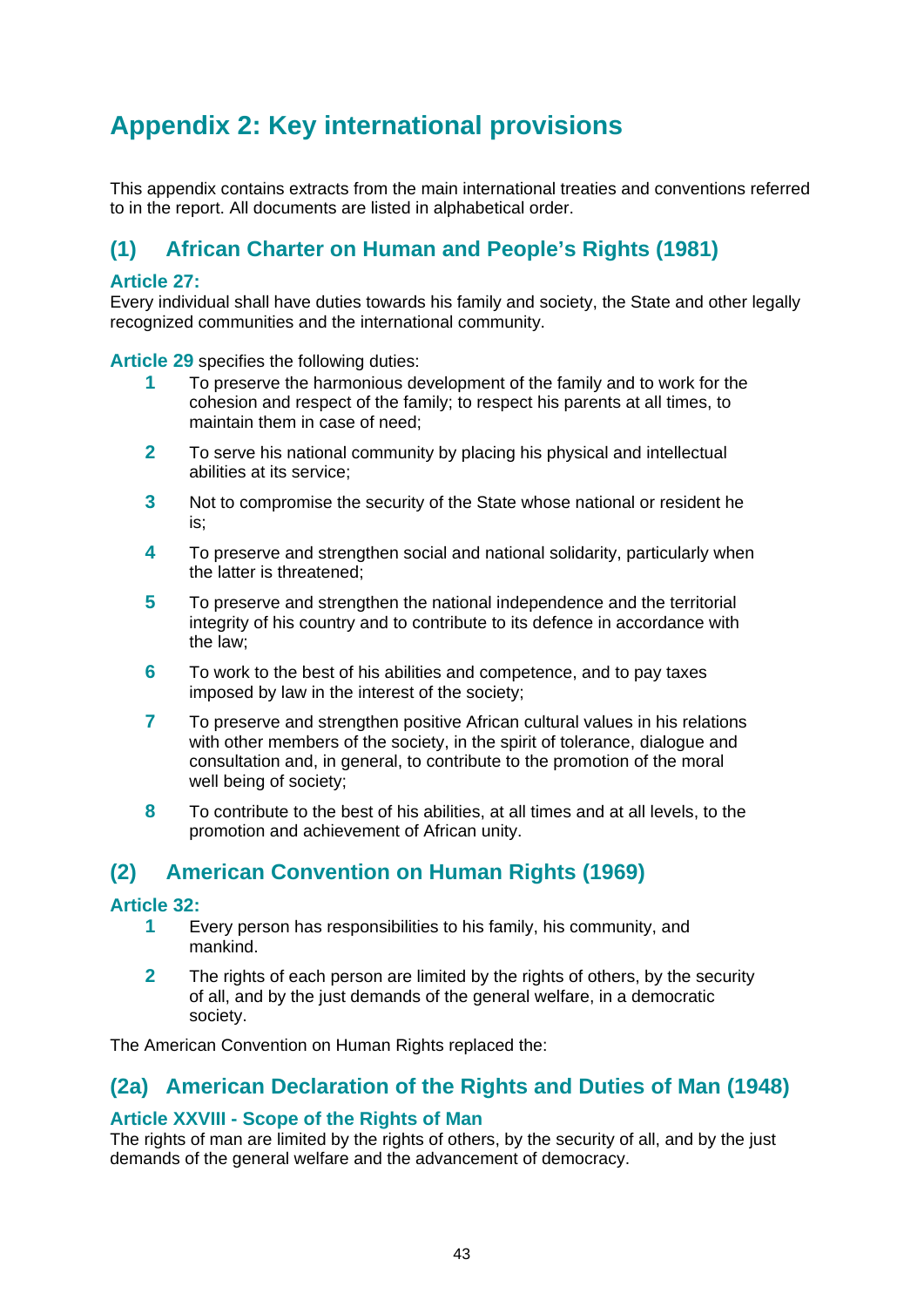#### **Chapter two - Duties**

#### **Article XXIX - Duties to society**

It is the duty of the individual so to conduct himself in relation to others that each and every one may fully form and develop his personality.

#### **Article XXX - Duties toward children and parents**

It is the duty of every person to aid, support, educate and protect his minor children, and it is the duty of children to honor their parents always and to aid, support and protect them when they need it.

#### **Article XXXI - Duty to receive instruction**

It is the duty of every person to acquire at least an elementary education.

#### **Article XXXII - Duty to vote**

It is the duty of every person to vote in the popular elections of the country of which he is a national, when he is legally capable of doing so.

#### **Article XXXIII - Duty to obey the law**

It is the duty of every person to obey the law and other legitimate commands of the authorities of his country and those of the country in which he may be.

#### **Article XXXIV - Duty to serve the community and the nation**

It is the duty of every able-bodied person to render whatever civil and military service his country may require for its defense and preservation, and, in case of public disaster, to render such services as may be in his power.

It is likewise his duty to hold any public office to which he may be elected by popular vote in the state of which he is a national.

#### **Article XXXV - Duties with respect to social security and welfare**

It is the duty of every person to cooperate with the state and the community with respect to social security and welfare, in accordance with his ability and with existing circumstances.

#### **Article XXXVI - Duty to pay taxes**

It is the duty of every person to pay the taxes established by law for the support of public services.

#### **Article XXXVII - Duty to work**

It is the duty of every person to work, as far as his capacity and possibilities permit, in order to obtain the means of livelihood or to benefit his community.

#### **Article XXXVIII - Duty to refrain from political activities in a foreign country**

It is the duty of every person to refrain from taking part in political activities that, according to law, are reserved exclusively to the citizens of the state in which he is an alien.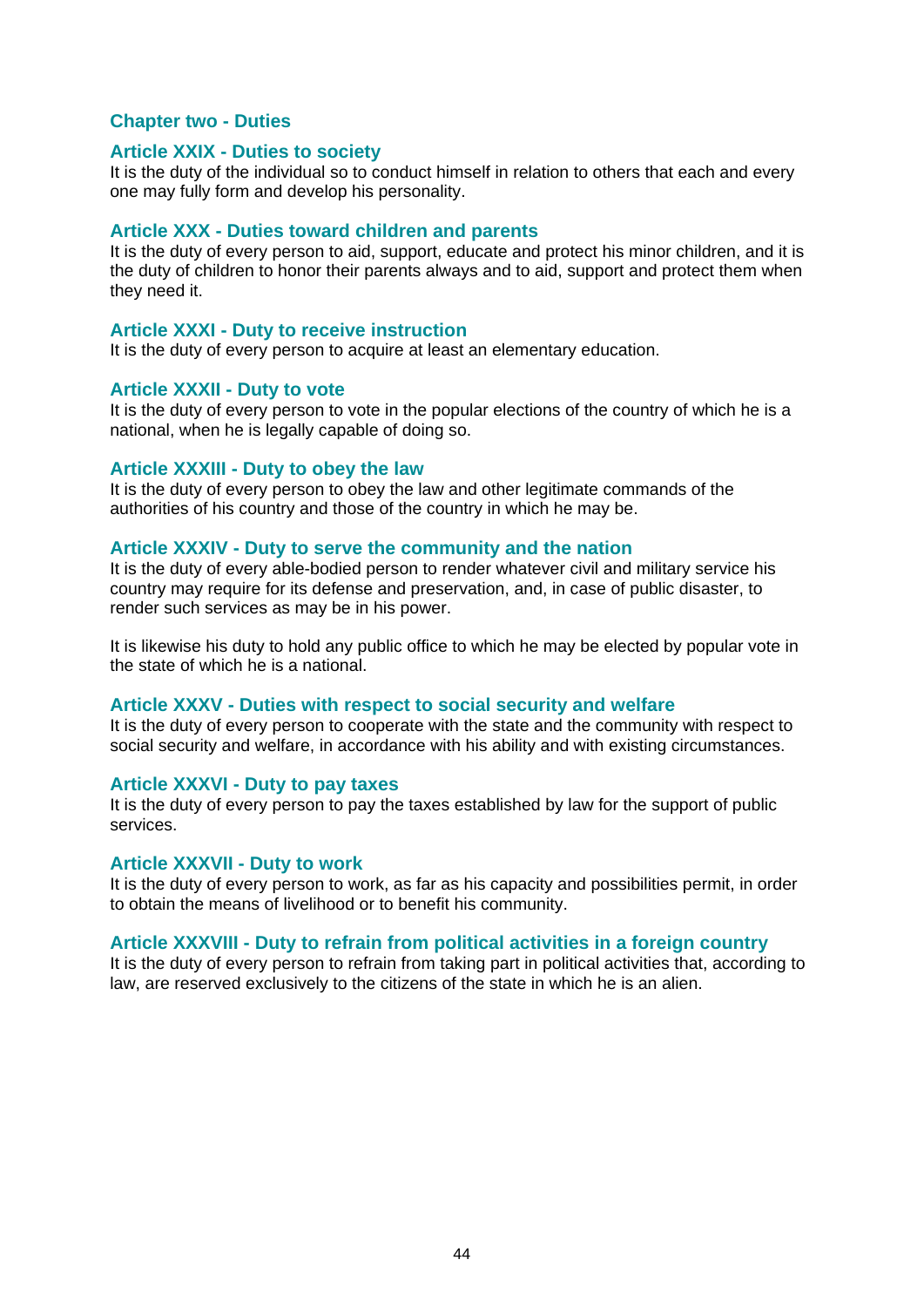### **(3) Declaration on the Right and Responsibility of Individuals, Groups and Organs of Society to Promote and Protect Universally Recognized Human Rights and Fundamental Freedoms (1999)**

#### **Preamble:**

Recognizing the right and the responsibility of individuals, groups and associations to promote respect for and foster knowledge of human rights and fundamental freedoms at the national and international level.

#### **Article 18(1):**

Everyone has duties towards and within the community, in which alone the free and full development of his or her personality is possible.

#### **Article 18(2):**

Individuals, groups, institutions and non-governmental organizations have an important role to play and a responsibility in safeguarding democracy, promoting human rights and fundamental freedoms and contributing to the promotion and advancement of democratic societies, institutions and processes.

#### **Article 18(3):**

Individuals, groups, institutions and non-governmental organizations also have an important role and a responsibility in contributing, as appropriate, to the promotion of the right of everyone to a social and international order in which rights and freedoms set forth in the Universal Declaration of Human Rights and other human rights instruments can be fully realized.

### **(4) European Convention on Human Rights (1950)**

#### **Article 10:**

- **1** Everyone has the right to freedom of expression. This right shall include freedom to hold opinions and to receive and impart information and ideas without interference by public authority and regardless of frontiers. This article shall not prevent States from requiring the licensing of broadcasting, television or cinema enterprises.
- **2** The exercise of such freedoms, since it carries with it duties and responsibilities, may be subject to such formalities, conditions, restrictions or penalties as are prescribed by law and are necessary in a democratic society, in the interests of national security, territorial integrity or public safety, for the prevention of disorder or crime, for the protection of health or morals, for the protection of the reputation or rights of others, for preventing the disclosure of information received in confidence, or for maintaining the authority and impartiality of the judiciary.

#### **Article 17:**

Nothing in this Convention may be interpreted as implying for any State, group or person any right to engage in any activity or perform any act aimed at the destruction of any of the rights and freedoms set forth herein or at their limitation to a greater extent than is provided for in the Convention.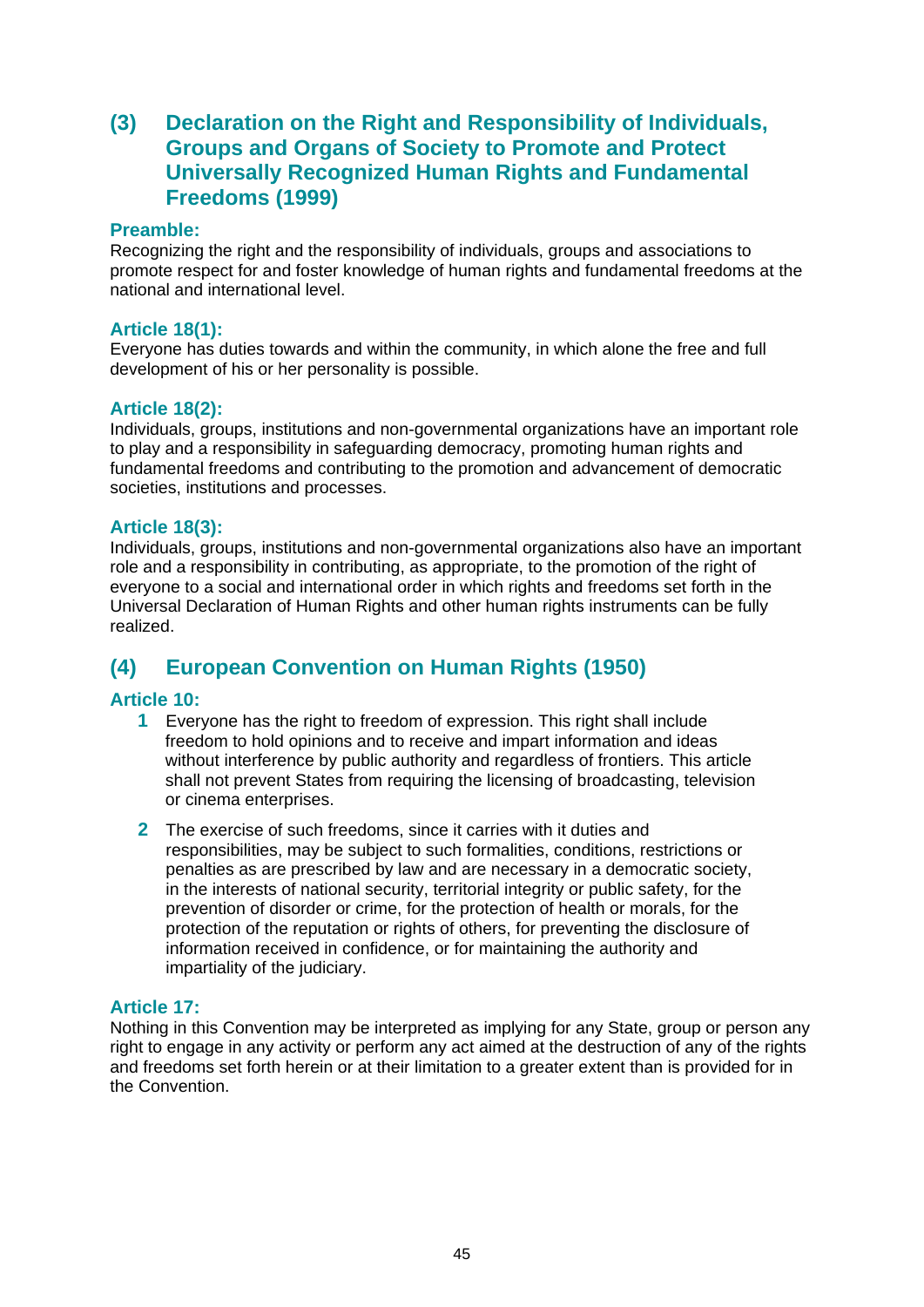## **(5) International Covenant on Civil and Political Rights (1966)**

#### **Preamble:**

[T]he individual, having duties to other individuals and to the community to which he belongs, is under a responsibility to strive for the promotion and observance of the rights recognized in the present Covenant.

### **(6) International Covenant on Economic, Social and Cultural Rights (1976)**

#### **Preamble:**

[T]he individual, having duties to other individuals and to the community to which he belongs, is under a responsibility to strive for the promotion and observance of the rights recognized in the present Covenant.

### **(7) Universal Declaration of Human Rights (1948)**

#### **Article 29:**

- **1** Everyone has duties to the community in which alone the free and full development of his personality is possible.
- **2** In the exercise of his rights and freedoms, everyone shall be subject only to such limitations as are determined by law solely for the purpose of securing due recognition and respect for the rights and freedoms of others and of meeting the just requirements of morality, public order and the general welfare in a democratic society.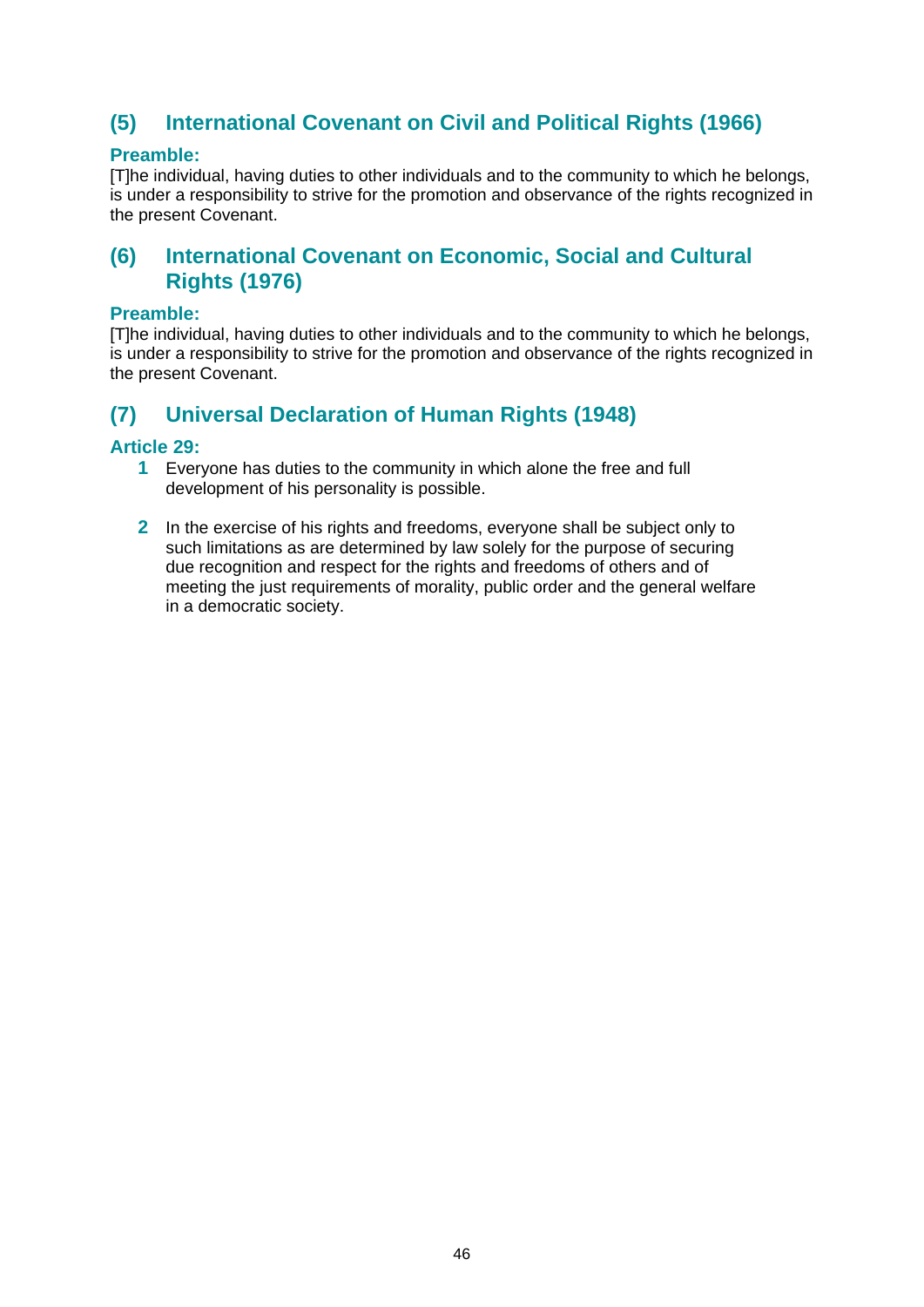## <span id="page-58-0"></span>**Appendix 3: Key domestic law provisions**

This appendix contains extracts from the main domestic constitutions referred to in the report. All documents are listed in alphabetical order.

### **(1) Australia**

#### **Australian Capital Territory Human Rights Act 2004**

The fifth preambular clause reads: 'This Act encourages individuals to see themselves, and each other, as the holders of rights, and as responsible for upholding the human rights of others'.

#### **Victorian Charter of Rights and Responsibilities (2006)**

The second preambular clause reads: '...human rights come with responsibilities and must be exercised in a way that respects the human rights of others'.

### **(2) China**

#### **The Constitution of the People's Republic of China (1982), Chapter II: The Fundamental Rights and Duties of Citizens**

**Article 33:** All persons holding the nationality of the People's Republic of China are citizens of the People's Republic of China. All citizens of the People's Republic of China are equal before the law. Every citizen enjoys the rights and at the same time must perform the duties prescribed by the Constitution and the law.

**Article 51:** The exercise by citizens of the People's Republic of China of their freedoms and rights may not infringe upon the interests of the state, of society and of the collective, or upon the lawful freedoms and rights of other citizens.

**Article 52:** It is the duty of citizens of the People's Republic of China to safeguard the unity of the country and the unity of all its nationalities.

**Article 53:** Citizens of the People's Republic of China must abide by the constitution and the law, keep state secrets, protect public property and observe labour discipline and public order and respect social ethics.

**Article 54:** It is the duty of citizens of the People's Republic of China to safeguard the security, honour and interests of the motherland; they must not commit acts detrimental to the security, honour and interests of the motherland.

**Article 55:** It is the sacred obligation of every citizen of the People's Republic of China to defend the motherland and resist aggression. It is the honourable duty of citizens of the People's Republic of China to perform military service and join the militia in accordance with the law.

**Article 56:** It is the duty of citizens of the People's Republic of China to pay taxes in accordance with the law.

### **(3) Germany**

#### **Basic Law for the Federal Republic of Germany (1949)**

**Article 6:** Marriage and the Family; Children Born outside of Marriage

**1** Marriage and the family shall enjoy the special protection of the state.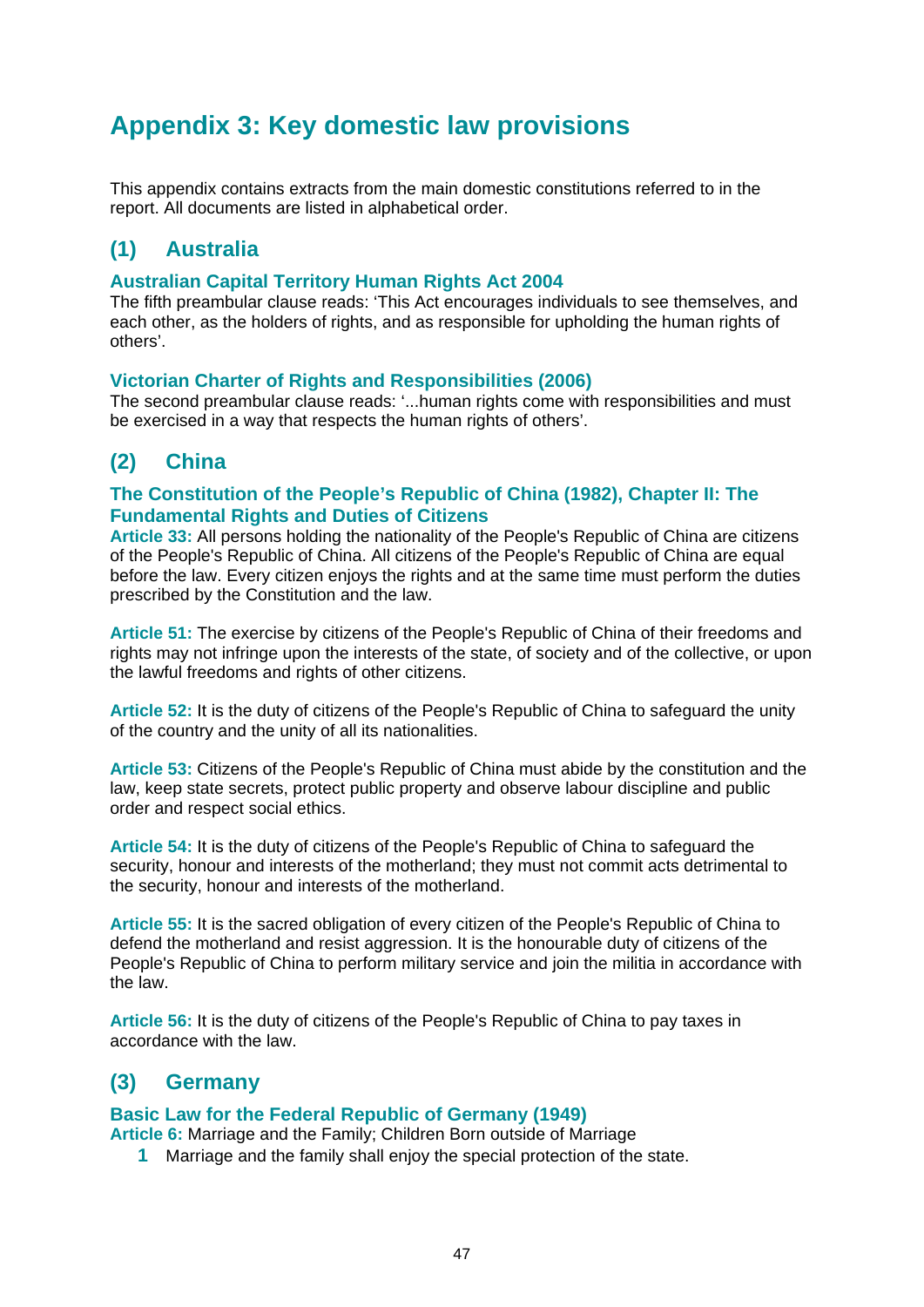- **2** The care and upbringing of children is the natural right of parents and a duty primarily incumbent upon them. The state shall watch over them in the performance of this duty.
- **3** Children may be separated from their families against the will of their parents or guardians only pursuant to a law, and only if the parents or guardians fail in their duties or the children are otherwise in danger of serious neglect.
- **4** Every mother shall be entitled to the protection and care of the community.
- **5** Children born outside of marriage shall be provided by legislation with the same opportunities for physical and mental development and for their position in society as are enjoyed by those born within marriage.

### **(4) Cuba**

### **Constitution of the Republic of Cuba (1992)**

**Article 64:** Every citizen has the duty of caring for public and social property, observing work discipline, respecting the rights of others, observing standards of socialist living and fulfilling civic and social duties.

### **(5) India**

#### **Constitution of India (1949) Part IV-A: Fundamental Duties**

**Article 51(a)** states: It shall be the duty of every citizens of India

- **a)** to abide by the Constitution and respect its ideals and institutions, the National Flag and the National Anthem;
- **b**) to cherish and follow the noble ideals which inspired our national struggle for freedom;
- **c)** to uphold and protect the sovereignty, unity and integrity of India;
- **d)** to defend the country and render national service when called upon to do so;
- **e)** to promote harmony and the spirit of common brotherhood amongst all the people of India transcending religious, linguistic and regional or sectional diversities; to renounce practices derogatory to the dignity of women;
- **f)** to value and preserve the rich heritage of our composite culture;
- **g)** to protect and improve the natural environment including forests, lakes, rivers and wild life, and to have compassion for living creatures;
- **h)** to develop the scientific temper, humanism and the spirit of inquiry and reform;
- **i)** to safeguard public property and to abjure violence;
- **j)** to strive towards excellence in all spheres of individual and collective activity so that the nation constantly rises to higher levels of endeavour and achievement.

#### **Subject to Part IV clause 37**

The provisions contained in this Part shall not be enforceable by any court, but the principles therein laid down are nevertheless fundamental in the governance of the country and it shall be the duty of the State to apply these principles in making laws.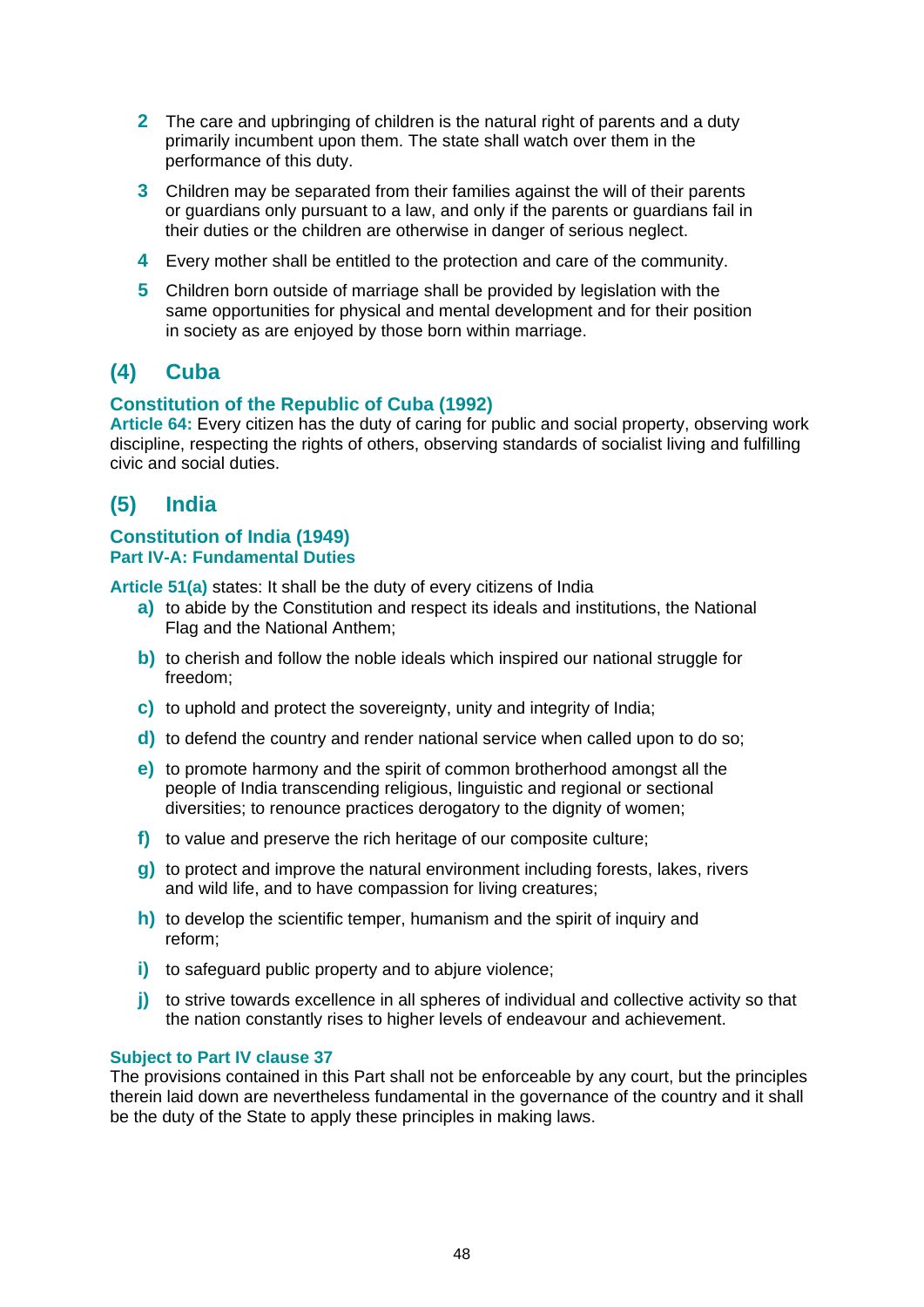### **(6) Italy**

### **Constitution of the Italian Republic (1947)**

#### **[Part 0] Fundamental Principles**

#### **Article 4:** Work

- **1** The republic recognizes the right of all citizens to work and promotes conditions to fulfil this right.
- **2** According to capability and choice, every citizen has the duty to undertake an activity or a function that will contribute to the material and moral progress of society.

#### **Title II: Ethical and Social Relations**

#### **Article 29:** Marriage

- **1** The family is recognized by the republic as a natural association founded on marriage.
- **2** Marriage entails moral and legal equality of the spouses within legally defined limits to protect the unity of the family.

#### **Article 30:** Parental Duties and Rights

- **1** Parents have the duty and right to support, instruct, and educate their children, including those born out of wedlock.
- **2** The law provides for the fulfilment of those duties should the parents prove incapable.
- **3** Full legal and social protection for children born out of wedlock is guaranteed by law, consistent with the rights of other family members.
- **4** Rules and limits to determine paternity are set by law.

#### **Article 31:** Family

- **1** The republic furthers family formation and the fulfilment of related tasks by means of economic and other provisions with special regard to large families.
- **2** The republic protects maternity, infancy, and youth; it supports and encourages institutions needed for this purpose.

#### **Article 32:** Health

- **1** The republic protects individual health as a basic right and in the public interest; it provides free medical care to the poor.
- **2** Nobody may be forcefully submitted to medical treatment except as regulated by law. That law may in no case violate the limits imposed by the respect for the human being.

#### **Article 33:** Freedom of Arts, Science and Teaching

- **1** The arts and sciences as well as their teaching are free.
- **2** The republic adopts general norms for education and establishes public schools of all kinds and grades.
- **3** Public and private bodies have the right to establish schools and educational institutes without financial obligations to the state.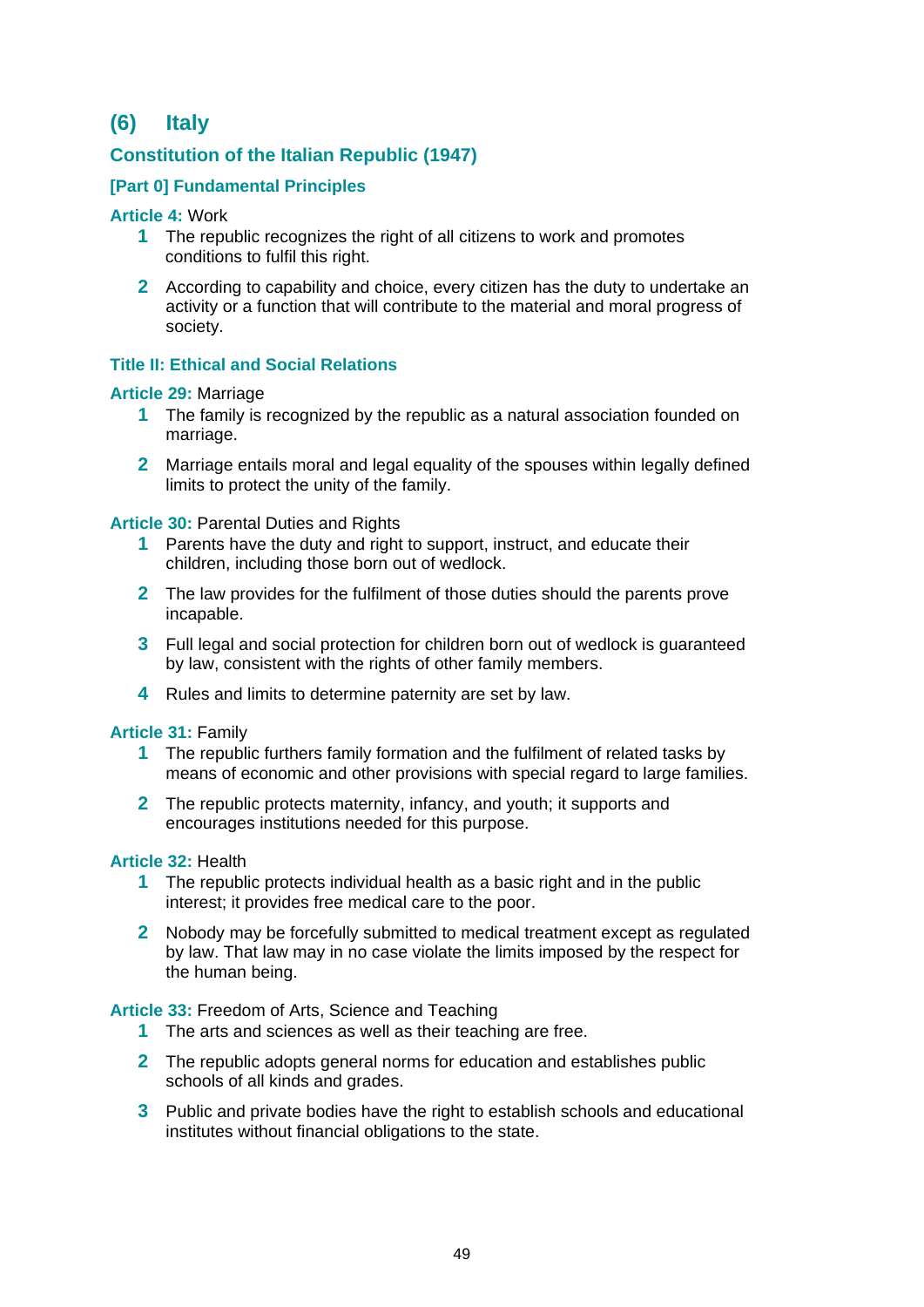- **4** The law defining rights and obligations of those private schools requesting recognition has to guarantee full liberty to them and equal treatment with pupils of public schools.
- **5** Exams are defined for admission to various types and grades of schools, as final course exams, and for professional qualification.
- **6** Institutions of higher learning, universities, and academies have the autonomy to establish by-laws within the limits of state law.

#### **Article 34:** Education

- **1** Schools are open to everyone.
- **2** Primary education, given for at least eight years, is compulsory and free of tuition.
- **3** Pupils of ability and merit, even if lacking financial resources, have the right to attain the highest grades of studies.
- **4** The republic furthers the realization of this right by scholarships, allowances to families, and other provisions, to be assigned through competitive examinations.

### **(7) Poland**

#### **Constitution of the Republic of Poland (1997)**

#### **Preamble:**

Citizens Equal in rights and obligations towards the common good…

### **Chapter II: The Freedoms, Rights and Obligations of Persons and Citizens (General Principles – Obligations)**

#### **Article 82:**

Loyalty to the Republic of Poland, as well as concern for the common good, shall be the duty of every Polish citizen.

#### **Article 83:**

Everyone shall observe the law of the Republic of Poland.

#### **Article 84:**

Everyone shall comply with his responsibilities and public duties, including the payment of taxes, as specified by statute.

#### **Article 85:**

- **1** It shall be the duty of every Polish citizen to defend the Homeland.
- **2** The nature of substitute service shall be specified by statute.
- **3** Any citizen whose religious convictions or moral principles do not allow him to perform military service may be obliged to perform substitute service in accordance with principles specified by statute.

#### **Article 86:**

Everyone shall care for the quality of the environment and shall be held responsible for causing its degradation. The principles of such responsibility shall be specified by statute.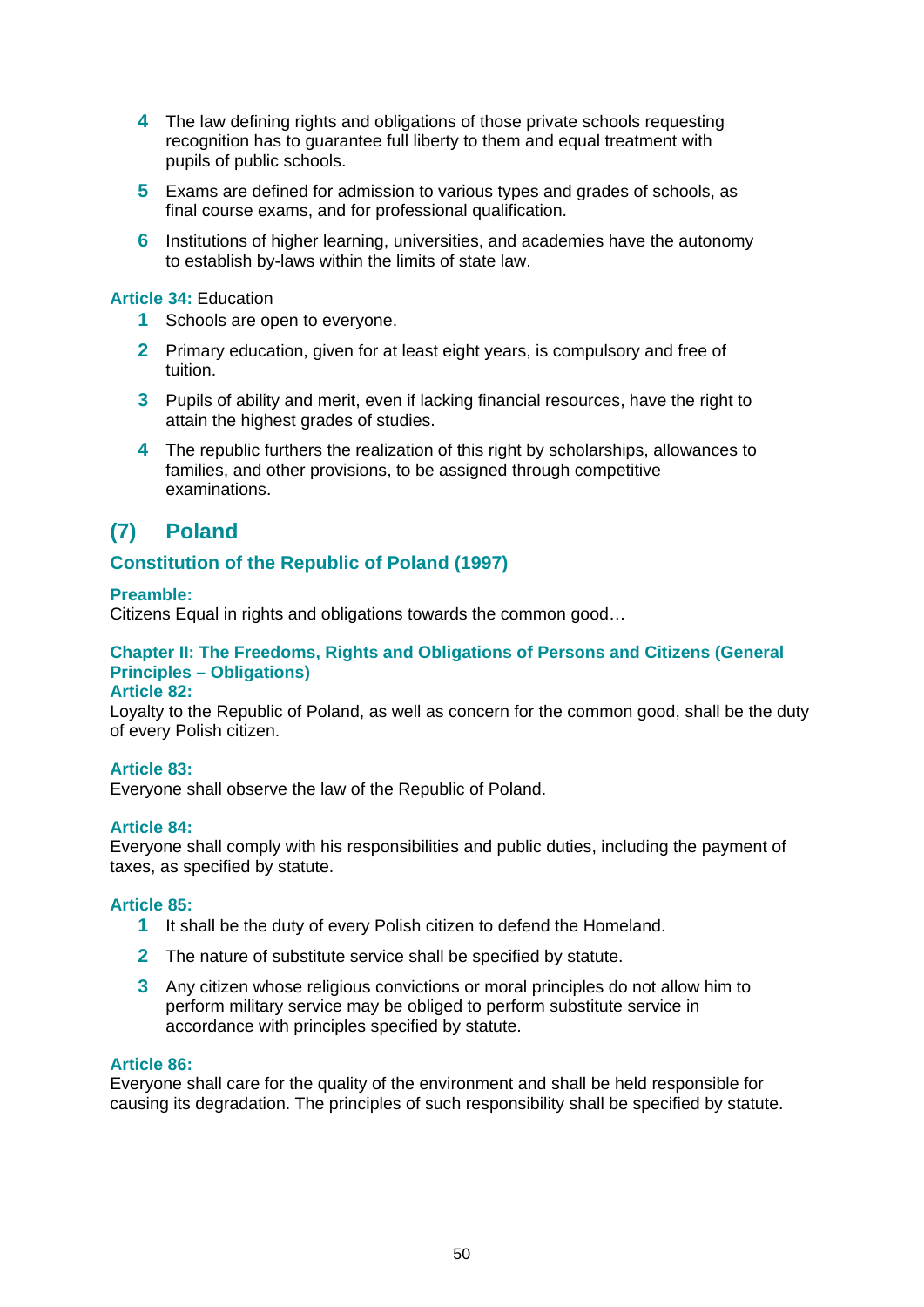### **(8) Portugal**

### **Constitution of Portugal (1976), Part I: Fundamental Rights and Duties**

**Article 12:** Principle of Universality

- **1** All citizens enjoy the rights and are subject to the duties laid down in the Constitution.
- **2** Bodies corporate enjoy such rights and are subject to such duties as are compatible with their nature.

**Article 36**: Family, Marriage, and Filiation

- **1** Everyone has the right to found a family and marry on terms of complete equality.
- **2** The requirements for and effects of marriage and its dissolution by death or divorce are regulated by law without distinction as to the form in which the marriage is or was contracted.
- **3** Spouses have equal rights and duties with respect to their civil and political capacity as well as the maintenance and upbringing of their children.
- **4** Children born out of wedlock may not for that reason be the subject of discrimination; discriminatory designations of filiation may not be used by the law or by Government departments.
- **5** Parents have the right and the duty to bring up and maintain their children.
- **6** Children are not to be separated from their parents unless the latter fail to perform their fundamental duties towards the former, and then only by judicial decision.
- **7** Adoption is regulated and protected in accordance with the law.

**Article 49:** Right to Vote

- **1** All citizens who are over 18 years of age have the right to vote, except for the incapacities laid down in general law.
- **2** The exercise of the right to vote is personal and constitutes a civic duty.

**Article 64:** Health

- **1** Everyone has the right to protection of his or her health and the duty to defend and foster it.
- **2** The right to health protection is to be met by:
	- **a)** A universal and general national health service that, taking into account the economic and social conditions of the citizens, tending to be free of charge;
	- **b)** The creation of economic, social, and cultural conditions securing the protection of children, the young, and the old; the systematic improvement of living and working conditions; the promotion of physical fitness and sports in school and among the people; the development of the people's sanitary education.
- **3** In order to secure the right to health protection, the State has prime duty to:
	- **a)** Secure the access of all citizens, regardless of their economic condition, to preventive as well as curative and rehabilitation medical care;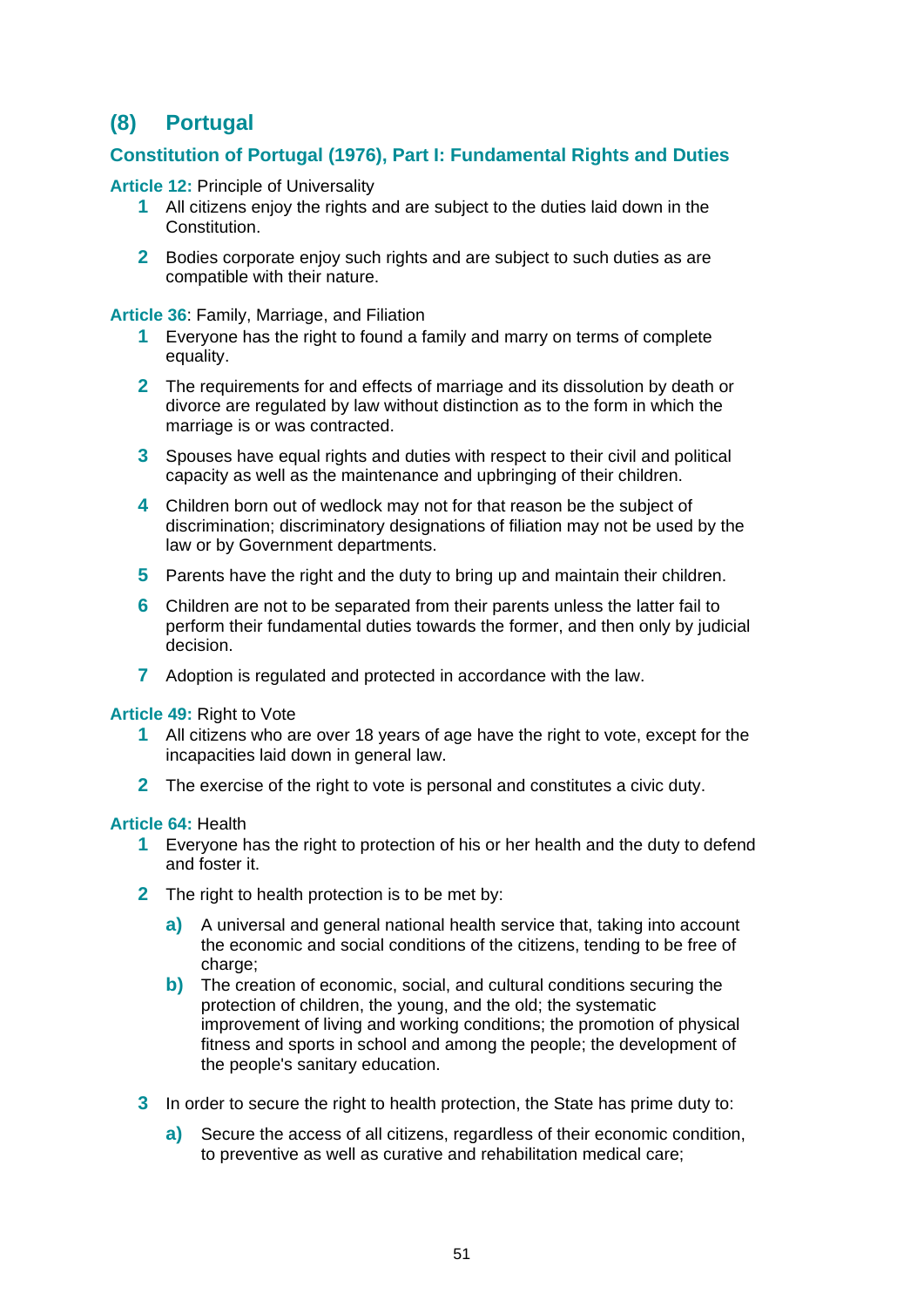- **b)** Secure a rational and efficient medical and hospital coverage of the whole country;
- **c)** Direct its action towards the socialization of the costs of medical and medico-pharmaceutical care;
- **d)** Control and supervise medicine practiced in partnership and privately, coordinating it with the national health service;
- **e)** Control and supervise the production, marketing and use of chemical, biological and pharmaceutical products and other means of treatment and diagnosis.
- **4** The national health service has a decentralized management in which the beneficiaries take part.

**Article 66:** Environment and Quality of Life

- **1** Everyone has the right to a healthy and ecologically balanced human environment and the duty to defend it.
- **2** It is the duty of the State, acting through appropriate bodies and having recourse to or taking support on popular initiatives, to:
	- **a)** Prevent and control pollution, its effects and harmful forms of erosion;
	- **b)** Order and promote regional planning aimed at achieving a proper location of activities, a balanced social and economic development, and resulting in biologically balanced landscapes;
	- **c)** Create and develop natural reserves and parks and recreation areas and classify and protect landscapes and sites so as to ensure the conservation of nature and the preservation of cultural assets of historical or artistic interest;
	- **d)** Promote the rational use of natural resources, safeguarding their capacity for renewal and ecological stability.

**Article 106:** Fiscal System

- **1** The fiscal system aims at satisfying the financial needs of the State and other public bodies, as well as a fair partition of the incomes and the wealth.
- **2** Taxes are created by law, which determines the incidence rates, concessions, and safeguards for taxpayers.
- **3** No one may be compelled to pay taxes which have not been created as provided in the Constitution and whose settlement and collection are not effected in the forms laid down by law.

**Article 116:** General Principles of Electoral Law

- **1** Direct, secret, and regular elections are the general rule in appointing the members of the elected organs of supreme authority, the autonomous regions, and local government.
- **2** Registration of electors is compulsory and permanent and does not serve any other purpose. There is a single registration system for all elections by direct universal suffrage.
- **3** Election campaigns must observe the following principles:
	- **a)** Freedom of propaganda;
	- **b)** Equality of opportunity and treatment for the various candidates:
	- **c)** Impartiality towards candidates on the part of public bodies;
	- **d)** Supervision of vote-counting.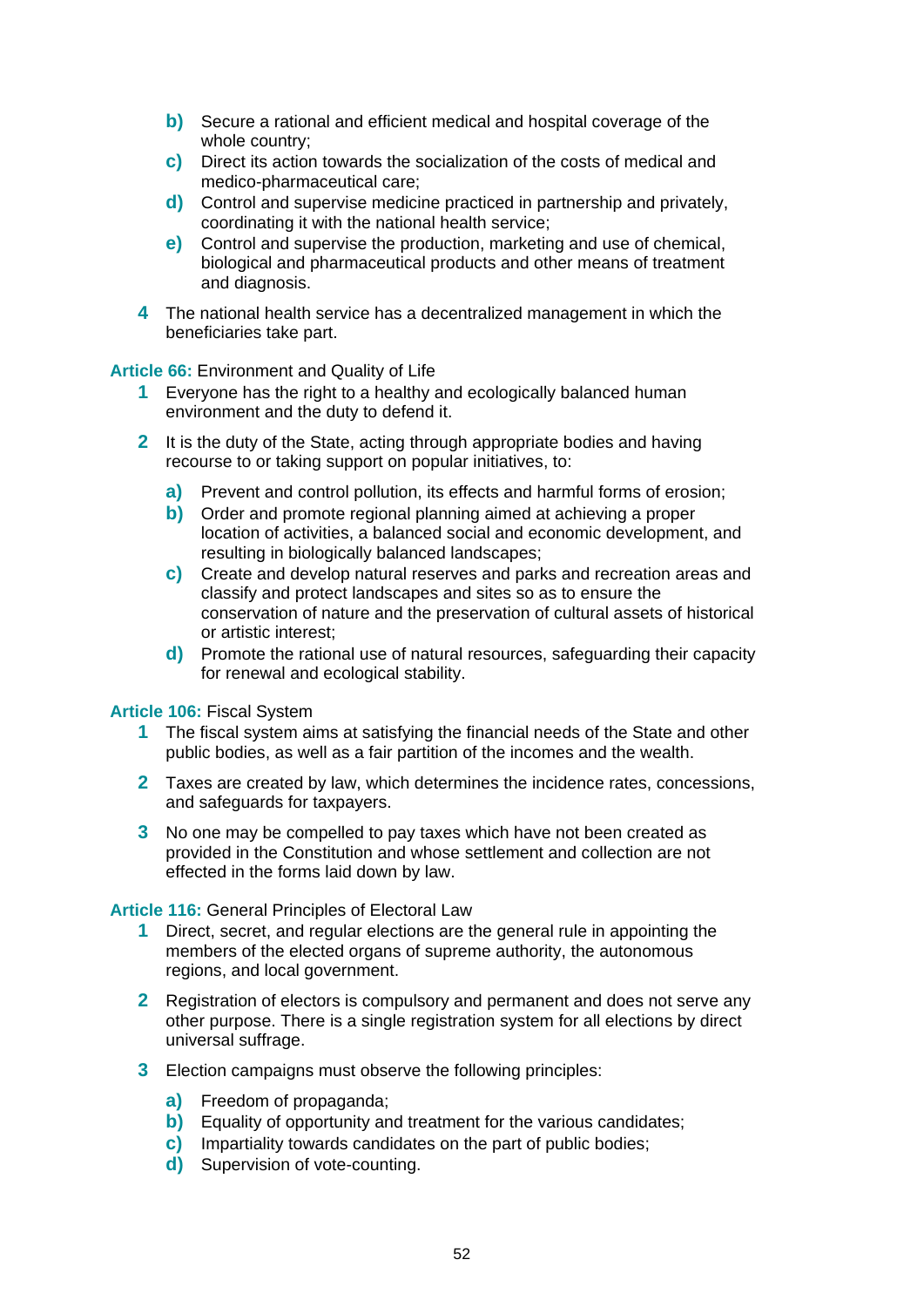- **4** Citizens have the duty to collaborate with the elections administration in the forms laid down by law.
- **5** Votes cast are converted into effective suffrage in accordance with the principle of proportional representation.
- **6** Acts dissolving corporate organs based on direct suffrage set the date of the new elections, to be held in the following ninety days and in accordance with the electoral law in force at the time of dissolution, otherwise the said acts are legally null and void.
- **7** The courts are competent to judge the regularity and validity of acts of electoral procedure.

**Article 276:** Defence of the Country, Military, and Civic Service

- **1** The defence of the country is a fundamental right and a fundamental duty of every Portuguese.
- **2** Military service is compulsory, for a period and on conditions laid down by law.
- **3** Persons considered unfit for armed military service perform unarmed military service or civic service suited to their situations.
- **4** Conscientious objectors perform civic service of a length and difficulty equivalent to that of armed military service.
- **5** Civic service may be established as a substitute for or as a complement to military service and may be made compulsory by law for citizens not subject to military service.
- **6** No citizen may keep or obtain any office in the State or in any other public body if he fails to perform his military service or civic service, if compulsory.
- **7** Performance by a citizen of military service or compulsory civic service is without prejudice to his social security benefits or permanent career.

### **(9) South Africa**

### **Constitution of the Republic of South Africa (1996)**

#### **Section 3(2)(b):**

All citizens are equally subject to the duties and responsibilities of citizenship.

### **(10) Spain**

#### **Constitution of Spain (1978)**

**Article 30:** Military, Civilian, Emergency Duties

- **1** Citizens have the right and the duty to defend Spain.
- **2** The law shall determine the military obligations of Spaniards and shall regulate, with all due guarantees, conscientious objection as well as other causes for exemption from compulsory military service, and it may, when appropriate, impose a substitute social service.
- **3** A civilian service may be established for the accomplishment of objectives of general interest.
- **4** The duties of citizens in cases of serious risk, catastrophe, or public calamity may be regulated by law.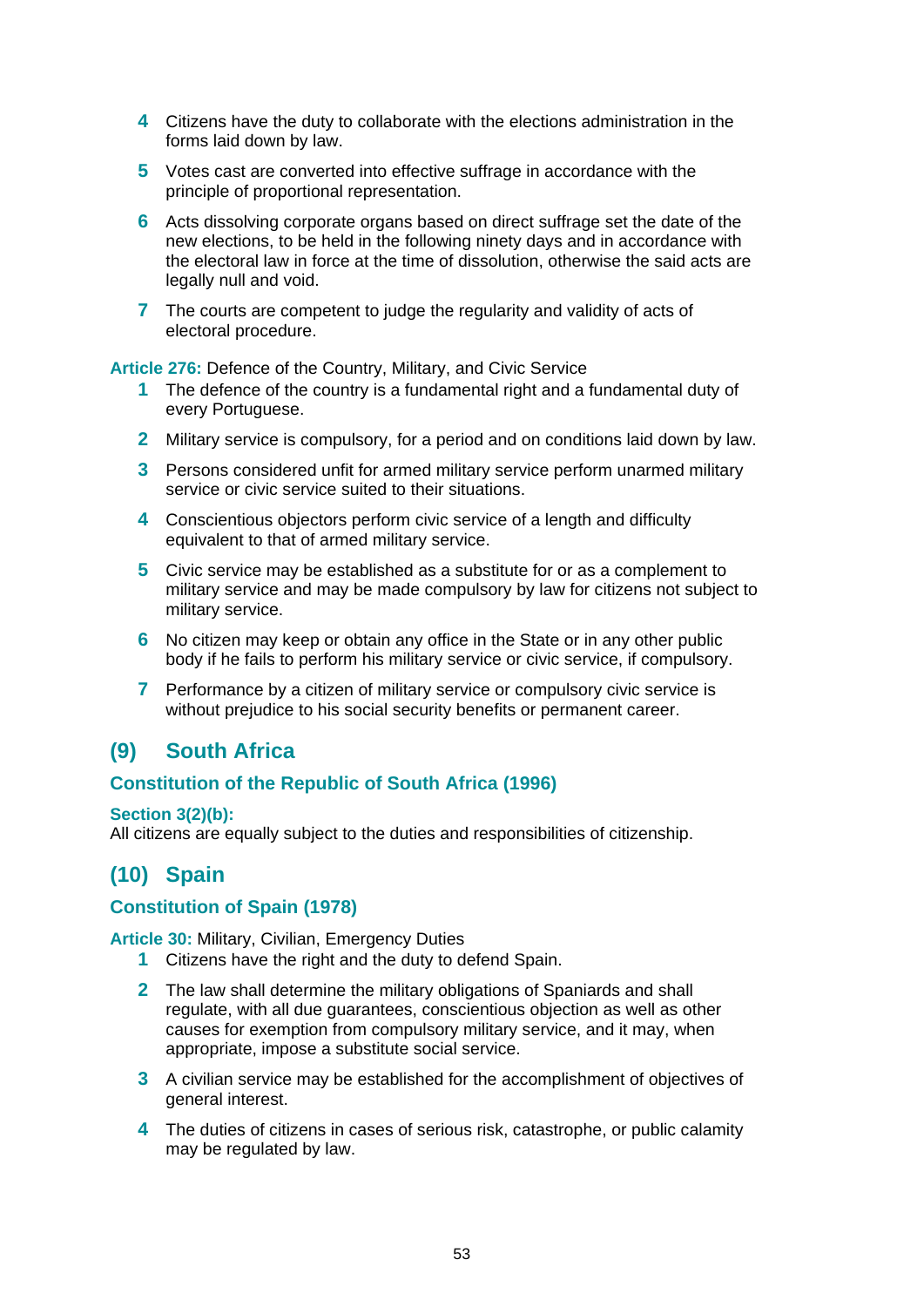#### **Article 35:** Work

- **1** All Spaniards have the duty to work and the right to work, to the free election of profession or office career, to advancement through work, and to a sufficient remuneration to satisfy their needs and those of their family, while in no case can there be discrimination for reasons of sex.
- **2** The law shall regulate a statute for workers.

**Article 45:** Environment

- **1** Everyone has the right to enjoy an environment suitable for the development of the person as well as the duty to preserve it.
- **2** The public authorities shall concern themselves with the rational use of all natural resources for the purpose of protecting and improving the quality of life and protecting and restoring the environment, supporting themselves on an indispensable collective solidarity.
- **3** For those who violate the provisions of the foregoing paragraph, penal or administrative sanctions, as applicable, shall be established and they shall be obliged to repair the damage caused.

### **(11) Former USSR**

The **1936 USSR Constitution** contained a list of individual rights followed by a list of individual duties, including: to respect the rules of socialism; performance of military service; and maintaining labour discipline (articles 120–33).

The subsequent **1977 USSR Constitution** similarly contained a list of individual rights and individual duties (Chapter 7: The Basic Rights, Freedoms and Duties of Citizens of the USSR). Article 59 laid down the relationship between rights and duties, stating: 'Citizens' exercise of their rights and freedoms is inseparable from the performance of their duties and obligations'.

Notably, the current **Russian Constitution (1993)** has removed 'duties' from the title of the section dealing with rights (Chapter 2: Rights and Freedoms of Man and Citizen) and retains only individual duties to defend the homeland and to perform military service.